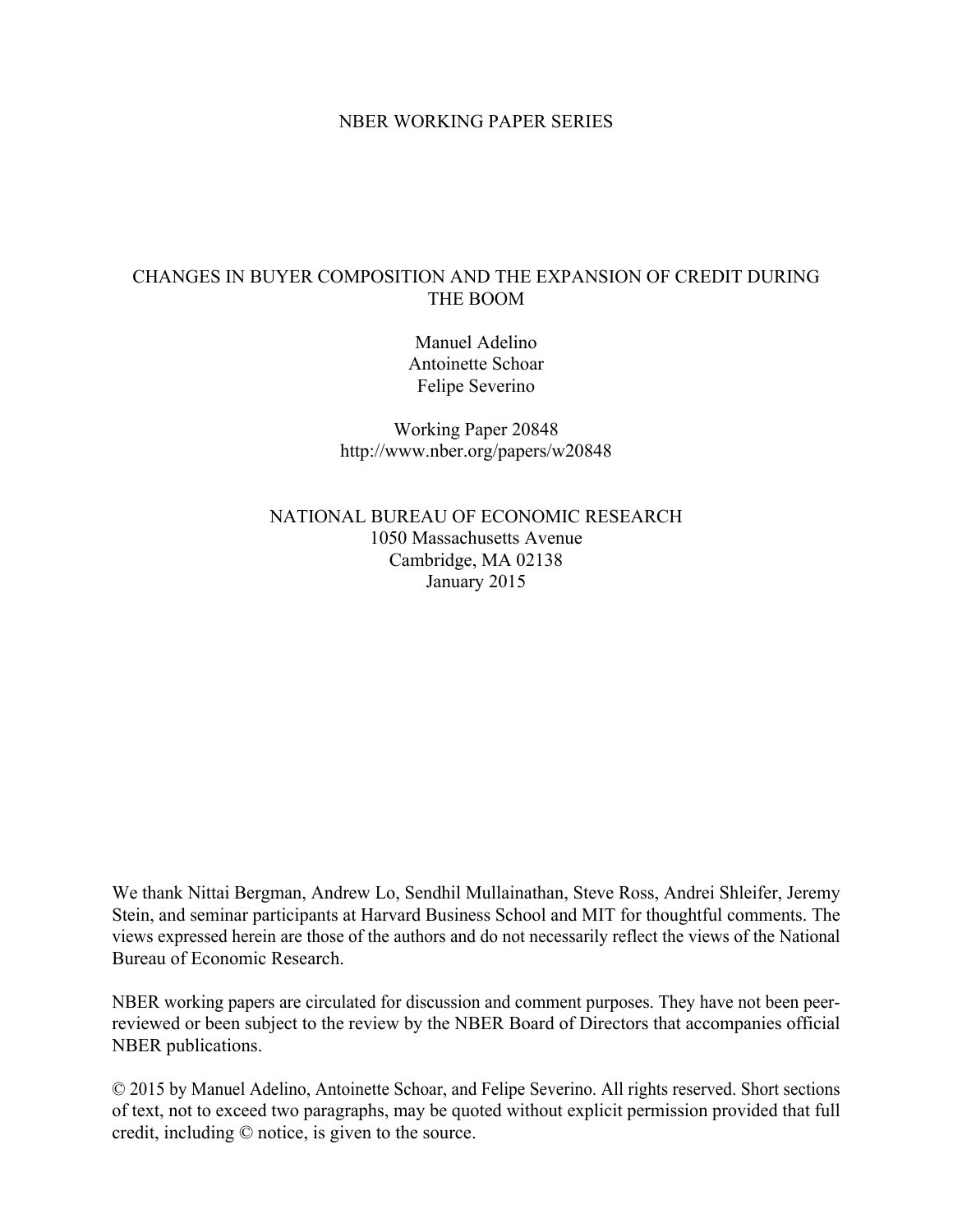Changes in Buyer Composition and the Expansion of Credit During the Boom Manuel Adelino, Antoinette Schoar, and Felipe Severino NBER Working Paper No. 20848 January 2015 JEL No. G0,G01,G2,R2

### **ABSTRACT**

Earlier research has suggested that distortions in the supply of mortgage credit during the run up to the 2008 financial crisis, in particular a decoupling of credit flow from income growth, may have been responsible for the rise in house prices and the subsequent collapse of the housing market. Focusing on individual mortgage transactions rather than whole zip codes, we show that the apparent decoupling of credit from income shown in previous research was driven by changes in buyer composition. In fact, the relationship between individual mortgage size and income growth during the housing boom was very similar to previous periods, independent of how we measure income. Zip codes that had large house price increases experienced significant changes in the composition of buyers, i.e. home buyers (mortgage applicants) had increasingly higher income than the average residents in an area. Poorer areas saw an expansion of credit mostly through the extensive margin, i.e. a larger numbers of mortgages originated, but at DTI levels in line with borrower income. When we break out the volume of mortgage origination from 2002 to 2006 by income deciles across the US population, we see that the distribution of mortgage debt is concentrated in middle and high income borrowers, not the poor. Middle and high income borrowers also contributed most significantly to the increase in defaults after 2007. These results are consistent with an interpretation where house price expectations led lenders and buyers to buy into an unfolding bubble based on inflated asset values, rather than a change in the lending technology.

Manuel Adelino Duke University Fuqua School of Business 100 Fuqua Drive Durham, NC 27708-0120 manuel.adelino@gmail.com

Antoinette Schoar MIT Sloan School of Management 100 Main Street, E62-638 Cambridge, MA 02142 and NBER aschoar@mit.edu

Felipe Severino Tuck School of Business Dartmouth College 100 Tuck Hall Hanover, NH 03755 felipe.severino@tuck.dartmouth.edu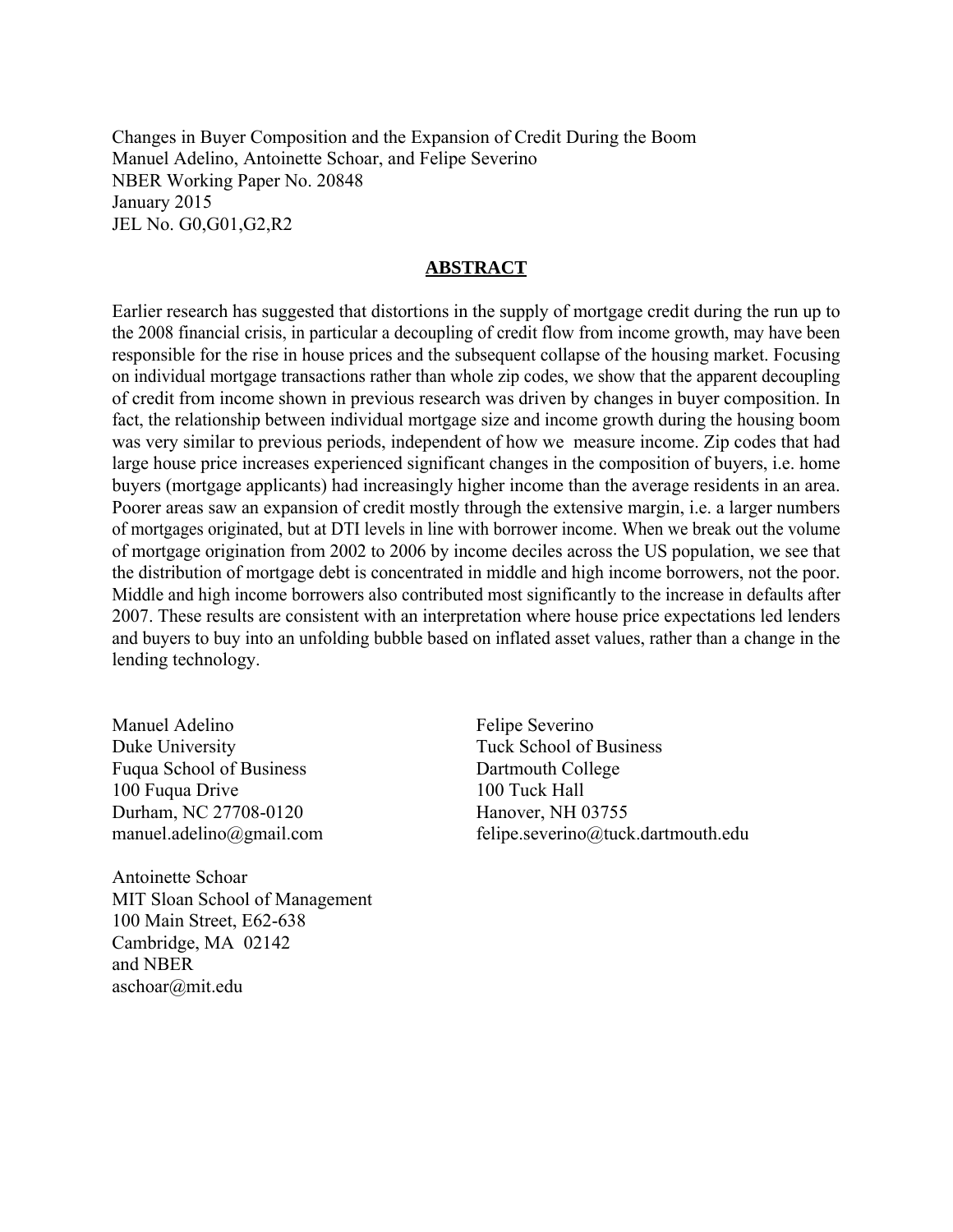## **1. Introduction**

l

Understanding the origins of the housing crisis of 2007 to 2009 has been an enduring challenge for financial economists and policy makers alike. One of the predominant narratives that has emerged in the literature is that fundamental changes in the origination technology of lenders significantly contributed to unsustainable levels of borrowing and ultimately caused an acceleration of house prices. This interpretation builds on a key finding by Mian and Sufi (2009) that growth in mortgage credit at the zip code level became negatively correlated with income growth in the run-up to the financial crisis, suggesting that lending was decoupled from income, especially in areas with strong house price growth. As a result, there has been a significant emphasis on understanding the role of the financial industry in providing credit to low-income borrowers, which is often referred to as the credit supply side view of the housing crisis.<sup>2</sup>

In this paper we use mortgage and income data on individual borrowers (rather than the zip code level analysis that has been previously used) to shed new light on the dynamics of loan origination in the run-up to the financial crisis. Our results show that using zip codes as the unit of observation to explain the relationship between growth in lending and income confounds important compositional changes *within* zip codes. By focusing on individual borrowers, we can decompose the growth in total mortgage debt due to the intensive margin (change in the average size of individual loans) from the extensive margin (the number of new loans that are originated in a zip code). Additionally, we distinguish the income of borrowers from the average household income of the residents in an area.

We provide three main new findings about the relationship between credit origination and income in the run-up to the financial crisis. First, when we relate individual mortgage size to income, measured either using borrower income from mortgage applications or average household income from the IRS, we see that the growth in individual mortgage size is strongly positively related to income growth throughout the pre-crisis period. This means that there was never a decoupling of mortgage growth and income growth at the *individual* level, the relevant measure for lending decisions. Second, we show that there was an expansion of credit along the extensive margin: poorer neighborhoods have an increase in the *number* of loans being originated, with modest changes in individual DTI that are similar to those in high income zip codes. This happens because new home buyers had increasingly higher income levels than the average household living in these areas. At the same time, neighborhoods that experienced strong house price growth see a rise in average mortgage size, but again at DTI levels close to previous periods, since the average income of these buyers also went up significantly. Third, we document how aggregate mortgage origination in the U.S. was distributed by borrower income levels. The large majority of mortgage dollars originated between 2002 and 2006 are obtained by middle income and high income borrowers (not the poor). While there was a rapid expansion in overall mortgage origination during this time period, the fraction of new mortgage dollars going to each income group was stable. In other words, the poor did not represent a higher fraction of the mortgage loans originated over the period. In addition, borrowers in the middle and top of the distribution are the ones that contributed most significantly to the increase in mortgages in default after 2007. Taken together, the evidence in the paper suggests that there was no decoupling of mortgage growth from income growth where unsustainable credit was flowing disproportionally to poor people.

Using data on individual mortgage applications from the Home Mortgage Disclosure Act (HMDA) between 2002 and 2006 we distinguish the growth in average household income at the zip code level (from the IRS) and the income of individual borrowers (from HMDA). Following the earlier

<sup>2</sup> Several papers on the consequences of mortgage securitization focus on the expansion of credit to riskier or more marginal borrowers (Nadauld and Sherlund 2009, Loutskina and Strahan 2009, Keys et al. 2010, Demyanyk and Van Hemert 2011, Dell'Ariccia, Igan and Laeven, 2012 Agarwal, Amromin, Ben-David, Chomsisengphet, and Evanoff (2014) or Landvoigt, Piazzesi and Schneider, 2014). We focus, instead, on the relationship between credit and income along the whole distribution of borrowers.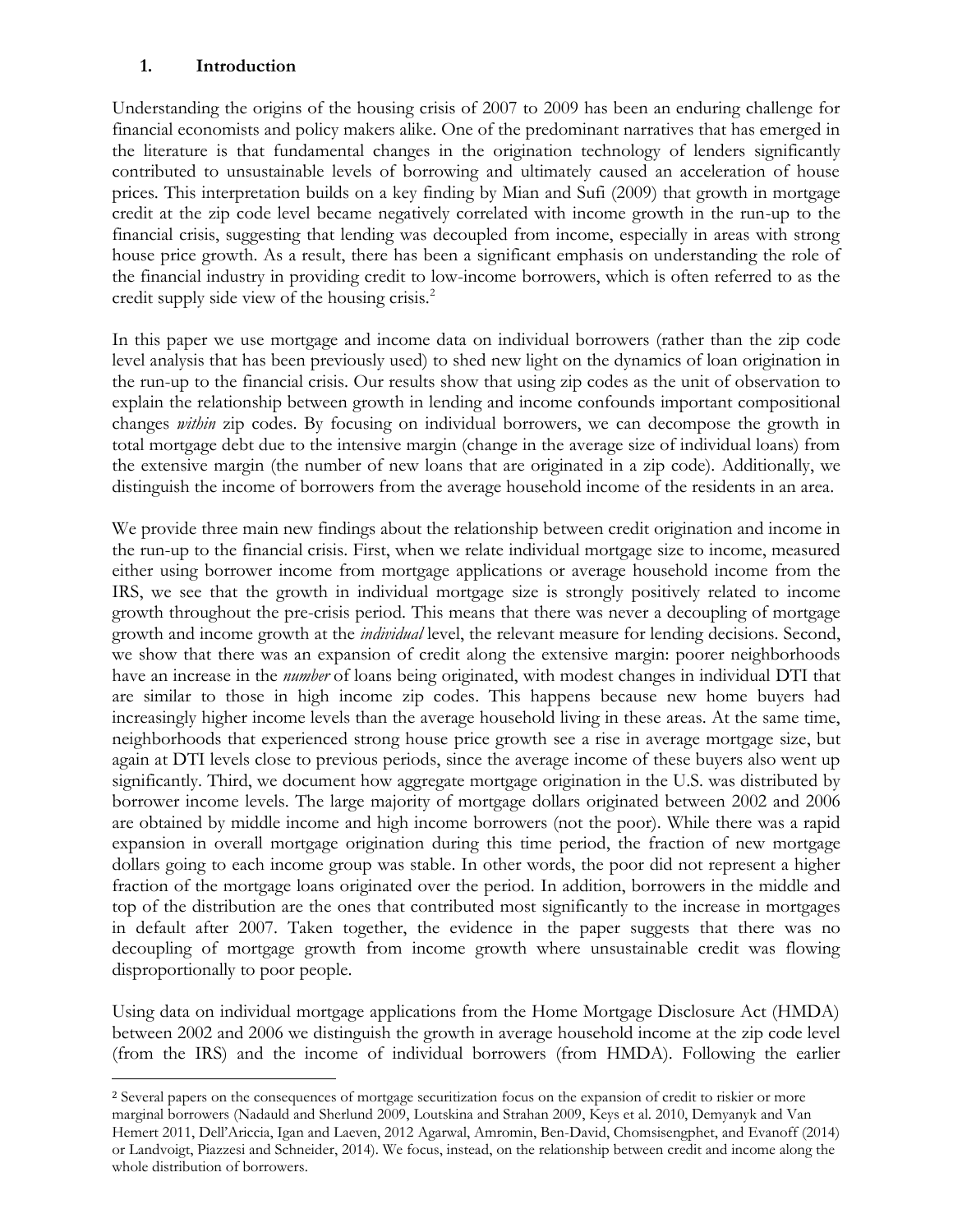literature, we first look at the relationship between the growth in total mortgage credit at the zip code level (the sum of the mortgage balance of all mortgages originated in a given year) and the two measures of income. We find a strong positive relationship between total credit growth and the individual borrower income growth, but a negative relationship with the growth in average household income at the zip code level (the result highlighted in Mian and Sufi, 2009). This suggests that there was no decoupling of total credit growth and *borrower* fundamentals during this time period. In addition, when we look at a longer time period between 1996 and 2007, we confirm that there was neither a reversal of the sign nor a change in the slope between credit flows and income growth using individual borrower income.<sup>3</sup>

As discussed above, however, the analysis using total mortgage credit at the zip code level combines the effects at the extensive and intensive margins. Since it is important to decompose these dimensions, we separately look at changes in the average mortgage size (the intensive margin) and the number of mortgages (the extensive margin) within a zip code. We show that changes in average mortgage size within a zip are strongly positively correlated with changes in income during the 2002- 2006 period. This result is independent of whether we measure income using average household income from the IRS or borrower income from HMDA. We re-run this analysis using individual mortgage transactions (rather than zip code averages) and confirm that these results hold very strongly also at the individual level. In contrast, we find that it is the *number* of mortgages originated within a zip code that was negatively correlated with average household income growth in the zip code, but again positively correlated with the growth in income of the individual borrowers. This means that the increase in total debt levels in neighborhoods with relative declining income was mainly driven by the extensive margin, i.e. more mortgages being originated, but that the debt to income levels of individual buyers did not change differentially for poor and rich households.

The prior analysis has focused on relative changes in mortgage and income growth. To relate those changes to the aggregate housing market, we also look at how mortgage credit origination was distributed across different levels of the income distribution. We find that the dollar value of mortgage origination is disproportionally concentrated in the top income deciles throughout the period, since higher income individuals typically obtain larger mortgages. Interestingly, however, even the rate of growth in mortgage credit was quicker for the top deciles than for the bottom. These results again suggest that there was not a significant reversal in the flow of credit to lower income households. Using data from Lender Processing Services (LPS), we also analyze the contribution of borrowers at different levels of the income distribution to total mortgage dollars in default. We find that zip codes at the top of the buyer income distribution contributed disproportionally to the total dollar amount of mortgages in delinquency in the crisis.

A central concern in interpreting our results about the positive relationship between total mortgage origination at the zip code level and borrower income could be that they are a result of aggressive overstatement of reported income. A number of recent studies have shown that misreporting of borrower characteristics increased significantly during the pre-crisis period (see, for example Jiang, Nelson and Vytlacil, 2014 for a careful analysis of this phenomenon). To rule out that this effect is driving our results, we conduct a number of tests: First, we show that the positive relationship between mortgage growth and new buyer income is equally strong for agency and non-agency loans (i.e., those that were not purchased by one of the government sponsored enterprises, the GSEs). Since loans purchased by the GSEs adhered to stricter underwriting standards even during the boom

<sup>&</sup>lt;sup>3</sup> Our tests also show that the coefficient of aggregate mortgage growth on zip code income is only negative if we control for county fixed effects (as proposed in Mian and Sufi (2009)). Without the county fixed effects the coefficient on average household income is positive throughout. However, if the aim is to test if credit is increasingly allocated to zip codes with declining incomes, one should not include a county fixed effect. The analysis with county fixed effects only tests if within a given county, zip codes that are growing quicker than the county average are disproportionately receiving more credit. However, all the first order change in credit allocation might happen between counties, which would be lost by this analysis. We show results with and without fixed effects throughout the paper.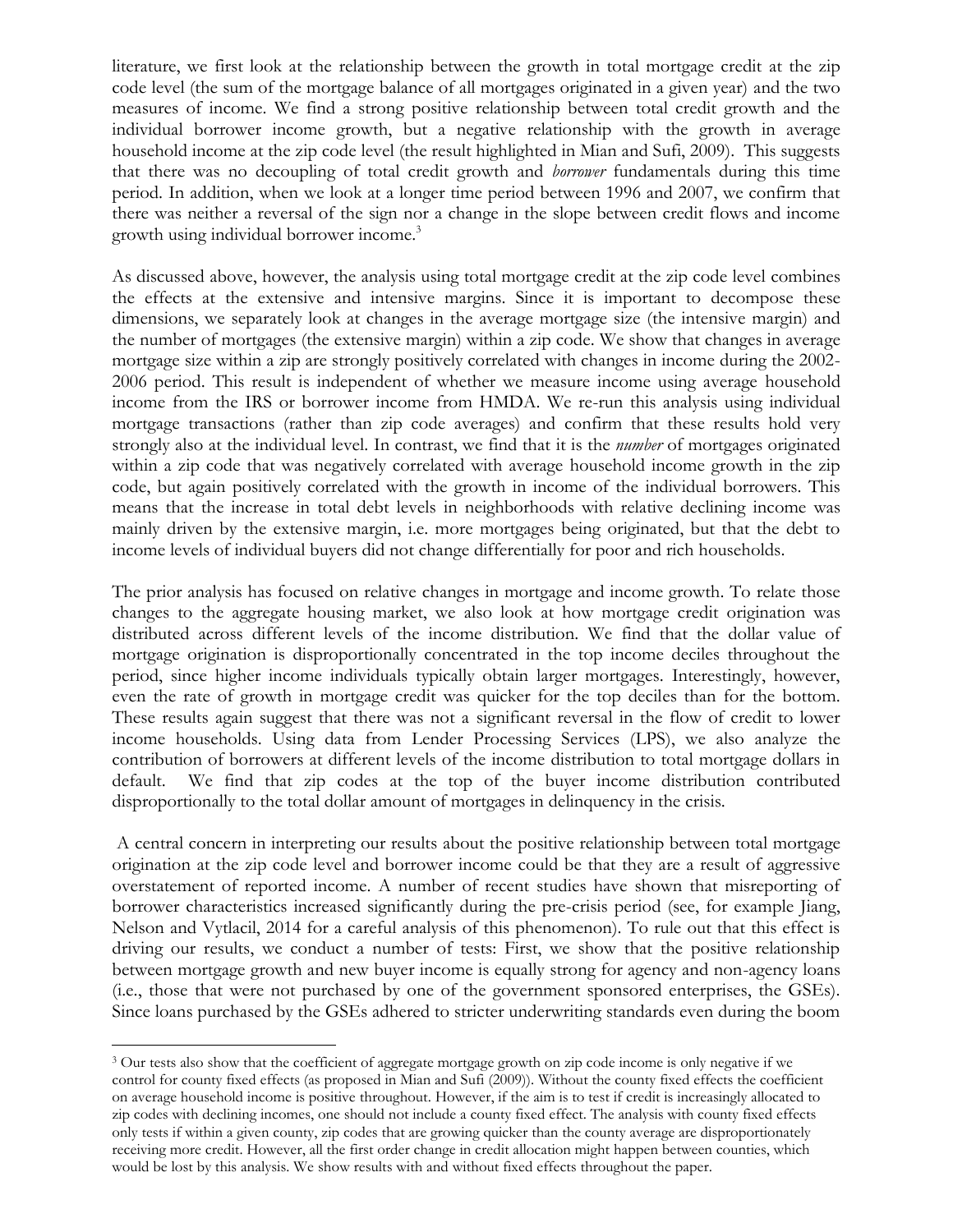period, overstatement is less of a concern for this sample. The same is true when we break out the data by prime and subprime lenders. Second, we test whether IRS income is related to lagged new buyer income controlling for lagged IRS income. If income of the new buyers was high purely due to overstatement there should be no correlation with average household income in the zip code going forward. Instead, we find a positive and significant relationship between IRS income and lagged homebuyer income suggesting that neighborhoods where the new buyers had higher incomes also had higher IRS income in the following year. Finally, we also find that the magnitudes of overstatement that have been documented in the literature are too small to explain our results. The best estimates of the overstatement (Jiang et al, 2014) are around 20% to 25% for low documentation or no documentation loans, themselves a small fraction of all loans originated in this period (about 30%).<sup>4</sup> However, the relevant difference in new buyer income and zip code average income in our analysis is 75% and above. Overall, these tests suggest that income overstatement does not explain the results presented in this paper.<sup>5</sup>

An additional concern could be that by focusing on mortgage debt for home purchases, we are missing an important part of the distortions in housing leverage, such as cash-out refinancing or home equity lines of credit. We re-run our tests using only refinancing transactions from HMDA, as well as data from LPS, which includes cash-out refinances and second liens, and confirm that borrower income growth and these types of credit were positively correlated and this correlation did not change significantly throughout the run-up to the crisis. Also, cash-out refinances and second lien loans were concentrated in middle class and upper middle class borrowers, just like purchase mortgages. This again suggests that even home equity loan growth and income growth did not become significantly decoupled over the pre-crisis period.

Overall, our analysis provides a novel interpretation of the debt dynamics leading up to the crisis. The aggregate increase in debt across zip codes (and nationally) was accompanied by an increase in individual borrower income levels, and was the result of an expansion of credit along the extensive margin: This suggests that home buyers increased the pace of home buying and therefore were holding more recent mortgages.<sup>6</sup> As a result of the increased churning, zip codes as a whole became more levered, since a larger fraction of households held mortgages which had recently been originated. The problem was not that levels of individual DTI at origination were grossly out of line with prior periods, but that a larger fraction of homeowners were levered up to the maximum level of their typical debt capacity. These results are most consistent with an expectations based view of the financial crisis where both homebuyers and lenders were riding the house price bubble and defaulted when house prices dropped.<sup>7</sup> For example, Foote, Gerardi and Willen (2012), Shiller (2014), among many others, argue that buyers as well as investors in the mortgage market had overoptimistic beliefs about house price growth. Similarly, Chinco and Mayer (2014) document an increased inflow of out-of-state buyers who seem to have been buying for speculative purposes. Coleman, LaCour-Little, and Vandell (2008) argue that subprime lending may have been a joint product, rather than the cause of the increase in house prices.<sup>8</sup> Our results are also related and consistent with Haughwout, Peach and Tracy (2008), Foote, Gerardi and Willen (2008), Mayer,

<sup>4</sup> See, e.g., Adelino, Gerardi and Willen (2013) Table 3.

<sup>5</sup> Of course, we do not argue that income misreporting was not going on during the run up to the crisis. But we show that it is not a first order factor to explain the composition effects.

<sup>6</sup> In previous research, we show that new mortgages in the years before 2007 tended to be originated at a loan to value ratio of eighty percent or more, see Adelino et al (2013). In addition home ownership levels in the US did not increase during the 2002 to 2006 period.

<sup>7</sup> There is possibly also a complementary channel, namely that banks were becoming more likely to lend to people with more volatile income, even though the DTI and LTV ratios of these mortgages were reasonable at origination. Again, this would suggest that expectations about home prices were affecting lending decisions.

<sup>&</sup>lt;sup>8</sup> Also Glaeser, Gottlieb and Gyourko (2010) argue that "easier" access to credit cannot explain the increase in house prices during the "boom". On the other hand, Corbae and Quintin (2014) and Kermani (2012) argue that looser credit standards helped feed the boom in housing prices and led to the subsequent bust.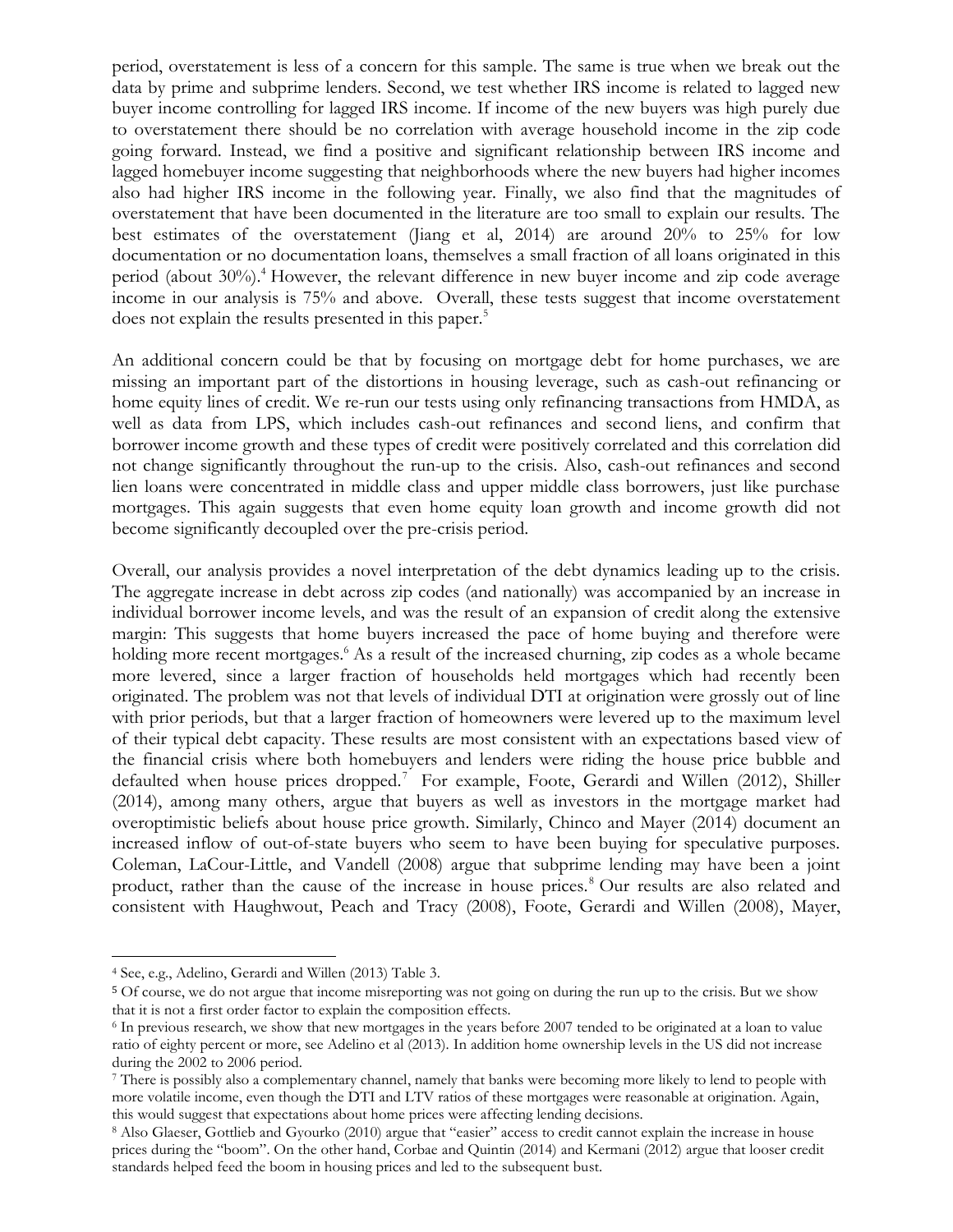Pence and Sherlund (2009), and Palmer (2014), who suggest that declining house prices were key for explaining increased defaults.

# **2. Data description**

The analysis in this paper primarily uses data from three sources: the Home Mortgage Disclosure Act (HMDA) individual mortgage dataset, income data from the IRS at the zip code level, and a 5% random sample of all loans in the Lender Processing Services (LPS) data. The HMDA dataset contains the universe of mortgages applications in the US in each year. The variables of interest for our purposes are the loan amount, the applicant income, the purpose of the loan (purchase, refinance or remodeling), the action type (granted or denied), the lender identifier, the location of the borrower (state, county and census tract), and the year of origination. We match census tract from HMDA to zip codes using the Missouri Census Data Center bridge. This is a many-to-many match, and we rely on population weights to assign tracts to zip codes. <sup>9</sup> We drop zip codes for which census tracts in HMDA cover less than  $80\%$  of a zip code's total population.<sup>10</sup> With this restriction, we end up with 23,385 individual zip codes in the data.

IRS zip code income is obtained directly from IRS and represents the adjusted gross income of households that filed their taxes in a particular year in that zip code. Besides the per capita income, we use the number of tax filings in a zip code to construct an estimate of the population in a zip code in each year.<sup>11</sup>

The house price indices used in the paper are obtained from Zillow.<sup>12</sup> The zip code level house prices are estimated using the median house price for all homes in a zip code in June of each year. Zillow house prices are only available for 8,619 zip codes in the HMDA sample, representing approximately 70% of the total mortgage volume in the US during our sample period.

In order to identify subprime loans, we rely on the subprime and manufactured home lender list constructed by the U.S. Department of Housing and Urban Development (HUD) for the years between 1993 and 2005. This list includes lenders that specialize in these types of loans, and they are identified by a combination of features that include the average origination rate of loans by these lenders, the proportion of loans for refinancing, the share of loans sold to Fannie Mae or Freddie Mac, among others.<sup>13</sup> The data contains lender names, their agency codes, and lender identification numbers and we use these identifiers to match this list to HMDA and identify loans that were originated by subprime lenders.

We also use a dataset provided by Lender Processing Services (LPS, formerly known as the McDash dataset). This is a loan-level dataset that covers approximately 60 percent of the U.S. mortgage market and contains detailed information on the characteristics of both purchase mortgages and mortgages used to refinance existing debt. This dataset is provided by the mortgage servicers, and we use a 5% sample of the data. The LPS data includes not only loan characteristics at origination,

<sup>11</sup> IRS zip code information is available at [http://www.irs.gov/uac/SOI-Tax-Stats-Individual-Income-Tax-Statistics-](http://www.irs.gov/uac/SOI-Tax-Stats-Individual-Income-Tax-Statistics-ZIP-Code-Data-(SOI))

<sup>9</sup> In other words, many zip codes will have more than census tract associated to them, and census tract could potentially overlap with more than one zip code. Missouri census tract to zip code bridge by population are obtained from http://mcdc.missouri.edu/websas/geocorr90.shtml and http://mcdc2.missouri.edu/websas/geocorr2k.html <sup>10</sup> This drops only 180 zip codes out of 23,565.

[ZIP-Code-Data-\(SOI\).](http://www.irs.gov/uac/SOI-Tax-Stats-Individual-Income-Tax-Statistics-ZIP-Code-Data-(SOI)) The zip code population is approximated by multiplying the number of exemptions by a factor of 0.9 (this factor is obtained based on 2008 population estimates constructed by adding the number of returns, the number of returns filing jointly, and the number of dependents).

<sup>12</sup> Zillow house prices are available at http://www.zillow.com/research/data/

<sup>&</sup>lt;sup>13</sup> The whole list, as well as the detailed criteria for inclusion of lenders in the list is available at

[http://www.huduser.org/portal/datasets/manu.html.](http://www.huduser.org/portal/datasets/manu.html) Mayer and Pence (2009) provide a detailed discussion on the advantages and disadvantages of the use of this list to identify subprime loans.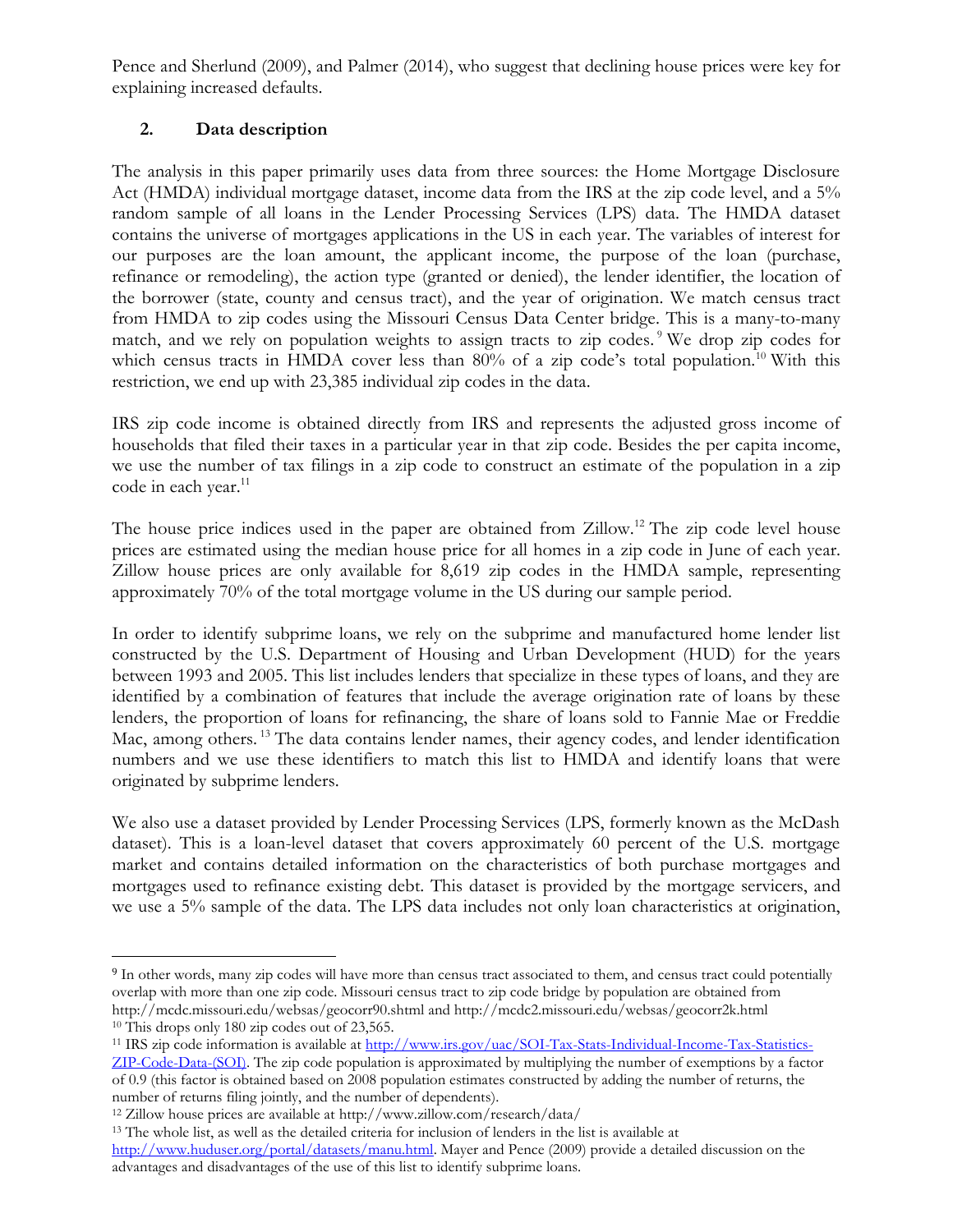but also the performance of loans after origination, which allows us to look at ex-post delinquency and defaults.

Finally, we use the Saiz (2010) supply elasticity measure. This measure is constructed using geographical and local regulatory constraints to new construction and it correlates strongly with house price growth in the period of 2002 to 2007. This measure is available for 269 metropolitan statistical areas that we match to a total of 776 counties using the correspondence between MSAs and counties for the year 1999 provided by the Census Bureau.<sup>14</sup>

# **3. Descriptive statistics**

Table 1 presents the descriptive statistics for the main variables in our sample. The first column reports the average and standard deviation for the full sample, while the next three columns break out the averages for the top quartile, the middle two quartiles, and the bottom quartile of zip code income per capita. In the last three columns (columns 5 through 7) we break out the data by the level of house price growth in a zip code. We report summary statistics for the highest and lowest quartiles and combine the two middle quartiles into one number (labeled "Middle"). The sample is based on the 8619 zip codes that are part of the Zillow house price panel.

The first row shows the zip code average household income based on IRS adjusted gross income reporting as of 2002. The average household income is \$50K for our sample of zip codes. The average income in the highest quartile is \$84K versus about \$31K for the zip codes in the lowest quartile. Interestingly, when we look at the income levels reported for the home buyers in HMDA (row 2), i.e. the individuals in those zip codes who actually took out a loan for buying a house (a purchase mortgage), we see that the average income of buyers is much higher than the average for their zip code, at \$92K. This figure is about \$143K for the highest quartile and \$63K for the lowest quartile, which is almost twice the average income for the total population in these groups. The average original balance of mortgages (as of 2002) is also strongly increasing in the average zip code income. The average original mortgage balance is \$155K, but it is \$246K in the highest quartile and \$97K in the lowest. In addition, the number of mortgages varies across income bins. There are 3.1 mortgages per 100 residents for zip codes in the high income quartile, while there are only 2.1 mortgages per 100 residents for those in the lowest quartile.

Table 1 also reports debt-to-income (DTI) calculated from HMDA as the mortgage amount over the reported income, and loan-to-value (LTV) across zip codes calculated as the average LTV from LPS, in 2003<sup>15</sup>, since HMDA does not provide information about the value of the property that is being purchased. The DTI for the highest quartile is 2.26 while the ratio for the lowest quartile it is 1.97. Crucially, the change in DTI (shown in the second-to-last row of the table) between 2002 and 2006 is indistinguishable across income quartiles, which already suggests that there was no differential increase in individual leverage across rich and poor neighborhoods. LTV ratio in the highest quartile it is 0.73 and in the lowest 0.86. The next row shows the fraction of low documentation loans in 2002 across the different income quartiles. Interestingly, we see that buyers in richer neighborhoods (high household income) have a 20% likelihood of obtaining a low documentation loan in 2002, slightly higher than the remaining three (lower) income bins, with about 18% of all loans classified as being low (or no) documentation loans. In the last row on this table we show the change in the fraction of low documentation loans leading up to the crisis. Interestingly, the change in the fraction of low documentation loans was largest in the high income quartile of zip codes (a 21% increase), whereas there was only a 16% increase for the other three

<sup>&</sup>lt;sup>14</sup> This correspondence is available at<http://www.census.gov/population/estimates/metro-city/a99mfips.txt>and also [http://www.census.gov/population/estimates/metro-city/a99nfips.txt f](http://www.census.gov/population/estimates/metro-city/a99nfips.txt)or the New England Metropolitan Area Components used by Saiz (2010).

<sup>&</sup>lt;sup>15</sup> The value is presented in 2003, given that the coverage in 2002 is not very comprehensive.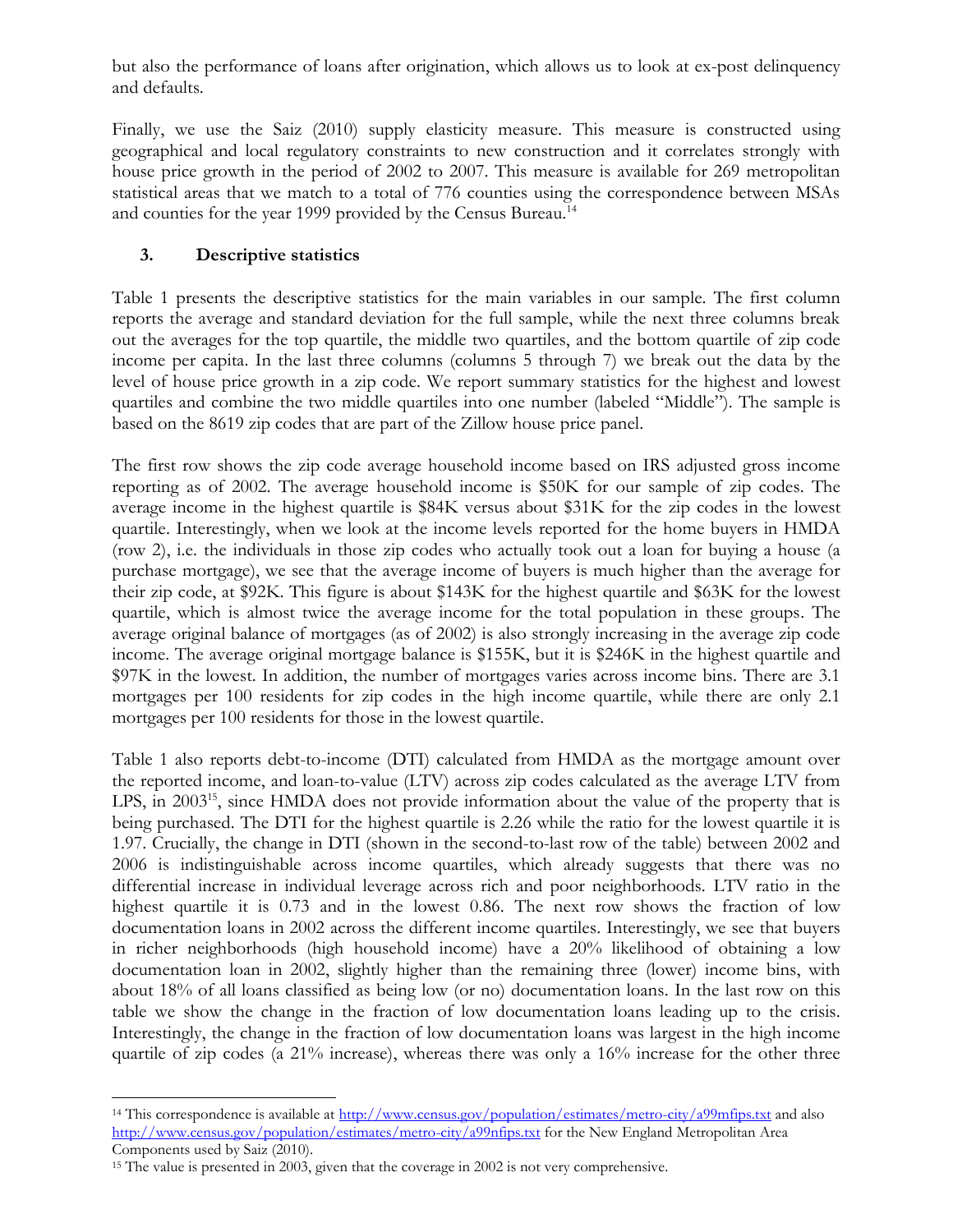quartiles. We also report the Saiz elasticity measure for each of the subgroups. The average elasticity measure for the full sample is 1.7 but it is slightly lower for the highest income quartile at 1.4 and 1.9 for the lowest income quartile. As it has been shown in a number of other papers, the elasticity measure is strongly correlated with house price growth.

The last three columns of Table 1 show that the zip codes that experienced the biggest house price run-ups between 2002 and 2006 had similar household income levels to the other zip codes in the sample. However, buyer income as of 2002 was already higher than the buyer income in any of the other quartiles, and these zip codes already had relatively high average mortgage sizes as of 2002, especially compared to zip codes with small house price increases during this period. Also, already at the beginning of the period there were more mortgages originated per 100 residents in the zip codes that later experienced large house price increases (3.4 compared to 2.4 for the other quartiles). There are no large differences in terms of LTV, DTI or the fraction of low documentation loans between zip codes in different quartiles of house price growth.

In Table 1 we also report the growth rates of the main variables of interest, i.e. mortgages and income. First, we document the (annualized) nominal growth rate of IRS household income between 2002 and 2006. The growth rate of household income is about 4.6% on average, with 6.4% for the high income zip codes and only 3.5% for the lowest income ones. However, when we consider the annualized growth rate of the income reported for the group of home buyers in HMDA, we see that they are relatively similar across household income quartiles. They all hover around 6 to 7%. There are, however, large differences in both household and buyer income growth depending on whether zip codes experienced large or small increases in house prices during this period. In both cases, zip codes with larger house price run-ups have bigger contemporaneous income increases.

We also show the annualized growth rate in the total mortgage credit originated for home purchases by zip code between 2002 and 2006. This growth rate includes the growth in the average mortgage size, as well as the growth in the number of mortgages originated in an area. The growth rate is about 8% in the zip codes in the highest income quartile, while it is double this amount (16%) for the lowest quartile. When we focus only on the change in the average mortgage size, we see that the growth in the highest quartile is about 7.5% while in the lowest quartile it is about 6.9%. This means that the average loan size increased during the 2002-2006 period, but the differential growth rate across higher and lower income areas was relatively limited. In the next row we see a much larger difference across areas when we consider the growth in the number of mortgages. The areas in the highest income quartile only see an annual increase in transactions of about 1%, while the lowest quartile has an increase of almost 10% annually. This suggests that the bulk of the increase in the total amount of mortgages originated in lower income areas is driven by the fact that these saw a steep increase in the number of transactions. In other words, there was a larger impact on the extensive margin than on the intensive margin.<sup>16</sup> As we see in the second-to-last row of the table, this increase in the number of mortgages was not accompanied by a large increase in DTI for the low income zip codes. A similar picture emerges from Appendix Figure 2, where zip codes along the whole distribution show small increases DTI, where DTI comes from LPS and is computed by the lender (rather than by us). It is obtained as the sum of mortgage payments, insurance, and taxes divided by the monthly borrower income. A similar picture is shown in Jaffee (2009), where debt service to income figures show a similar modest rise.

When we consider neighborhoods with different levels of house price appreciation, changes in the average size of mortgages accounts for the bulk of the increase in mortgage credit for zip codes that experience large house price increases (12.4% annual increase in average mortgage size). Average

<sup>&</sup>lt;sup>16</sup> This increase in the number of mortgages can be the result of new homeowners moving into these areas (as in Guerrieri, Hartley and Hurst, 2013), or of more transactions by existing residents.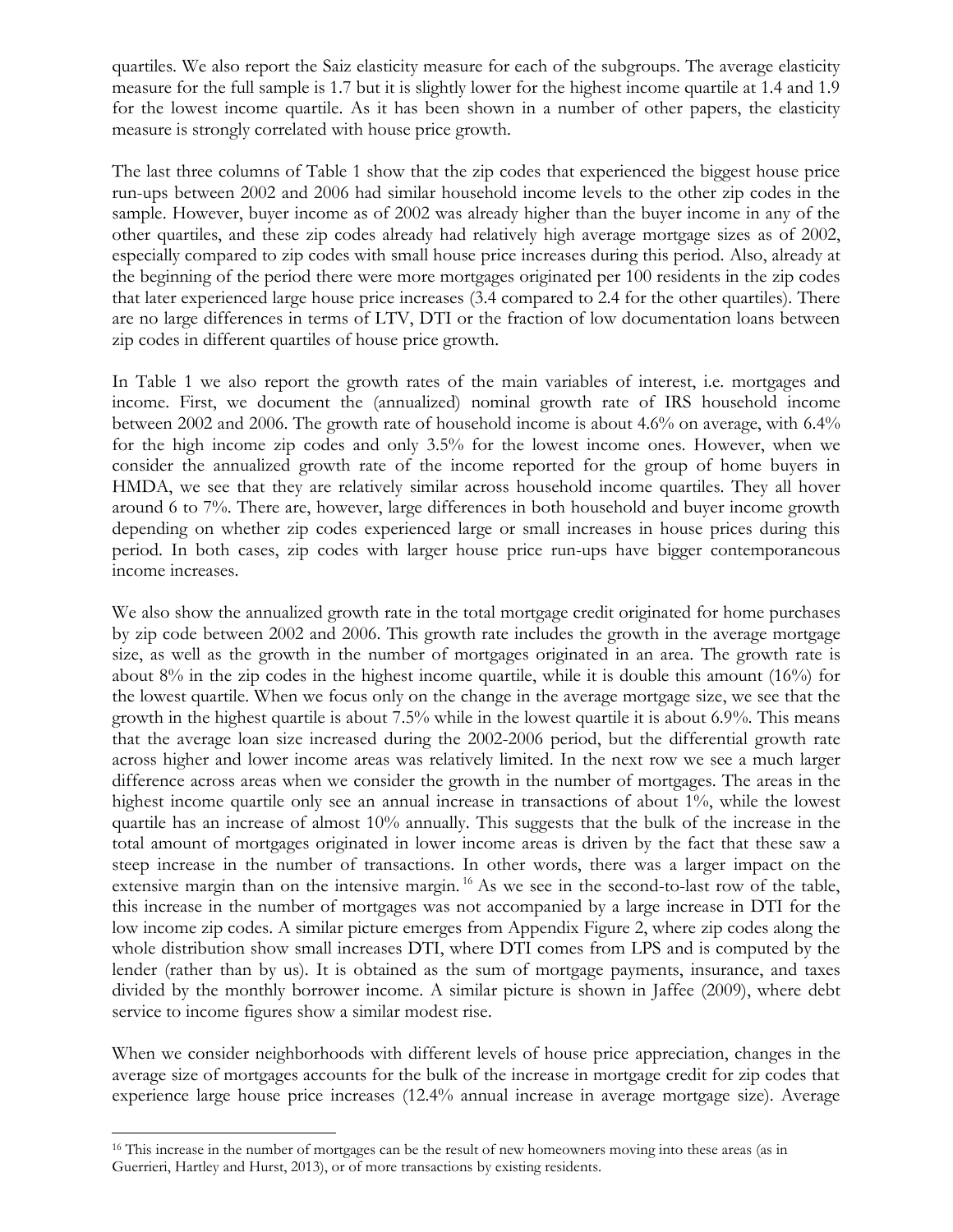mortgage size increased by much less (2.1%) for zip codes with small house price increases, as we would expect.<sup>17</sup> The growth in the number of mortgages is relatively similar across zip codes with high and low house price appreciation.

# **4. Mortgage credit and income**

In Table 2 we analyze the relationship between mortgage growth and income growth at the zip code level. Panel A only includes the zip codes that have non-missing zip code level house prices from Zillow. Following the specification used in Mian and Sufi (2009), we regress the annualized growth in the total mortgage amount used for home purchase at the zip code level from 2002 to 2006 on the growth in the average household income obtained from the IRS in that zip code. The analysis addresses whether mortgage growth became decoupled from income growth in the run-up to the crisis, allowing especially poorer households to obtain credit beyond what their income would justify. However, as discussed above, a more relevant measure of borrower fundamentals is the income of the people who actually bought a property in the zip code during a given year, as opposed to the average household in a zip code. We use individual-level transaction data from HMDA to measure the income growth of the individual buyers, and aggregate up to the zip code level by taking the average for each zip code. The first specification for each dependent variable does not include county fixed effects, since by first differencing the dependent variable and the right-hand side variables we are already taking out zip code specific fixed effects. So, the relationship is estimated comparing changes in income and mortgage growth rates across all zip codes in the U.S. We then include county fixed effects in the next two specifications to follow the approach in Mian and Sufi (2009). However, if the aim is to test if credit is increasingly allocated to zip codes with declining incomes, one should not include county fixed effects. The analysis with county fixed effects only tests if, within a given county, zip codes that are growing quicker than the county average are disproportionately receiving more credit. If all the first order changes in credit allocation happen between counties, this would be lost by this analysis. We show results with and without fixed effects throughout the paper, but we highlight that the sign on the coefficient often is reversed when we do not include the county fixed effects.

The base specification for these tests is:

 $\overline{\phantom{a}}$ 

# $g_{02-06} (Mtg)_i = \alpha_0 + \alpha_1 * g_{02-06} (BuyerInc_i) + \alpha_2 * g_{02-06} (ZipInc_i) + \varepsilon_i$

Where the left-hand side variable is, in turn, the annualized growth in total mortgage origination in zip code  $i$ , the annualized growth in the average mortgage size in zip code  $i$ , or the annualized growth in the total number of mortgages originated in that zip code. Similarly, the two right-had side variables of interest are the annualized growth in average buyer income (from HMDA) and the annualized growth in average household income from the IRS. We also add county fixed effects as discussed.

Our tests also show that the coefficient of aggregate mortgage growth on zip code income is only negative if we control for county fixed effects (as proposed in Mian and Sufi (2009)). Without the county fixed effects, the coefficient on average household income growth is positive throughout. Column (1) of Table 2 shows that between 2002 and 2006 there is a positive relationship between the growth in total amount of credit originated for home purchase in a zip code and the growth in average IRS income. The reported coefficient is 0.150 but insignificant. However, the coefficient on the income growth of the individual buyers is positive at 0.511, and highly significant at the 1% level.

<sup>&</sup>lt;sup>17</sup> Ferreira and Gyourko (2011) show that income growth has important explanatory power for local housing booms. The relationship between business cycles and real estate prices is an issue of some debate (see, for example, Leamer (2007) and Ghent and Owyang (2010). See Ghysels, Plazzi, Torous and Valkanov for a survey on predictability of real estate prices.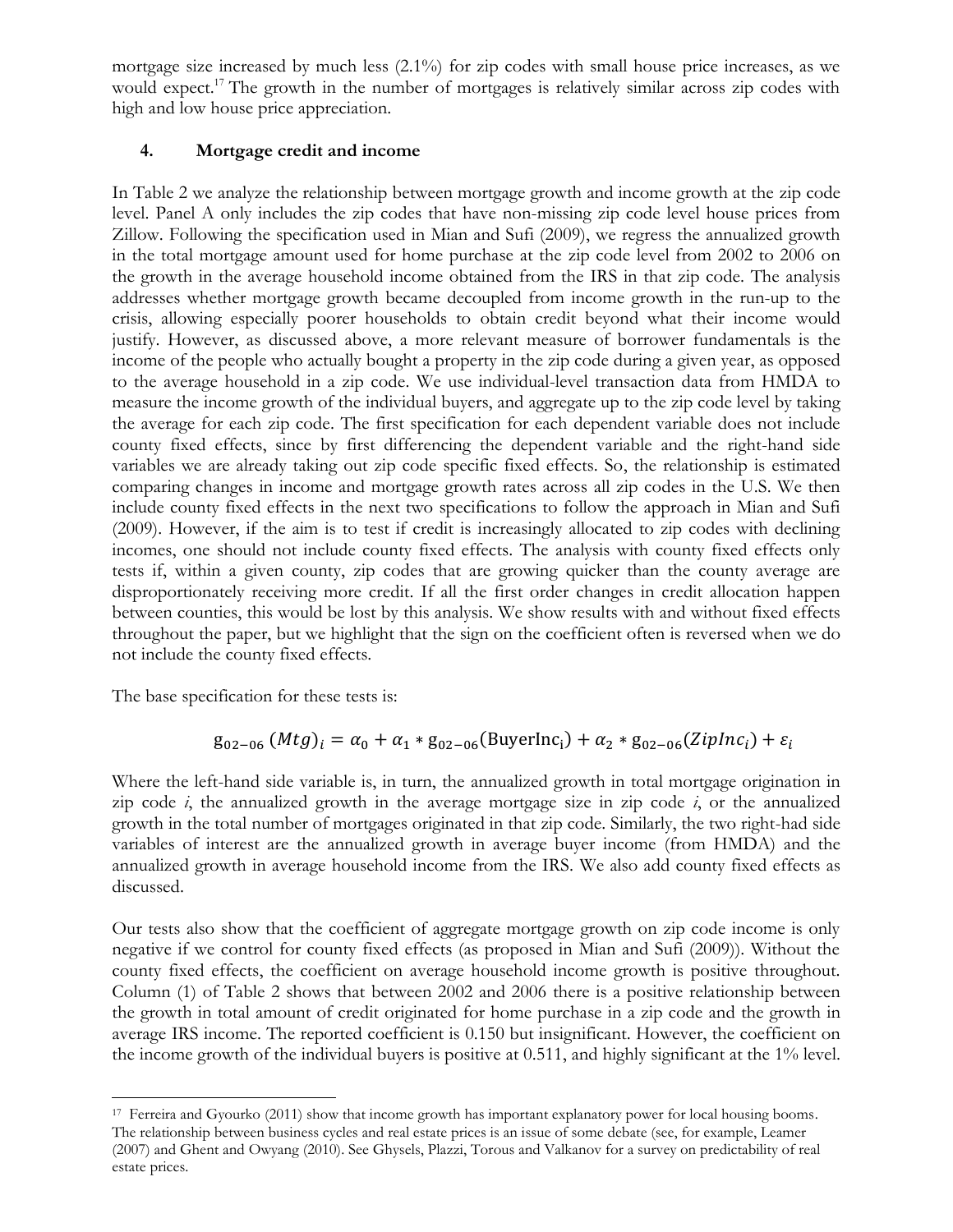In column (2), we repeat this regression and include county fixed effects. The reported coefficient on the growth in IRS income is -0.224 (significant at the 5% level), which is similar to the magnitude estimated by Mian and Sufi (2009). But, again, the coefficient on the individual buyers' income is strongly positive (0.376) and significant at the 1% level. Finally, in column (3) we add a measure for the growth rate of house prices at the zip code level and the estimated coefficients on the variables of interest do not change.

The dependent variable used in the first three columns measures the change in the total mortgage debt originated yearly at the zip code level. This variable is a combination of the change in the average size of mortgages and the number of mortgages originated. In columns (4) to (7) of Table 2 we now decompose the dependent variable into the growth in the size of the average mortgage and the growth in the total number of mortgages originated in a zip code. The first is a measure of the intensive margin and asks whether leverage increased for the people who buy a home. This is the relevant specification for understanding whether the average buyer's mortgage size changed with buyer income. The second measure captures the extensive margin and asks whether more mortgages were originated in a given neighborhood. In column (4) we regress the growth in the average size of mortgages (the intensive margin) on the change in the average IRS zip code income and the income growth of borrowers, parallel to the regressions in Columns (1). We see that the estimated coefficients on both the average IRS income growth, as well as the income growth for the buyers are positive. The coefficient on the IRS average income growth is 0.372 and significant at the 1% level. The coefficient on the income growth for the buyers is similar in magnitude (0.506) and again very significant. As before, we add county fixed effects in columns (5). The coefficient on the IRS average income growth is 0.208 and significant at the 1% level. The coefficient on the income growth for the buyers is similar in magnitude (0.276) and again very significant. In column (6) we add, as before, a measure of house price growth and the results again are unchanged. These results confirm that mortgage sizes grew proportionally with income throughout the pre-crisis period and were not decoupled from income growth.

In Columns (7) and (9) we repeat the same regressions as before, but use as the dependent variable the annualized growth rate of the number of mortgages originated in a given zip code (the extensive margin). In column (7) we find a negative relationship between the growth in the number of mortgages and the growth in average IRS income (the estimated coefficient is negative 0.227 and significant at the 1% level). So, neighborhoods with rising average income (relative to other zip codes in a county) saw fewer new mortgages, and vice versa for neighborhoods with falling relative income. Along the extensive margin we see a positive but insignificant coefficient on the measure of income growth of home buyers (the estimated coefficient is 0.023). The results are qualitatively unchanged if we add county fixed effects in column (8) or when we control for house price appreciation in Column (9).

Overall, the results of the decomposition of total mortgage growth into average mortgage size and the number of mortgages supports the idea that there was a change in the composition of buyers relative to the existing residents of a zip code in the period before the financial crisis. Since the prior literature focused on zip codes as the unit of analysis, it was not able to differentiate the characteristics of the stock of residents from those of the flow of home buyers. Our results show that even in the run-up to the financial crisis there was a positive and significant relationship between the growth in average mortgage size and income growth of the home buyers, independent of how we measure income. So, there was no reversal relative to previous periods with credit disproportionately flowing to people with (relative) declining income. Below we explicitly test for differences relative to other time periods. Instead, the negative coefficient between mortgage growth and income growth at the aggregate level that has been shown by Mian and Sufi (2009) is driven by the extensive margin: more mortgages were being taken out in zip codes where the existing stock of residents had relative declining income over the pre-crisis period. But the debt-to-income levels did not change differentially for rich and poor borrowers.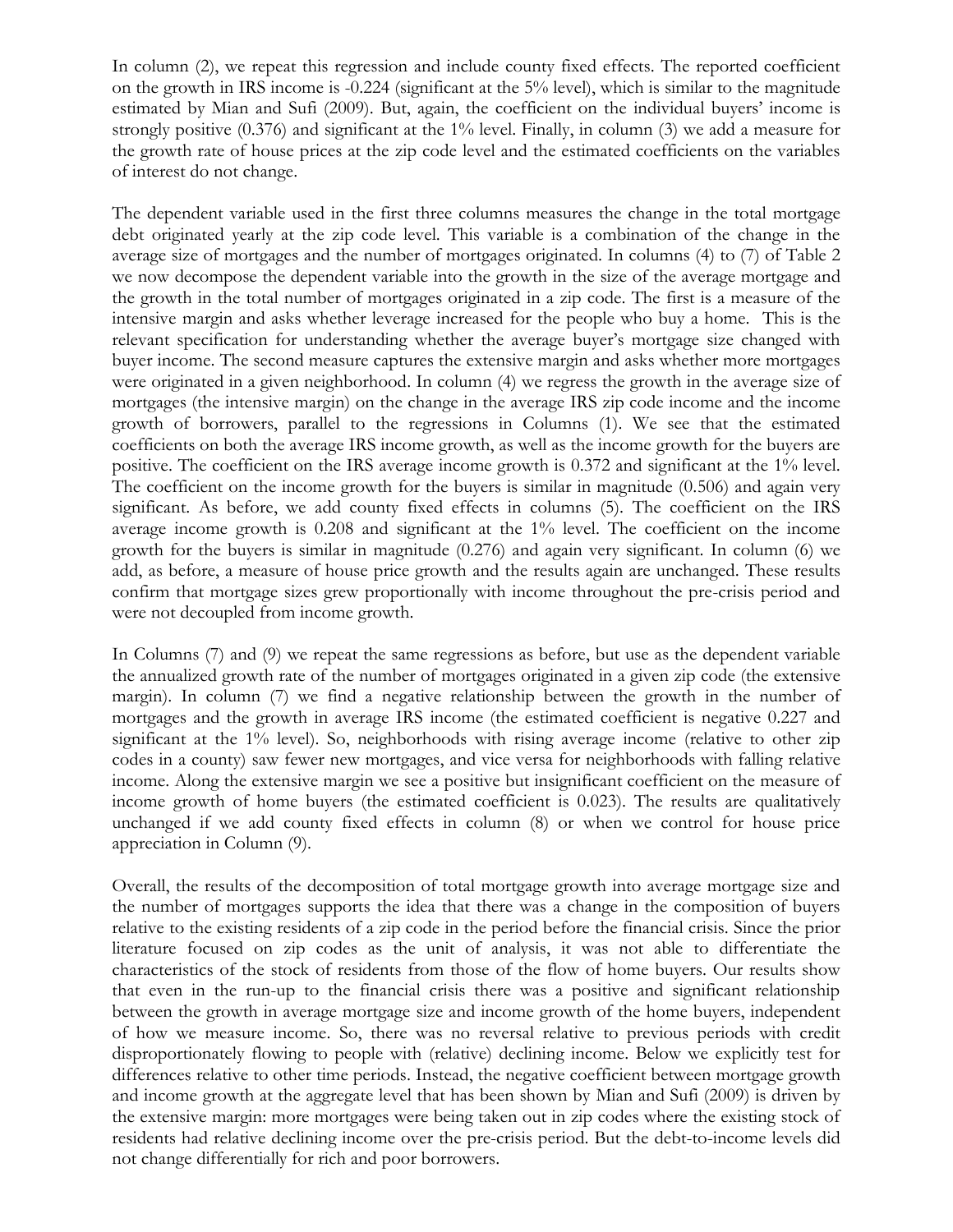# **4.1. Full sample of HMDA zip codes**

In Panel B of Table 2 we replicate the regressions in Panel A, but we use the universe of all zip codes in HMDA. This increases the sample of zip codes by a factor of three. Given the importance of the composition effects we document in the previous section, we want to verify whether the results hold in the larger sample of zip codes. It is important to keep in mind that the majority of the zip codes added in this sample are much less densely populated and have fewer transactions than the zip codes in Zillow. In total, these zip codes make up only 30% of the annual volume of mortgages originated in the US. We follow the same analysis as in Panel A. Odd columns do not include county fixed effects, while even columns do. In column (1) we see that the coefficient from the regression of the growth in aggregate zip code mortgage origination on the growth in average household income is positive and significant using the whole HMDA sample. The coefficient on the income growth of the home buyers is positive and significant as before. Adding county fixed effect in column (2) reduces the magnitude of the coefficient on household income growth from the IRS but does not otherwise significantly change the results. This suggests that, in the wider set of zip codes, the relationship between growth in total mortgage credit and income was positive, independent of how we measure the growth in average income.

As before, we also decompose the aggregate credit growth into the average size of individual mortgages and the total number of mortgages. In columns (3) and (4) the dependent variable is the growth in the average mortgage size in a zip code between 2002 and 2006. The coefficients on both the average household income and the income of the buyers are positive and significant. When we include county fixed effects the coefficient on average IRS income growth drops by about 50%, while the coefficient on buyer income remains unchanged. Finally, in columns (5) and (6) we repeat the same regressions using the growth in the number of mortgages in a zip code as the dependent variable. The coefficients on both the average IRS income and the income of the buyers are positive and significant. These results show no decoupling of mortgage growth and income growth even on the extensive margin.

## **4.2. Cross sectional variation in house price increases**

To understand whether the compositional changes of home buyers across neighborhoods are related to the house price run-up, we sort zip codes into quartiles based on the amount of house price growth they experienced in the period from 2002 to 2006. We repeat the previous regressions for each subgroup of house price growth in Table 3. We report the results for the high, middle and low quartiles, where, as before, the middle group combines the second and third quartiles. Panel A focuses on the aggregate growth in mortgage origination at the zip code level, combining the intensive and extensive margins. Columns (1) and (2) show that the negative relationship between the growth in mortgage origination and the growth in household income is concentrated in the three quartiles that have the highest growth in house prices. The coefficient for the highest and the middle groups are negative 0.332 and negative 0.283, respectively. As before, the coefficient on the growth of the buyers' income is positive and strongly economically and statistically significant. In contrast, the zip codes in the lowest quartile of house price growth show a strong positive relationship between zip code level income growth and mortgage growth (0.370), but a weaker relationship between mortgage growth and the change in income of buyers (0.194).

These findings highlight that the changing composition in the income of all residents relative to that of home buyers within a zip code was prominent in all areas where house prices were going up quickly. However, in neighborhoods where house prices did not go up by much, we do not see the same strong divergence between the stock of residents and the flow of buyers. Of course, from these results we cannot establish a direction of causality: buyers with higher income than the average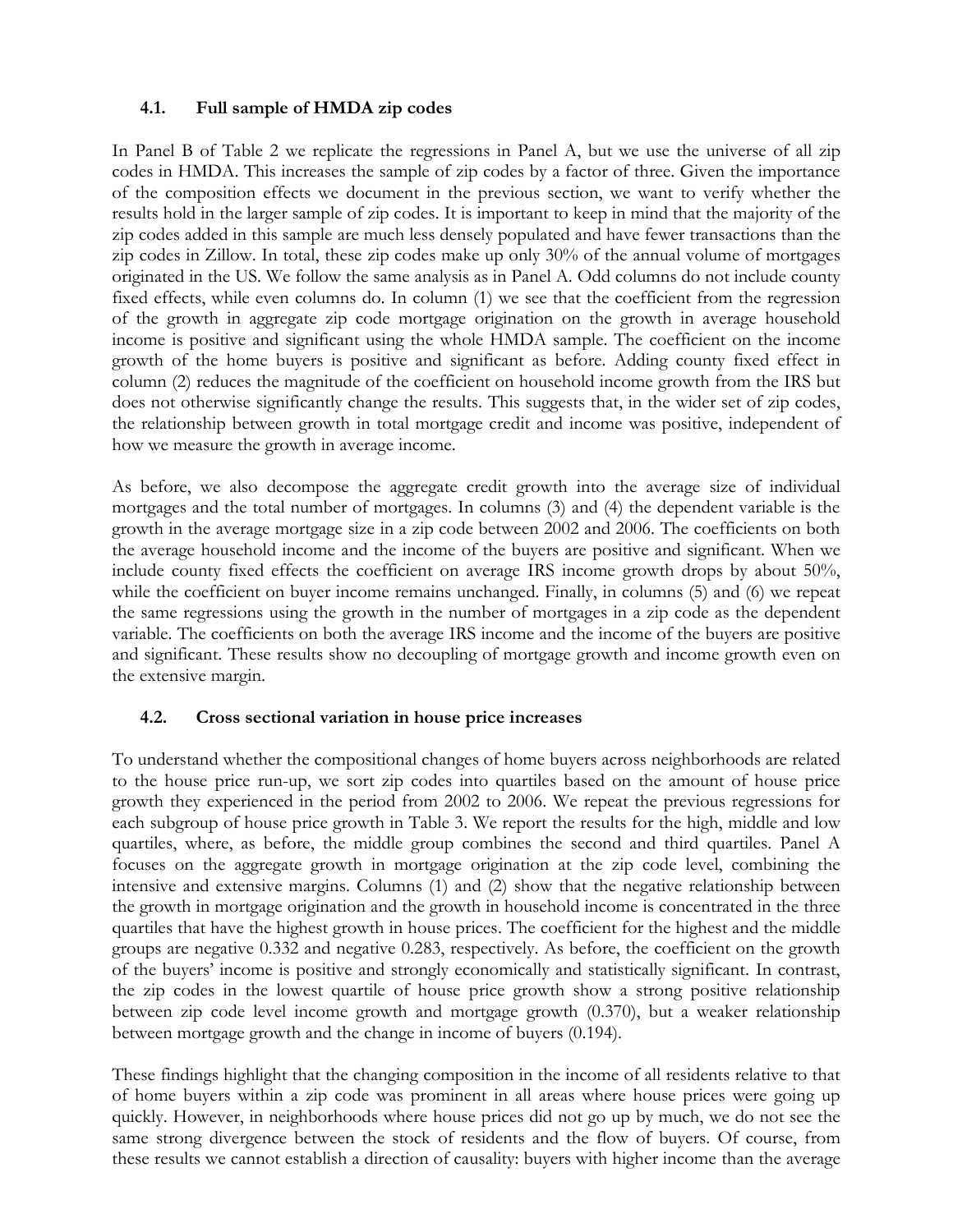resident might have pushed up house prices in these areas, or vice versa, the rapid rise in house prices within an area might have caused the change in the composition of buyers, since only people with higher income could now afford to buy properties.

We again break out the aggregate mortgage amounts into the average mortgage size (Panel B) and the number of mortgages in a zip code (Panel C). We find a positive coefficient on the relationship between the growth in average mortgage size and the growth in average IRS incomes at the zip code level across all quartiles of house price growth. In addition, when looking at the growth in the income of the buyers, we again find a positive relationship throughout. However, when we consider the number of mortgages originated within a zip code (the extensive margin), we find a strong negative relationship between the number of mortgages and household income growth at the zip code level for the three quartiles with the highest house price growth (Panel C). But, again, the sign of the coefficient flips and is positive and significant for the lowest quartile. The relationship between the number of mortgage transactions and the growth of the income of the buyers is positive and significant as before.

These results confirm that the divergent growth in the income of the average resident and of home buyers was strongest for areas with rapid house price appreciation, and that the effect runs entirely through the expansion of the number of borrowers (extensive margin). In contrast, the mortgage size for the average buyer within a zip code is still strongly positively and significantly related to the income of the household (irrespective of how we measure income). This is consistent with a changing composition of households within neighborhoods.

# **4.3. Cross sectional heterogeneity in zip code income**

Many observers of the housing market have been concerned that lending to lower income borrowers changed most dramatically over this time period. In this subsection we explore this dimension of cross-sectional heterogeneity in the data. In Table 4 we break out the data into quartiles based on the average income per capita in a zip code as of 2002. The analysis follows exactly the specifications of Table 3. Columns (1) through (3) of Table 4 show that the relationship is not identical across the different zip code income quartiles. Only the top quartile by income (column 1) shows a negative and significant coefficient on the measure of average IRS income growth (-0.110). For the lower three income quartiles in columns (2) and (3) we always find a positive relationship between mortgage and household income growth. The coefficient of total mortgage origination growth on average IRS household income growth in the middle income group (second column) is 0.401 and very significant, and the coefficient for the lowest income group in column (3) is even higher at 0.760 and again significant at the 1% level. The relationship between total mortgage growth and borrower income growth is positive and significant throughout (0.292, 0.247 and 0.528 for the highest, middle and lowest quartiles, respectively). Taken together, we do not find evidence that poorer zip codes were changing their leverage levels disproportionally relative to income growth. In fact, the relationship between credit and borrower income is strongest for lower income zip codes, and the negative relationship between average household income and credit is only negative for the zip codes with the highest income.

Since zip codes with higher house price growth usually also have lower average income (as documented in the descriptive statistics), Appendix Table 2 shows a "horse race" regression between different cross sectional variables interacted with the measures of income growth. This allows us to assess whether income level or house price growth better captures the cross-sectional variation in the relationship between mortgage growth and income growth. We also include interactions with a number of other zip code level variables that have been discussed in the prior literature, such as the Saiz (2010) measure of the elasticity of housing supply, the fraction of low documentation loans in a zip code and the fraction of loans sold to Fannie Mae and Freddie Mac (the government-sponsored enterprises, or GSEs).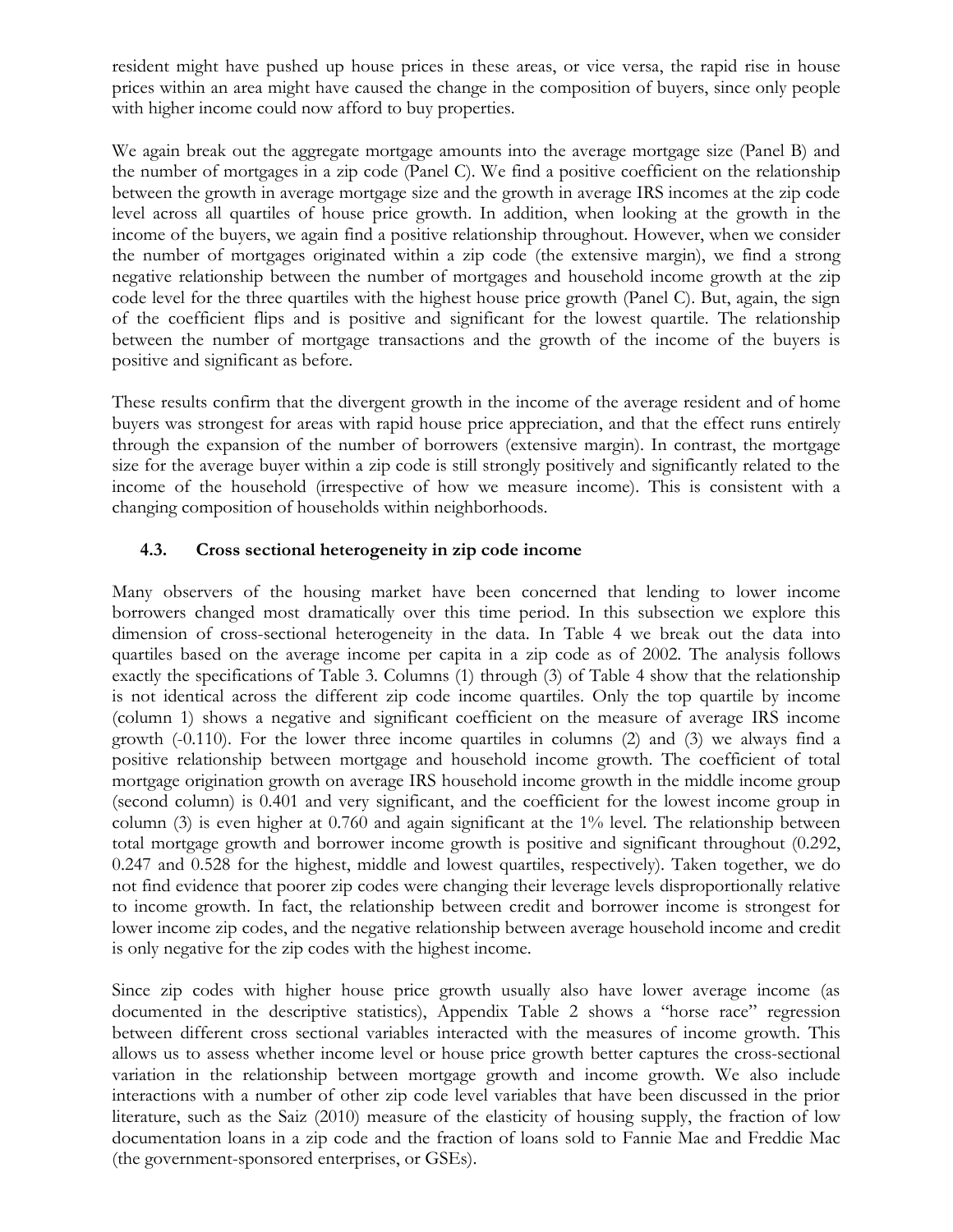In this table we run the standard specification of growth in aggregate mortgage origination at the zip code level on growth in average zip code income and home buyer income, and then interact each of the income variables with the cross sectional measures. Column (1) replicates the same regressions as in Table 3 for the sample of zip codes for which we have the relevant cross sectional information. We see that the results are virtually unchanged relative to the prior sample. When we include the interaction terms in column (2) we see that the direct effect of zip code income growth and buyer income growth are both positive and significantly related to aggregate mortgage growth. However, the interaction terms of the dummy for high income areas with both average household income growth and buyer income growth are negative and very large (and significant at the 1% level). This suggests that, consistent with the previous tables, it is in the high income areas that the relationship between mortgage growth and income growth is weakest. In what follows we will show that this is the result of increased relative income growth in these areas compared to lower income zip codes in the US. We also find a negative coefficient on the interaction of house price growth and average zip code income growth, but a positive and very significant relationship with the growth in buyer income for the intensive margin. This suggests, as before, that in neighborhoods with higher house price growth, mortgage growth became less sensitive to the average zip code income, but it became more sensitive to the income of buyers. In columns (3) to (6) of Appendix Table 1 we again confirm that the change in sensitivity was mainly driven by the extensive margin, i.e. the number of new loans that were originated within the zip codes.

### **4.4. Longer run correlation**

The previous sections show that there is no negative relationship between mortgage growth and borrower income growth, but it is still possible that the *slope* of the relationship was weaker in the pre-crisis period (2002-2006) than in previous periods. As a result, leverage might have become less closely tied to income levels or growth in income, suggesting that credit expansion might have deviated somewhat from fundamentals relative to other periods. To address this question, in Table 5 we explore how the relationship between mortgage growth and income growth changed over time.

In a first step we repeat our main regression from Table 2 but break it out by different time periods. We follow the example of Mian and Sufi (2009) and consider 5 sub-periods: 1996-98, 1998-2001, 2001-2002, 2002-2006 and after 2006. The coefficient from the regression of growth in total mortgage origination on growth in average zip code income, is positive and significant for most time periods before the financial crisis, and it turns negative in the 2002 to 2006 period. However, as we have argued before, this is not the relevant income measure for assessing borrower fundamentals. When we look at the coefficient of mortgage growth on the growth in the income of the buyers, the coefficient is positive and significant across all the time periods, and, importantly, it does not become flatter in the pre-crisis period. If anything, the coefficient goes from 0.178 in the 1998-2001 period to 0.376 in 2002-2006, which means that the sensitivity of mortgage growth to income growth actually increased prior to the crisis. In Panel B of Table 5 we repeat the same regressions for the full HMDA sample. When we consider all zip codes in the data, the coefficients on both the buyer income and the average zip code household income are remarkably stable over time, with somewhat lower magnitudes in 1998-2001, but otherwise very similar across time periods.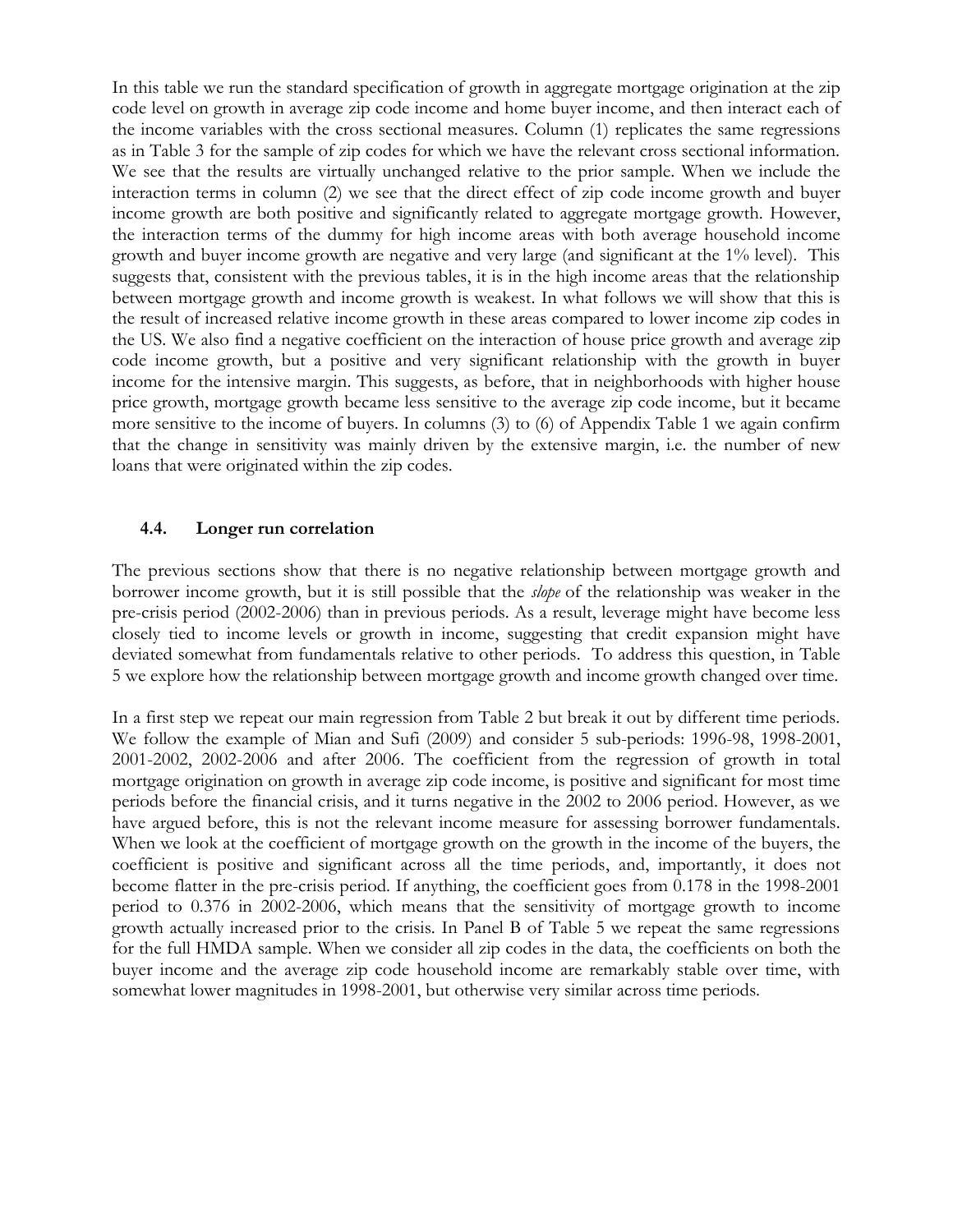### **4.5. Panel data specification**

We now go a step further and expand the previous regression set up to a full panel specification. So far, we have related mortgage growth over the 2002 to 2006 period to contemporaneous growth in income. Here we turn to the full annual panel of zip code level mortgage origination to look at the relationship between mortgage growth and annual measures of household and buyer income. This is an alternative way to assess whether the slope of this relationship changed over time.

In Table 6 we now use the following specification,

$$
\text{Ln}(Mtg_{it}) = \alpha_0 + \Sigma_i \alpha_i \left[ \text{Ln}(BuyerInc)_{it} * Y_t \right] + \Sigma_j \alpha_j [\text{Ln}(ZipInc)_{it} * Y_t] + FE_t + FE_i + FE_t
$$

The independent variables are the logarithm of the income of buyers interacted with a full set of dummies for all years in the sample (denoted  $Y_t$ ), the logarithm of the average income of households in the zip code also interacted with a set of year dummies,  $FE<sub>t</sub>$  is a year fixed effect, and  $FE<sub>i</sub>$  a zip code fixed effect. Including zip code fixed effects and interactions of the variables of interest with year dummies allows us to test how changes in the sensitivity of mortgage levels to income levels changed within zip codes over time.

In columns (1), (3) and (5) we simply include the logarithm of the income variables (and not the full set of interactions with the year dummies) to compare the results in this panel setup to the previous tables. The dependent variable in column (1) is the aggregate mortgage origination in a zip code in a given year. The results show that the coefficients on the income of buyers and on the IRS average income is positive and significant, and very similar in magnitude to our prior results. As before, we break out total mortgage origination into the average mortgage size by zip code and year (column 3) and the number of mortgages in a given zip code and year (column 5). The results confirm that average loan size is strongly positively related to buyer income but also to the income of existing buyers in a zip code. The effects are slightly less significant but go into the same direction when using the number of loans per zip code and year.

Given the panel structure of our data we can now analyze the dynamics over the run-up to the financial crisis, i.e. whether the sensitivity between mortgage level and the income variables changed over the run-up to the financial crisis. The omitted year is 2002, which is the base year in our sample. Column (2) shows an interesting pattern. While the direct effect of mortgage growth and existing IRS income is positive and significant, the interaction terms with the year dummies are negative and significant in all years. This means that the relationship between the growth in mortgage origination and the growth in average household income from the IRS became flatter over time. However, the relationship between aggregate mortgage origination and buyer income in a given zip code is strongly positive and the interactions with the year dummies are positive and significant. This means that the combined effect increases from 0.231 in the base year (2002) to about 0.434 in 2005 and back to 0.271 in 2006. This finding reinforces our earlier findings that the growth in zip code leverage became more closely tied to the change in the income of the buyers (and less to that of the average household in a neighborhood).

We again decompose this effect into the average mortgage size and the number of mortgages. Column (4) shows that the estimated relationships are very similar to the ones for the aggregate mortgage levels when we use the average mortgage size as the dependent variable. The relationship with buyer income becomes stronger over the time period and, in contrast, the relationship with zip code level household income becomes weaker over that time period. The effect on the extensive margin (the number of mortgages, shown in column 6) is much noisier and again we see that the number of new mortgages in an area becomes more negatively correlated with household income over time.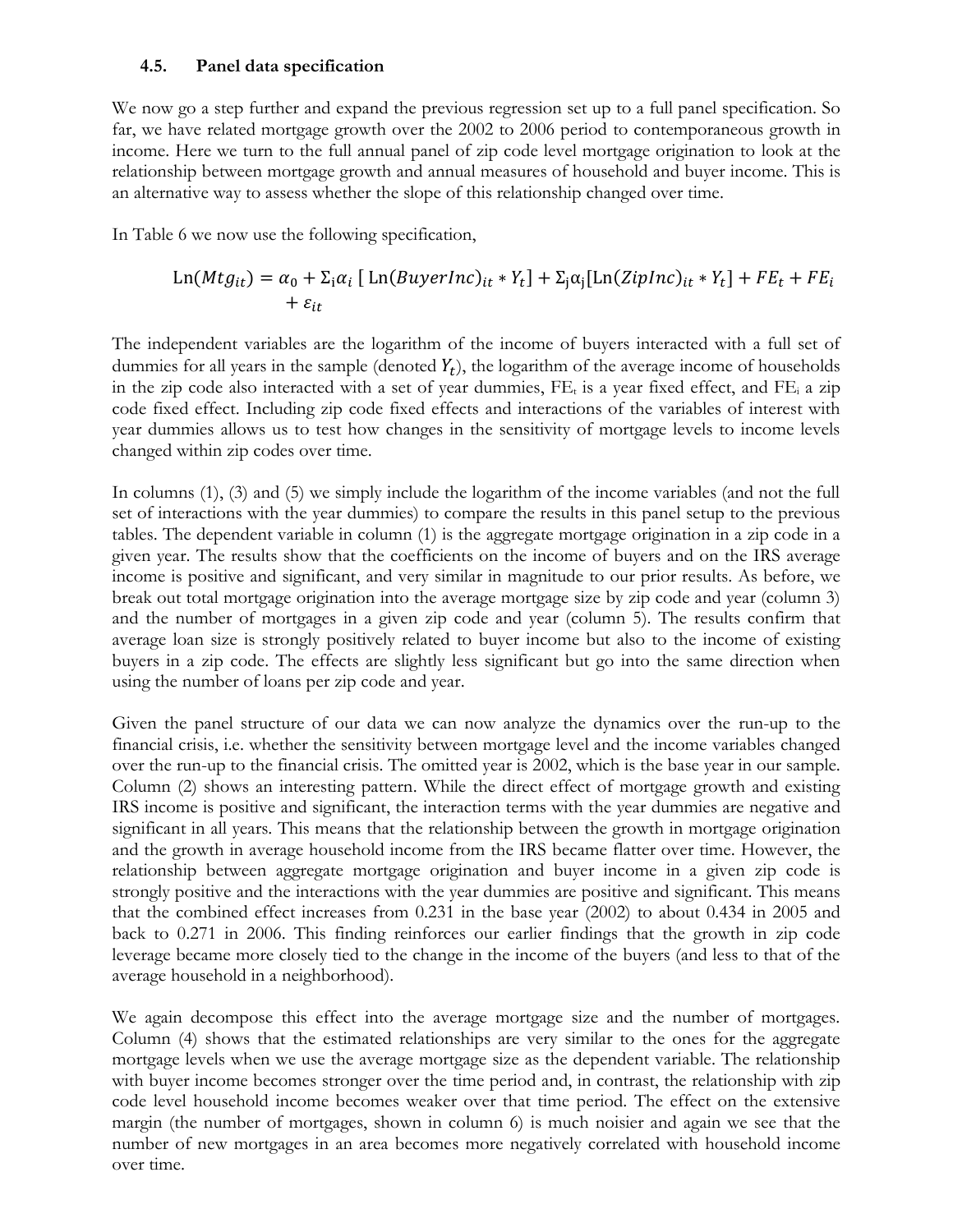## **5. Individual leverage**

# **5.1. Aggregation by income deciles**

The zip code-level analysis shows that credit did not disproportionately flow to *borrowers* with declining income, but rather that along the extensive margin *zip codes* where the average household income saw a relative decline there was an increase. Ultimately, however, it is not neighborhoods who obtain (and are responsible for) loans, but rather individual home buyers. We now consider how this compositional change we document across neighborhoods affects where credit built up in the US during the 2002-2006 period. For this purpose, we use individual transaction level data from HMDA (rather than the aggregates at the zip code level).

Panel A of Table 7 shows the average size of mortgages obtained by borrowers in each income decile based on applicant income. The table shows that mortgage size grew significantly over this time period for all income groups. At the bottom of the income distribution, we see that the average mortgage balance at origination went from around \$74K in 2002 to \$85K in 2006 for the lowest income decile. Similarly, in the middle income deciles average loan amounts grew during the same period from \$146K to 183K (decile 6). For the top decile, the average size of purchase mortgages went from \$351K to a remarkable level of over \$442K. This breakdown of the data highlights an interesting fact that has not received enough attention, which is that the largest increases in the size of mortgages were in the middle income and, in particular, the high income borrowers, not for the lower income buyers.

In Panel B of Table 7 we calculate the average debt-to-income ratio (calculated as the mortgage balance divided by applicant income) for mortgage holders in each of these income deciles across time. We compute debt-to-income as the ratio of the mortgage balance at origination divided by the applicant income. Not surprisingly, when we look across income deciles, we see that poorer households are significantly more levered than richer ones even in 2002. The average household in the lowest decile (1) has a first mortgage DTI of 3.0 while the average mortgage holder in the top income decile (10) only has a DTI of 1.32. In line with our prior analysis, we see that DTI levels measured in HMDA do not change much over the time period from 2002 to 2006. In deciles (2) through (10) the DTI is virtually constant or even slightly declining, e.g. from 2.17 to 2.01 in income bin (5). In the lowest income group the DTI went slightly up, but even there it moved from from 3.07 to 3.24. Importantly, DTI did not become differentially higher for low income borrowers than for high income ones. The same data is plotted in Panel B of Figure 1, where it is immediately obvious that DTI levels are remarkably flat between 2002 and 2006. In Appendix Figure 2 we show the debt-to-income measure typically used in the industry, namely a measure of recurring mortgage payments divided by monthly borrower income. This includes payments on interest, second liens, insurance, and taxes. Consistent with the results in Table 7, the figure shows that the increase in DTI is relatively modest, and that borrowers at all income levels move in lockstep.

In Panel A of Figure 1 we break down the total dollar volume of mortgages originated for home purchase in each year (from HMDA) by the decile that each borrower falls into based on their applicant income (the same data is shown in detail in Panel C of Table 7). We sum the mortgage amounts of all the households within an income decile and divide this number by the total amount of mortgage debt originated in the US in a given year. This picture dramatically highlights the idea that credit was flowing predominantly to richer household: the proportion of mortgages originated is strongly monotonically increasing in income, and it is very stable over time between 2002 and 2006. The highest income borrowers (those in the top decile) account for about 21 to 22% of the total mortgage credit, whereas the bottom decile accounts for about 5%. In total, the top 3 income deciles (8) through (10) contributed almost half (46%) of mortgages in 2002, about the same number as in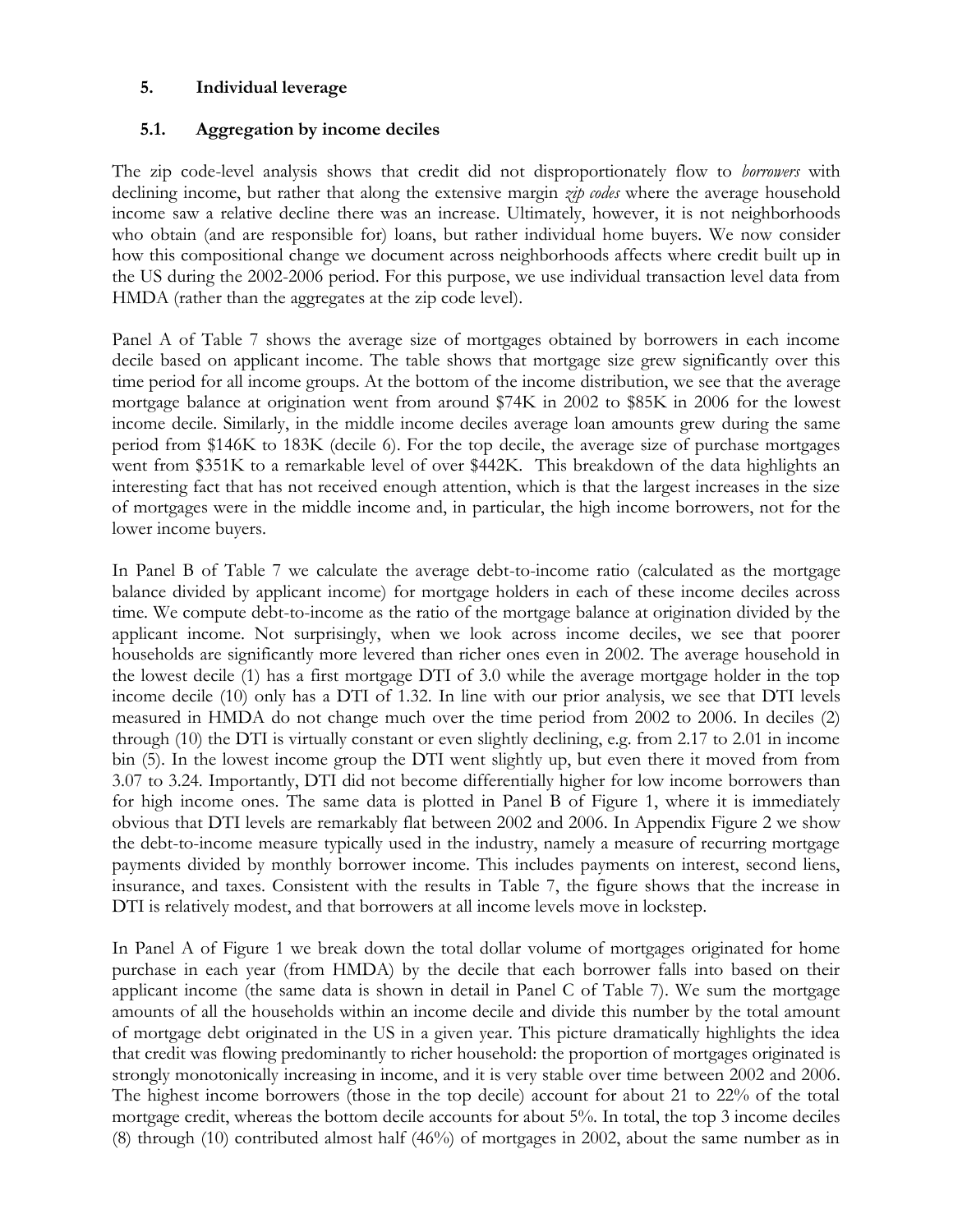2006 (49%). This again clearly shows that there was no significant decoupling of the distribution of credit from applicant income throughout this period.

# **5.2. Individual level mortgage origination regressions**

The zip code level regressions show that the negative correlation between zip code income growth and mortgage growth between 2002 and 2006 is driven by the extensive margin, i.e. the relative increase in the number of buyers in places where income grew less (relative to the county average). This regression also shows that there was no decoupling between average mortgage amount and income – the intensive margin. In this section we consider the intensive margin using individual transactions, which allows for even finer geographic controls than before. To this end, in Table 8 we use the following specification:

# $\text{Ln}(Mtg_{it}) = \alpha_0 + \alpha_1 \text{ Ln}(BuyerInc)_{it} + \alpha_2 \text{ Ln}(Census Tract Inc)_{it} + FE_t$  $+ F E_{census\, tract} + \varepsilon_{it}$

Where *i* indicates an individual borrower.  $FE_t$  is a year fixed effect and  $FE_{census\ tract}$  is a census tract fixed effect, the finest geographic breakdown available in HMDA. The independent variables are, again, the logarithm of the buyer's reported income and the logarithm of the average income of households in that tract. Because we do not have data on the average household income by tract, we use the same zip code to tract population-weighted bridge as before (from the University of Missouri Census Data Center) to impute average tract income based on zip code household income. Including census tract fixed effects allows us to test how the sensitivity of mortgage levels to income levels changed within census tract over time.

Table 8 shows the results for this loan-level specification. Consistent with the zip code level regressions, both the coefficients on buyer income and census tract income are positive and significant, and the result is unchanged when we replace county fixed effects with census tract fixed effects (column 3). Columns 2 and 4 show that the sensitivity of mortgage size to buyer income increases over time during our sample period (2002-2006), whereas the sensitivity to average household income either decreases or does not change. Overall these results reaffirm the conclusion drawn from the zip code level analysis, and are supportive of the idea that credit supply did not decouple from income during the boom period.

## **6. Robustness**

 $\overline{\phantom{a}}$ 

## **6.1. Misreporting of applicant income**

One important consideration in the run-up to the financial crisis was that lenders started to misreport income levels of prospective borrowers in order to justify higher leverage levels than these borrowers would normally be able to afford. It is important for the purposes of our study to rule out that changes in the reporting of income itself could be the source of the strong relationship between buyer income and total mortgage growth we find in all specifications, as this might hide a de facto increase in household leverage levels.<sup>18</sup>

<sup>&</sup>lt;sup>18</sup> There is also evidence of other forms of misreporting during this time period, including the value of transactions (Ben-David, 2011), or mortgage quality in contractual disclosures in the secondary market (Piskorski, Seru and Witkin, 2013 and Griffin and Maturana, 2014). These forms of misrepresentation do not, however, influence the analysis in this paper.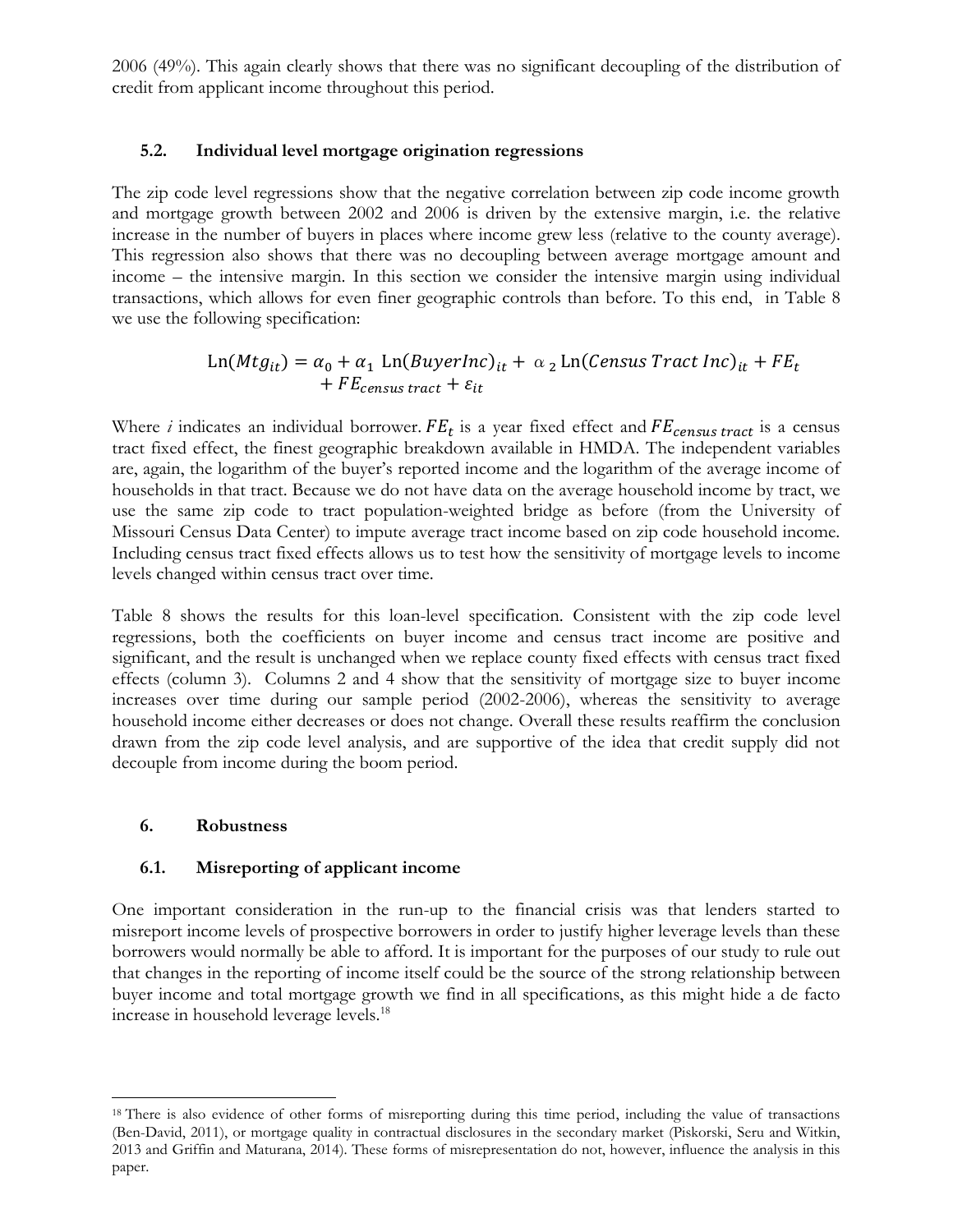We use a few different approaches to analyze whether this is a first order concern for our findings. First, in Panel A of Table 9 we break out our sample into different quartiles based on the fraction of mortgages originated and sold to Fannie Mae and Freddie Mac (the government-sponsored enterprises, or GSEs) in the zip code, as well as the fraction of loans that were originated by subprime lenders based on the subprime lender list constructed by the US Department of Housing and Urban Development (HUD, see section 2 for details). Loans that were sold to (and then guaranteed by) the GSEs had to conform to higher origination standards than those sold to other entities, and thus were less likely to have unverified applicant income.<sup>19</sup> The idea in these tests is to see whether zip codes with a lower fraction of loans sold to the GSEs are the ones that exhibit a stronger relationship between mortgage growth and buyer income. Similarly, loans originated by subprime lenders were much more likely to have low or no documentation status, and, if the correlations shown above were driven by misreporting, we would expect the splits based on this fraction to generate meaningful variation in the estimated coefficients.

For both measures of quality of origination we do not find that coefficients on buyer income vary significantly. In fact, the coefficient on buyer income growth is very similar in magnitude and significance levels across all quartiles of both the GSE origination fraction and the fraction originated by subprime lenders (if anything, the coefficient is smaller for the zip codes with a relatively low fraction of GSE loans).

In Panel B we repeat the individual-level regressions in Table 8 split also by loans that are later sold to the GSEs, and also by loans originated by subprime lenders versus those originated by nonsubprime lender. Again, the coefficient on buyer income is very stable and statistically identical across all subsamples, consistent with the notion that buyer income misreporting is not driven the results.

Finally, in Panel C of Table 9 we consider the correlation between lagged buyer income and lagged IRS household income, to see if buyer income is a predictor of future IRS income. We find that there is a positive and significant correlation, which once more suggests that buyer income reflects meaningful increases in local income. We can therefore rule out that our results are primarily driven by inflated borrower incomes and as a result hid a de facto increase in household leverage.

# **6.2. Refinancing**

 $\overline{\phantom{a}}$ 

While the focus of the previous results linking income and mortgage origination has been on loans used for home purchase, it is possible that refinancing transactions, and especially cash-out refinancing transactions, became more important over the pre-crisis period and could have altered the indebtedness of low income relative to high income households. Increasing house prices and a growing willingness of lenders to provide such refinancing arrangements made it easier to unlock equity that borrowers had in their homes. It is possible that this happened disproportionately to income over this period, so it is important for us to consider this margin. The downside of using HMDA data for this analysis is that we only have an identifier for whether a transaction is a refinancing transaction (as opposed to a purchase transaction) but we do not know if it was used to change the existing mortgage level on the property (i.e., a cash-out refinance) or just to reset the interest rate without any change in the loan size. Only a cash-out refinancing would increase the leverage level of the household, so we would ideally want to restrict the analysis to cash-out loans only.

<sup>19</sup> Previous work, including Pinto (2010) have noted that origination standards for the GSEs dropped between 2002 and 2006, but we find similar results when we split the sample directly by the fraction of loans originated by subprime lenders.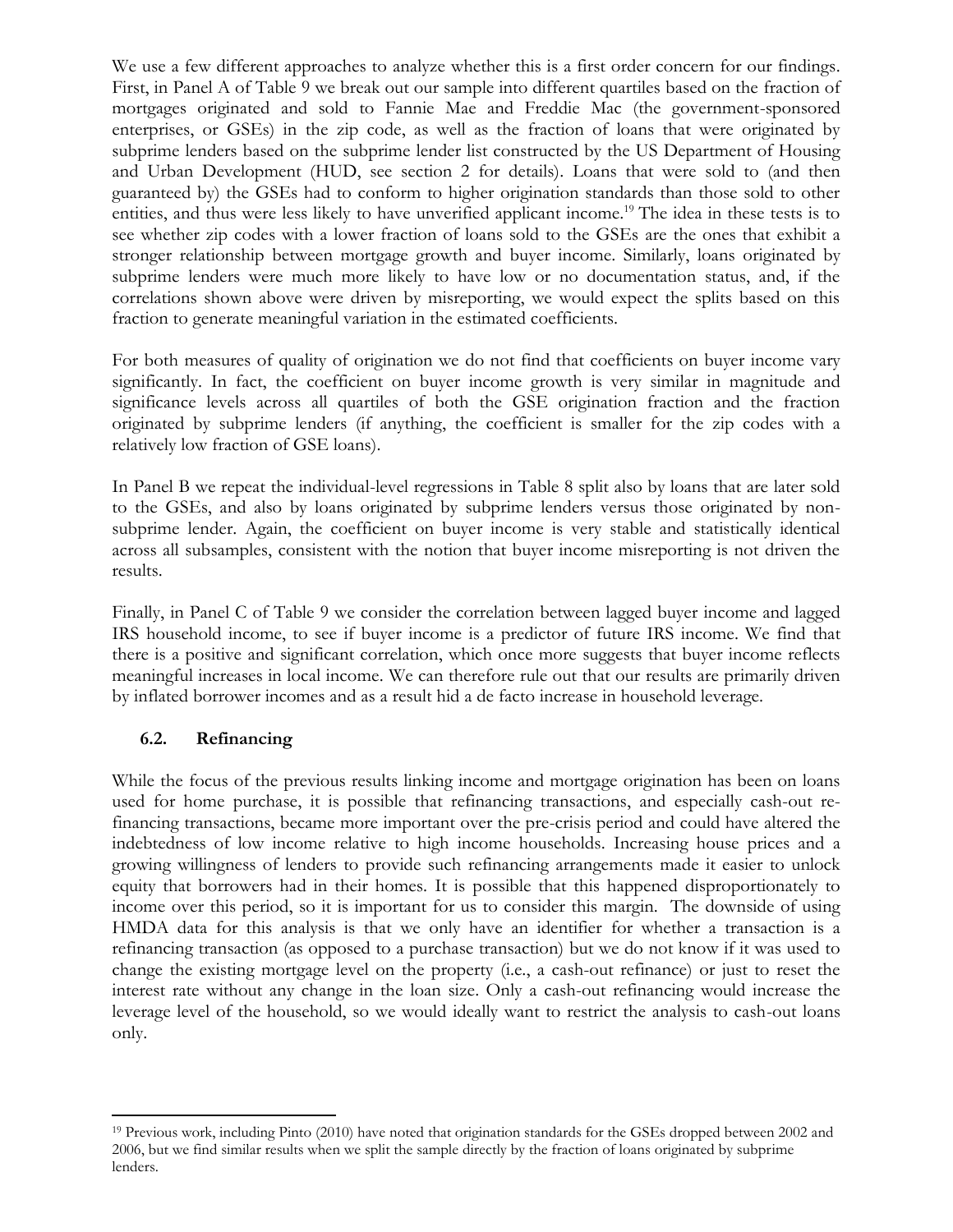In Panel A of Table 10 we repeat the regressions in Panel A of Table 2, but we focus on the growth in the income of borrowers who are engaged in refinancing transactions. The picture that emerges is very similar to the new mortgage transactions. In column (1) we consider the growth in aggregate refinancing credit and find a negative and significant coefficient on the change in zip code level income (-0.579), but an economically and statistically large and positive effect on the change in buyer income (1.113). In columns (3) and (4) we decompose the aggregate effect into the average mortgage size and the number of mortgages as before. The estimated coefficient on IRS income and borrower income growth are positive and significant when we look at the change in the average mortgage balance without fixed effects, and negative but very small when county fixed effect are included. The results for the number of transactions is very similar to purchase mortgages: we find negative coefficients on IRS income growth, and positive but smaller coefficients on the borrower income growth.

Panel B of Table 10 implements a zip code level panel regression similar to the one in Table 6, but only for refinancing transactions. The coefficients show that the relationship between refinancing mortgage growth and borrower income becomes steeper (not flatter) for the later years (2004, 2005 and 2006), and that it becomes progressively flatter for the IRS income measure. Almost all of this variation in the slope of these relationships is coming from the extensive margin (the number of transactions) rather than from changes in the average mortgage balance.

Because HMDA does not distinguish between regular refinancing transactions and cash-out refinancing, we turn to data from LPS and run loan-level regressions similar to the ones in Table 8.<sup>20</sup> We measure zip code income using IRS data, and we use the average borrower income obtained from HMDA (LPS does not include borrower income information, so we merge borrower income at the zip code and year level). Table 11 shows these regressions for both purchase mortgages and cash-out refinancing transactions. The first message from the table is that the results using LPS data are very similar to those using HMDA shown in Table 8. Both borrower income and average household income are strongly positively correlated with mortgage size, and this relationship becomes weaker over the 2002-2006 period for IRS household income, but it becomes stronger for borrower income. The second message from the table is that the results are almost indistinguishable for cash-out refinancing transactions. Both income measures are strongly positively associated with the size of cash-out refinancing transactions, and that relationship evolves in a similar way as for purchase transactions over time.

# **7. Distribution of mortgage delinquency**

In this final section we consider how the distribution of mortgage credit compares with that of mortgage delinquency. Much of the prior literature has focused on the fact that delinquency rates are higher for lower quality borrowers, but here we show simple summary statistics on the dollar volume of credit that is past due (as opposed to the rate of loans that are delinquent as a fraction of the loans that are originated).

Panel A of Figure 2 uses data from LPS to again show the distribution of mortgage origination by applicant income decile (similarly to Figure 1 that uses data from HMDA). Because LPS does not provide individual level income, we use the average of applicant income from HMDA by zip code to create these figures. As before, the distribution of credit stable, and the proportion by quintile closely matches the proportions shown in Figure 1. Panel B shows the contribution by applicant income quintile to the total dollar value of mortgages that are 90 days delinquent or more during the subsequent three years by origination year. The dollar value of delinquent mortgages is simply calculated as the sum of the origination amount for mortgages that become delinquent. Contrary to popular belief, it is the middle and top quintiles of zip codes based on applicant income that

 $\overline{\phantom{a}}$ <sup>20</sup> We only have access to a 5% sample of the LPS data, which makes the data unsuitable for zip code level analysis.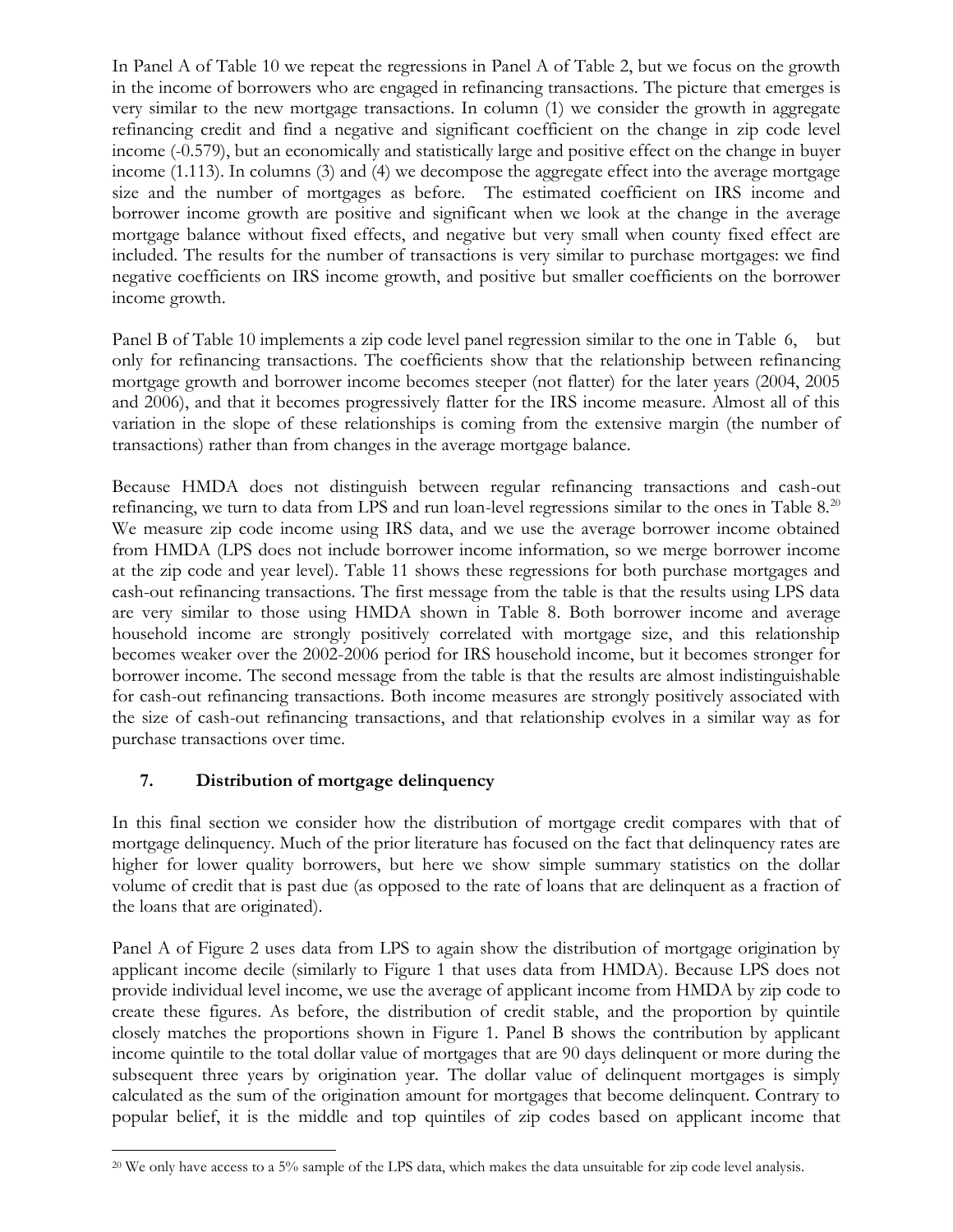substantially increase their weight in the pool of delinquent mortgages over time. Of course, the total dollar value of mortgages that are delinquent went up dramatically for mortgages originated in 2006 relative to those originated in 2002, but clearly this is not driven primarily by low income borrowers.

Figure 3 focuses on 2006 and compares different types of mortgages: first mortgages taken out with the purpose of purchasing a home, second liens, and cash-out refinance loans. The purpose of this figure is to ask whether the message from Figure 1 and Figure 2 is likely to be very different for mortgages other than purchase mortgages.<sup>21</sup> Panel A shows that the dollar distribution of all three product types are remarkably similar when we break zip codes out by quintiles based on borrower income. The second and third highest quintiles shows 4 and 2 percentage points higher weights respectively for second liens and cash-out refinances relative to purchase mortgages, but this is mostly due to a lower weight of the very highest quintile. The weight of the lowest two quintiles is very similar throughout, and, if anything, the poorest applicants seem to account for a lower weight in second liens and cash-out refinances relative to purchase mortgages. When we consider the distribution of delinquent mortgages (measured in dollars), the distribution again looks very stable for all products, again with a higher weight of the richest borrowers. This strongly suggests that the conclusion of the previous tables that origination and delinquency was concentrated among high and middle income borrowers also applied to mortgages other than purchase mortgages.

## **8. Conclusion**

 $\overline{\phantom{a}}$ 

This paper shows that there was no decoupling of mortgage credit growth and income growth during the period before the financial crisis. Instead, mortgage credit and income move in the same direction when we focus on individual mortgage growth and income growth. Additionally, we document that total mortgage credit moved in line with borrower income throughout the pre-crisis period. However, borrower income was becoming increasingly higher than the zip code level average, and especially neighborhoods with increasing house prices also saw significant increases in borrower income. This suggests that changes in borrower composition are important in understanding the relationship between credit growth and borrower fundamentals during this time period. The fact that DTI did not change differentially across rich and poor borrowers suggests that there were no severe distortions towards poor or low-income people in the way banks allocated capital at loan origination.

Instead, our results show that the dramatic rise in credit before the financial crisis was mainly driven by increases along the extensive margin, and that credit increased proportionally across all income levels, so that the distribution of mortgage credit across income deciles was stable. This means that even in 2006 high and middle income borrowers accounted for the overwhelming majority of credit that was originated in the mortgage market, since these middle-class borrowers take out much larger (and more) loans than the poor. The increased house buying activity (churning) led, in the aggregate, to a larger fraction of potential buyers to be levered up to their maximum level of DTI and possibly LTV. Once the crisis hit, we see that high and middle income borrowers accounted for the majority of dollars of credit in delinquency, especially in areas where house prices dropped. Since these borrowers have much larger mortgages, a small increase in their default rate has large impact on the amount or dollars in delinquency. These delinquencies were then exacerbated in zip codes with a large fraction of owners that are highly levered, since there is less financial slack to buy homes from people who have to sell. As a result, there might have been an asset fire sale type of externality that led to (downward) pressure on prices. In this sense, the main change in the financial market was not that low income individuals became unsustainably levered relative to higher income borrowers. But

<sup>&</sup>lt;sup>21</sup> Our sample of LPS is limited, so it does not allow us to reliably show the evolution of either origination or delinquency by year for second liens and cash-out refinance loans.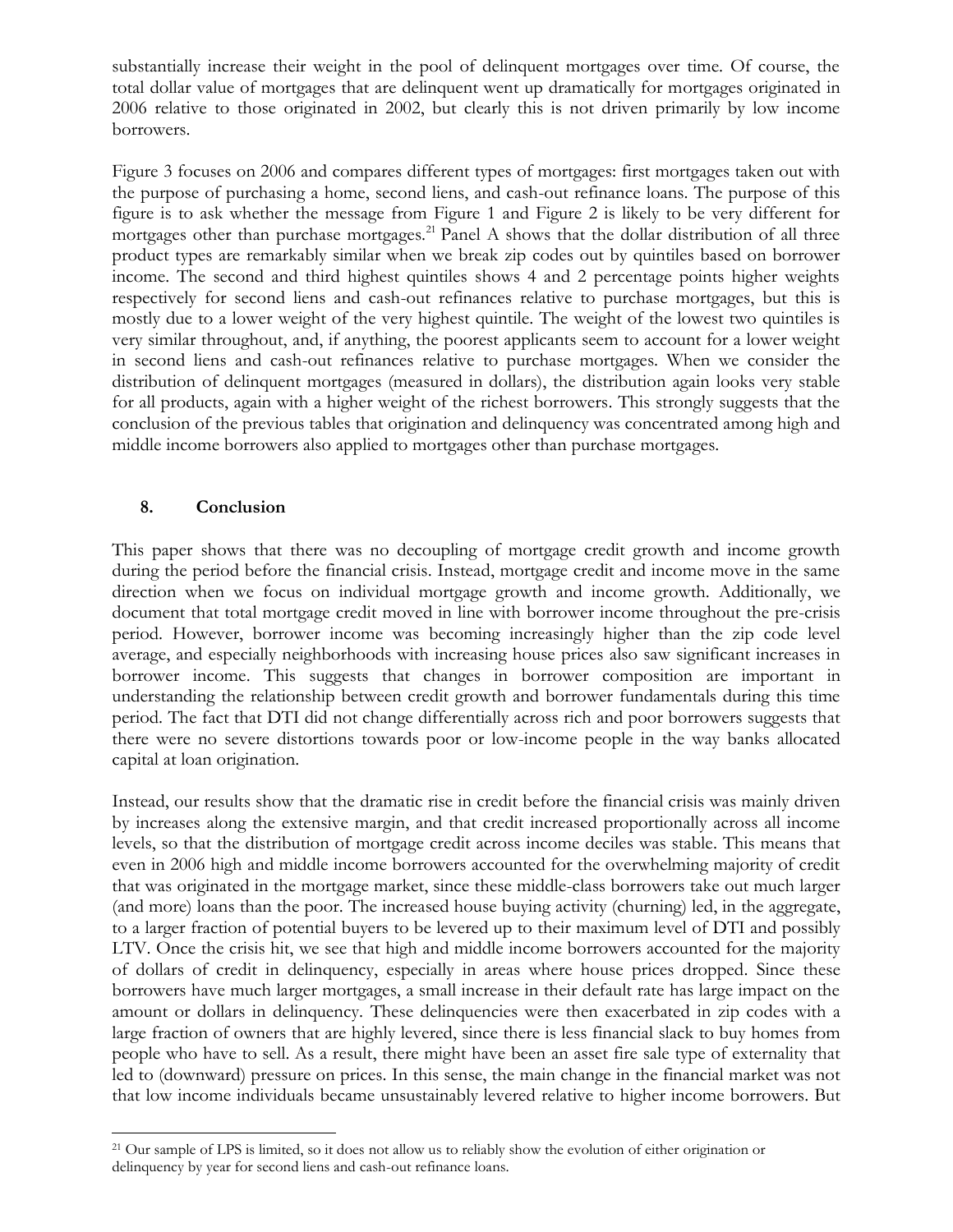rather that lenders and borrowers bought into high house price expectations and ignored potential equilibrium effects from a large fraction of borrowers being levered to their maximum DTI. A significant fraction of these home buyers later sold or foreclosed on mortgages when the option value of higher house price appreciation was not realized.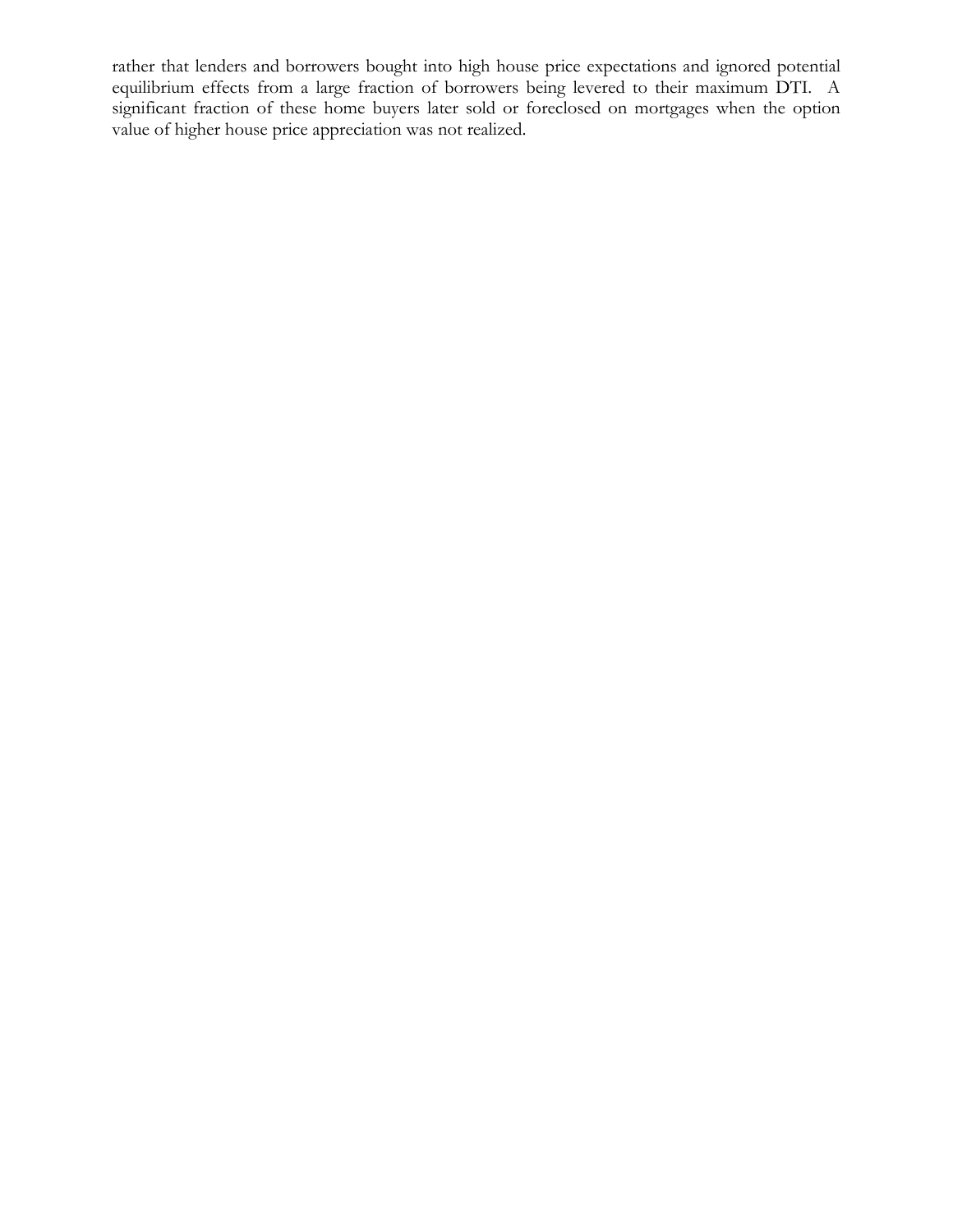## **REFERENCES**

Adelino, M., Gerardi, K., and Willen, P. S. 2013. Why don't Lenders renegotiate more home mortgages? Redefaults, self-cures and securitization. Journal of Monetary Economics, 60(7), 835- 853.

Agarwal, Sumit, Gene Amromin, Itzhak Ben-David, Souphala Chomsisengphet, and Douglas D. Evanoff. "Predatory lending and the subprime crisis." Journal of Financial Economics 113, no. 1 (2014): 29-52.

Ben-David, Itzhak, 2011, "Financial Constraints and Inflated Home Prices during the Real-Estate Boom." American Economic Journal: Applied Economics 3(3), 55–78.

Chinco, A., and Mayer, C. 2014. Misinformed Speculators and Mispricing in the Housing Market.

Coleman IV, Major, Michael LaCour-Little, and Kerry D. Vandell, 2008, "Subprime lending and the housing bubble: Tail wags dog?" Journal of Housing Economics 17.4 (2008): 272-290.

Corbae, Dean, and Erwan Quintin, 2013, "Leverage and the foreclosure crisis". Journal of Political Economy, forthcoming.

Dell'Ariccia, G., Igan, D., and Laeven, L. 2012. Credit booms and lending standards: Evidence from the subprime mortgage market. Journal of Money, Credit and Banking, 44(2‐3), 367-384.

Demyanyk, Y., and Van Hemert, O. 2011. Understanding the subprime mortgage crisis. Review of Financial Studies, 24(6), 1848-1880.

Ferreira, Fernando, and Joseph Gyourko, 2011, "Anatomy of the beginning of the housing boom: US neighborhoods and metropolitan areas, 1993-2009." National Bureau of Economic Research working paper No. 17374.

Foote, Christopher L. , Kristopher S. Gerardi, and Paul S. Willen, 2008, "Negative Equity and Foreclosure: Theory and Evidence." " Journal of Urban Economics, 64(2): 234 – 45

Foote, Christopher L. , Kristopher S. Gerardi, and Paul S. Willen, 2012, "Why Did So Many People Make So Many Ex Post Bad Decisions: The Causes of the Foreclosure Crisis"

Glaeser, Edward L., Joshua D. Gottlieb, and Joseph Gyourko, 2013, "Can Cheap Credit Explain the Housing Boom?" Housing and the Financial Crisis (2013): 301.

Ghent, Andra C., and Michael T. Owyang. 2010. "Is housing the business cycle? Evidence from US cities." Journal of Urban Economics 67, no. 3 (2010): 336-351.

Ghysels, Eric, Alberto Plazzi, Walter N. Torous, and Rossen Valkanov. 2012. "Forecasting real estate prices." Handbook of Economic Forecasting 2.

Griffin, John and Gonzalo Maturana, 2014, "Who Facilitated Misreporting in Securitized Loans?" Journal of Finance, forthcoming.

Guerrieri, Veronica, Daniel Hartley, and Erik Hurst, 2013, "Endogenous gentrification and housing price dynamics." Journal of Public Economics 100 (2013): 45-60.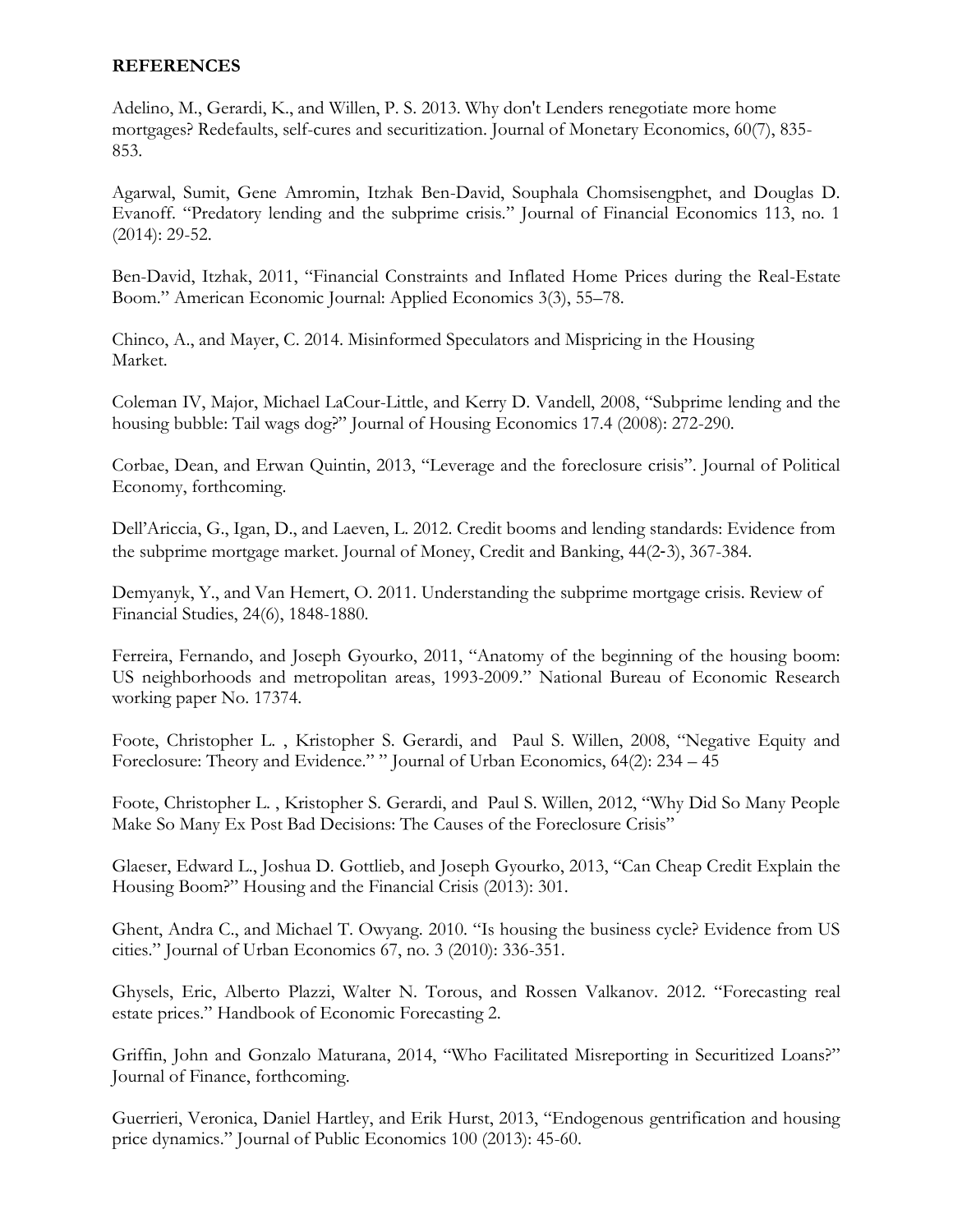Haughwout, Andrew, Richard Peach, and Joseph Tracy, 2008, "Juvenile delinquent mortgages: Bad credit or bad economy?," Journal of Urban Economics, 2008, 64 (2), 246 – 257.

Jaffee, Dwight M., 2009, "The US subprime mortgage crisis: issues raised and lessons learned." Urbanization and Growth (2009): 197.

Jiang, W., Nelson, A. A., and E. Vytlacil, 2014, "Liar's loan? Effects of origination channel and information falsification on mortgage delinquency." Review of Economics and Statistics, forthcoming.

Kermani, A. 2012. Cheap Credit, Collateral and the Boom-Bust Cycle.

Keys, B. J., Mukherjee, T., Seru, A., and V. Vig, 2010, "Did securitization lead to lax screening? Evidence from subprime loans," Quarterly Journal of Economics, 125(1): 307–362.

Landvoigt, Tim, Monika Piazzesi, and Martin Schneider, 2014, "The housing market (s) of San Diego." American Economic Review, forthcoming.

Loutskina, E., and Strahan, P. E. (2009). Securitization and the declining impact of bank finance on loan supply: Evidence from mortgage originations. The Journal of Finance, 64(2), 861-889.

Leamer, Edward E. 2007. "Housing is the business cycle." Proceedings - Economic Policy Symposium - Jackson Hole, Federal Reserve Bank of Kansas City, pages 149-233.

Mayer, Chris, and Karen Pence, 2009, "Subprime Mortgages: What, Where, and to Whom?" in Glaeser, Edward L., John M. Quigley eds., Housing Markets and the Economy: Risk, Regulation, and Policy. Cambridge, MA: Lincoln Institute of Land Policy.

Mayer, Christopher, Karen Pence, and Shane M. Sherlund, 2009, "The Rise in Mortgage Defaults", Journal of Economic Perspectives Vol. 23 (1), pages 27–50

Mian, A., and Sufi, A. 2009. The consequences of mortgage credit expansion: Evidence from the US mortgage default crisis. The Quarterly Journal of Economics, 124(4), 1449-1496.

Nadauld, T. D., and Sherlund, S. M. 2009. The role of the securitization process in the expansion of subprime credit. Divisions of Research & Statistics and Monetary Affairs, Federal Reserve Board.

Palmer, C. 2014. Why Did So Many Subprime Borrowers Default During the Crisis: Loose Credit or Plummeting Prices?

Pinto, Edward J. 2010. "Government Housing Policies in the Lead-up to the Financial Crisis: A Forensic Study" Discussion draft, American Enterprise Institute, Washington D.C.

Piskorski, Tomasz, Amit Seru, and James Witkin. 2013. "Asset quality misrepresentation by financial intermediaries: Evidence from RMBS market." National Bureau of Economic Research working paper w18843.

Saiz, A. 2010. The geographic determinants of housing supply. The Quarterly Journal of Economics, 125(3), 1253-1296

Shiller, Robert J. 2014. "Speculative asset prices." American Economic Review 104.6 (2014): 1486- 1517.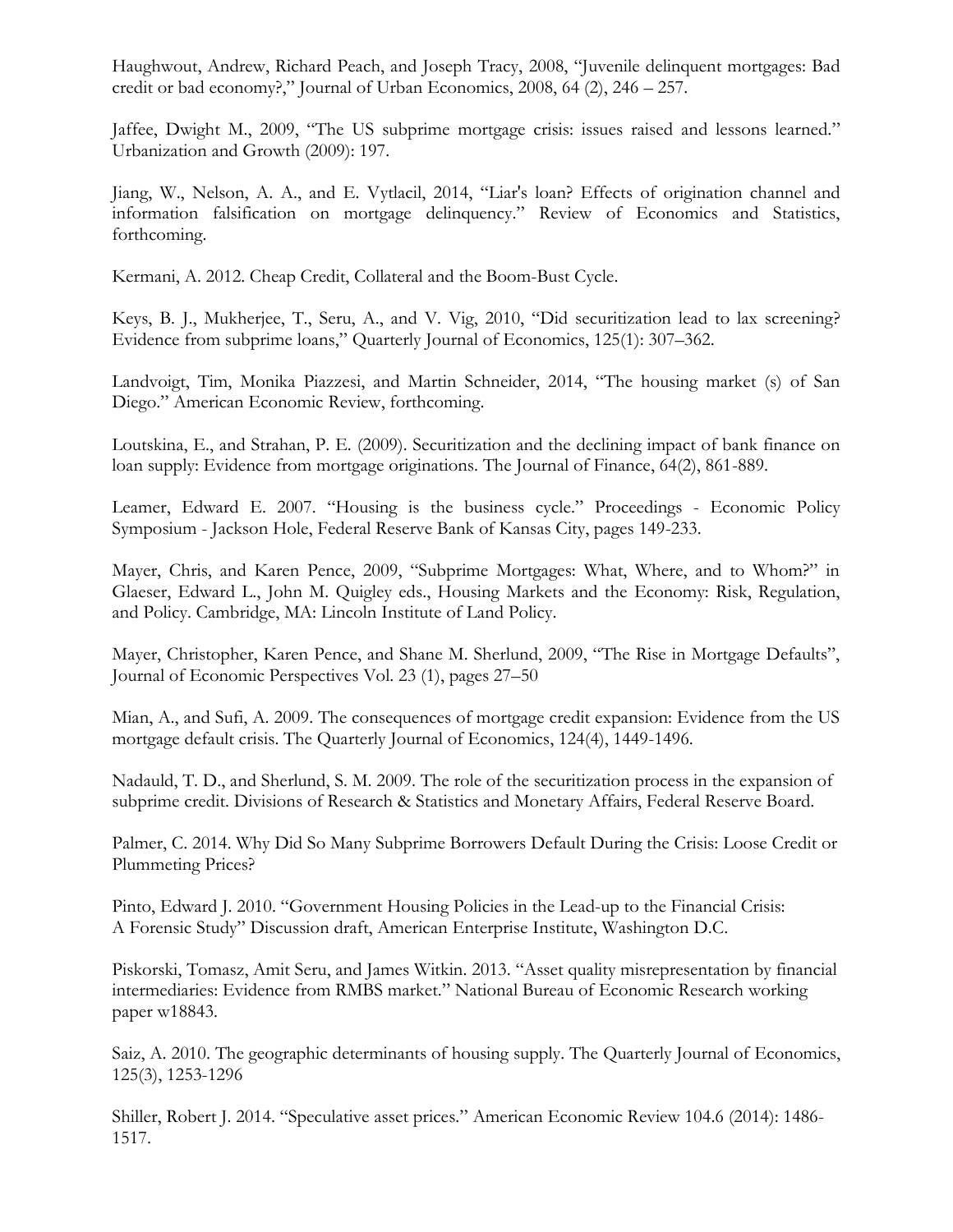#### **Table 1. Summary Statistics**

This table reports summary statistics for all counties in the sample that have nonmissing zip code level house prices from Zillow. Column 1 shows the summary statistics for the entire sample. Columns 2 to 4 show the summary statistics for the zip codes in the highest quartile of average income per capita in 2002 (High), second and third quartiles of average income per capita (Intermediate), and lowest quartile of average income per capita (Low). Columns 5 to 7 do a similar split by house price growth in the zip code between 2002 and 2006. For each variable we show the average and standard deviation (in parenthesis). *Zip code income* is the average adjusted gross income per capita by zip code from the IRS. *Buyer Income* is the average applicant income by zip code from HMDA. *Average mortgage size* is the total mortgage amount originated in a zip code used for home purchase in 2002. *Number of mortgages originated per 100 residents* is the average number of mortgages originated per 100 residents by zip code. Debt-to-income is the zip code average ratio of the mortgage balance at the time of origination over applicant income from HMDA*. Loan to value* is the average loan to value (LTV) in a zip code calculated from LPS. *Fraction of low documentation loans* is the fraction of low documentation loans originated in a zip code from LPS*. Population* is the average zip code-level population estimated from IRS returns. *Elasticity of housing supply* is the Saiz (2010) measure of housing supply elasticity at the MSA level.

*Zip code income growth* refers to the percentage change between 2002 and 2006 in household adjusted gross income by zip code from the IRS. *Buyer income growth* is the percentage change in average applicant income by zip code from HMDA. *Growth in total mortgage origination* refers to the percentage change in total mortgage credit originated in a zip code used for home purchase between 2002 and 2006 calculated using HMDA. *Growth in average mortgage size* refers to the percentage change in the average balance of individual mortgages in a zip code between 2002 and 2006 (also calculated using HMDA). *Growth in number of mortgages originated* is the percentage change in the number mortgages originated between 2002 and 2006. *Change in debt-to-income* and *Change in loan to value* is the change in Debt to Income and LTV by zip code between 2002 and 2006.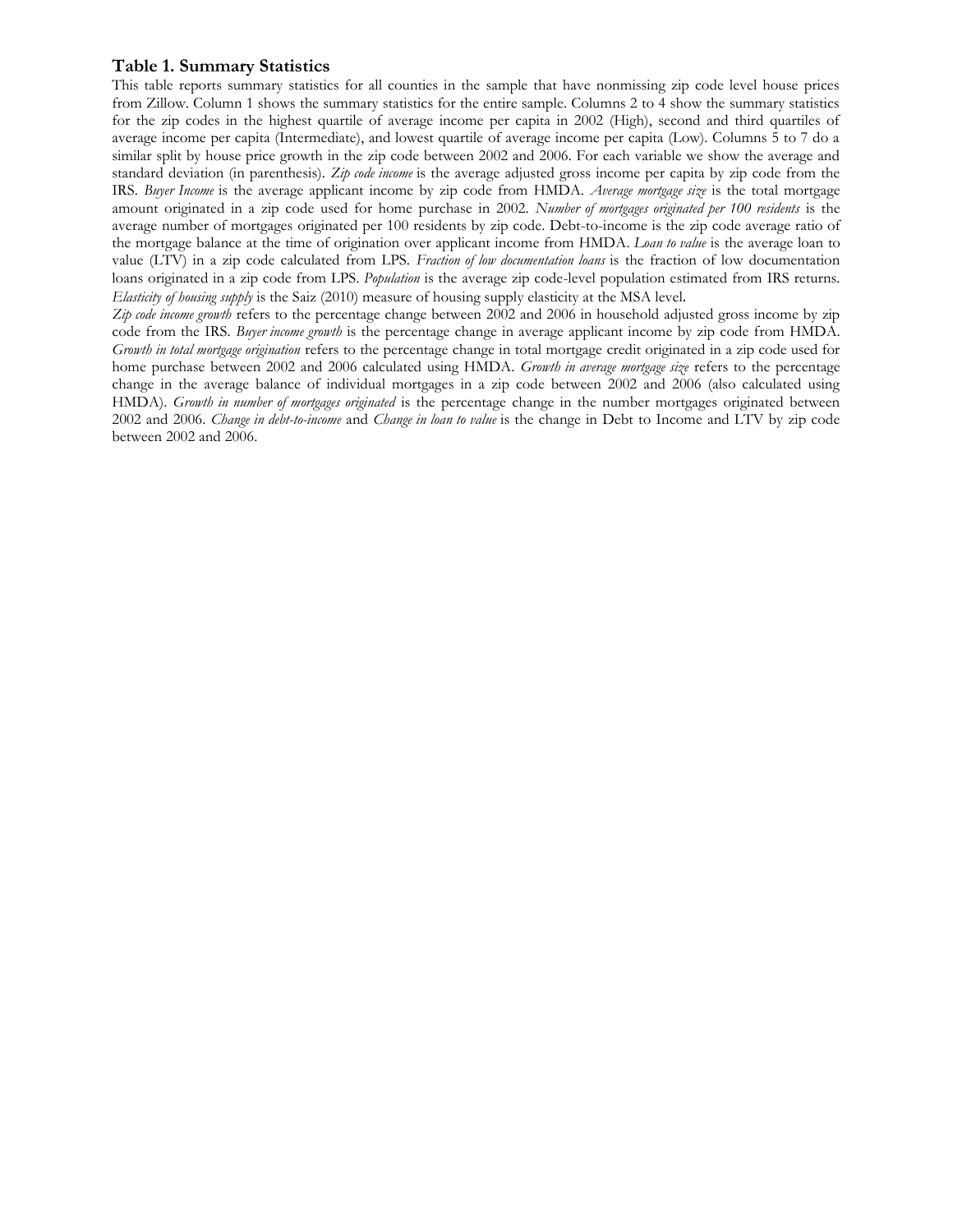|                                               | Whole      |            |                                 |            |            | Zip code house price growth, |            |
|-----------------------------------------------|------------|------------|---------------------------------|------------|------------|------------------------------|------------|
|                                               | sample     |            | Zip code household income, 2002 |            |            | 2002-2006                    |            |
|                                               |            | High       | Middle                          | Low        | High       | Middle                       | Low        |
|                                               | $N = 8619$ | $N = 2088$ | $N = 4346$                      | $N = 2185$ | $N = 2020$ | $N = 4407$                   | $N = 2192$ |
| Zip code household income (USD                | 50.93      | 84.81      | 44.75                           | 30.85      | 47.40      | 54.44                        | 47.13      |
| thousands), IRS, 2002                         | (28.24)    | (39.42)    | (5.92)                          | (3.92)     | (25.45)    | (30.41)                      | (25.08)    |
| Buyer income (USD thousands), HMDA,           | 92.18      | 143.75     | 82.27                           | 62.62      | 99.83      | 95.11                        | 79.24      |
| 2002                                          | (67.26)    | (98.40)    | (46.87)                         | (24.85)    | (70.94)    | (70.58)                      | (53.87)    |
| Average mortgage size (USD thousands),        | 154.93     | 246.37     | 139.95                          | 97.33      | 160.97     | 166.79                       | 125.50     |
| 2002, purchase mortgages only                 | (86.70)    | (113.33)   | (46.49)                         | (36.46)    | (76.74)    | (95.63)                      | (67.57)    |
| Number of mortgages originated per 100        | 2.60       | 3.09       | 2.64                            | 2.07       | 3.38       | 2.36                         | 2.37       |
| residents, 2002, purchase mortgages only      | (2.16)     | (3.12)     | (1.78)                          | (1.52)     | (3.42)     | (1.53)                       | (1.47)     |
| Debt to income, 2002                          | 2.13       | 2.26       | 2.16                            | 1.97       | 2.18       | 2.17                         | 2.03       |
|                                               | (0.38)     | (0.35)     | (0.35)                          | (0.41)     | (0.36)     | (0.39)                       | (0.36)     |
| Loan to value, LPS, 2003 (N=13,555)           | 0.80       | 0.73       | 0.82                            | 0.86       | 0.80       | 0.79                         | 0.83       |
|                                               | (0.11)     | (0.10)     | (0.09)                          | (0.09)     | (0.10)     | (0.11)                       | (0.10)     |
| Fraction of low documentation loans, LPS,     | 0.18       | 0.20       | 0.18                            | 0.17       | 0.20       | 0.18                         | 0.17       |
| $2003$ (N=13,555)                             | (0.23)     | (0.23)     | (0.23)                          | (0.24)     | (0.22)     | (0.24)                       | (0.23)     |
| Population (000s), IRS, 2002                  | 142.13     | 152.90     | 141.77                          | 132.55     | 166.16     | 132.44                       | 139.45     |
|                                               | (113.67)   | (110.27)   | (114.96)                        | (113.44)   | (128.36)   | (109.75)                     | (103.37)   |
| Elasticity of housing supply (N=11887), Saiz  | 1.72       | 1.41       | 1.78                            | 1.93       | 1.24       | 1.65                         | 2.22       |
| (2010)                                        | (0.88)     | (0.71)     | (0.88)                          | (0.93)     | (0.51)     | (0.84)                       | (0.91)     |
| Zip code income growth (annualized), IRS,     | 0.046      | 0.064      | 0.042                           | 0.035      | 0.053      | 0.047                        | 0.036      |
| 2002-2006                                     | (0.028)    | (0.035)    | (0.022)                         | (0.021)    | (0.029)    | (0.027)                      | (0.025)    |
| Buyer income growth (annualized), HMDA,       | 0.065      | 0.068      | 0.062                           | 0.068      | 0.108      | 0.062                        | 0.032      |
| 2002-2006                                     | (0.061)    | (0.063)    | (0.058)                         | (0.064)    | (0.066)    | (0.050)                      | (0.052)    |
| Growth in total mortgage origination          | 0.121      | 0.078      | 0.119                           | 0.168      | 0.170      | 0.123                        | 0.074      |
| (annualized), 2002-2006, purchase only        | (0.148)    | (0.141)    | (0.143)                         | (0.151)    | (0.165)    | (0.138)                      | (0.136)    |
| Growth in average mortgage size (annualized), | 0.067      | 0.075      | 0.062                           | 0.069      | 0.124      | 0.063                        | 0.021      |
| 2002-2006, purchase only                      | (0.054)    | (0.052)    | (0.051)                         | (0.059)    | (0.042)    | (0.040)                      | (0.038)    |
| Growth in number of mortgages originated      | 0.055      | 0.007      | 0.057                           | 0.096      | 0.046      | 0.059                        | 0.054      |
| (annualized), 2002-2006, purchase only        | (0.129)    | (0.131)    | (0.124)                         | (0.121)    | (0.144)    | (0.126)                      | (0.119)    |
| Change in debt to income, 2002-2006           | $-0.004$   | 0.008      | $-0.011$                        | $-0.001$   | 0.063      | 0.016                        | $-0.107$   |
|                                               | (0.286)    | (0.275)    | (0.280)                         | (0.306)    | (0.293)    | (0.274)                      | (0.276)    |
| Change in loan to value, 2003-2006            | $-0.017$   | $0.008\,$  | $-0.022$                        | $-0.034$   | $-0.036$   | $-0.010$                     | $-0.013$   |
|                                               | (0.100)    | (0.100)    | (0.099)                         | (0.096)    | (0.095)    | (0.104)                      | (0.093)    |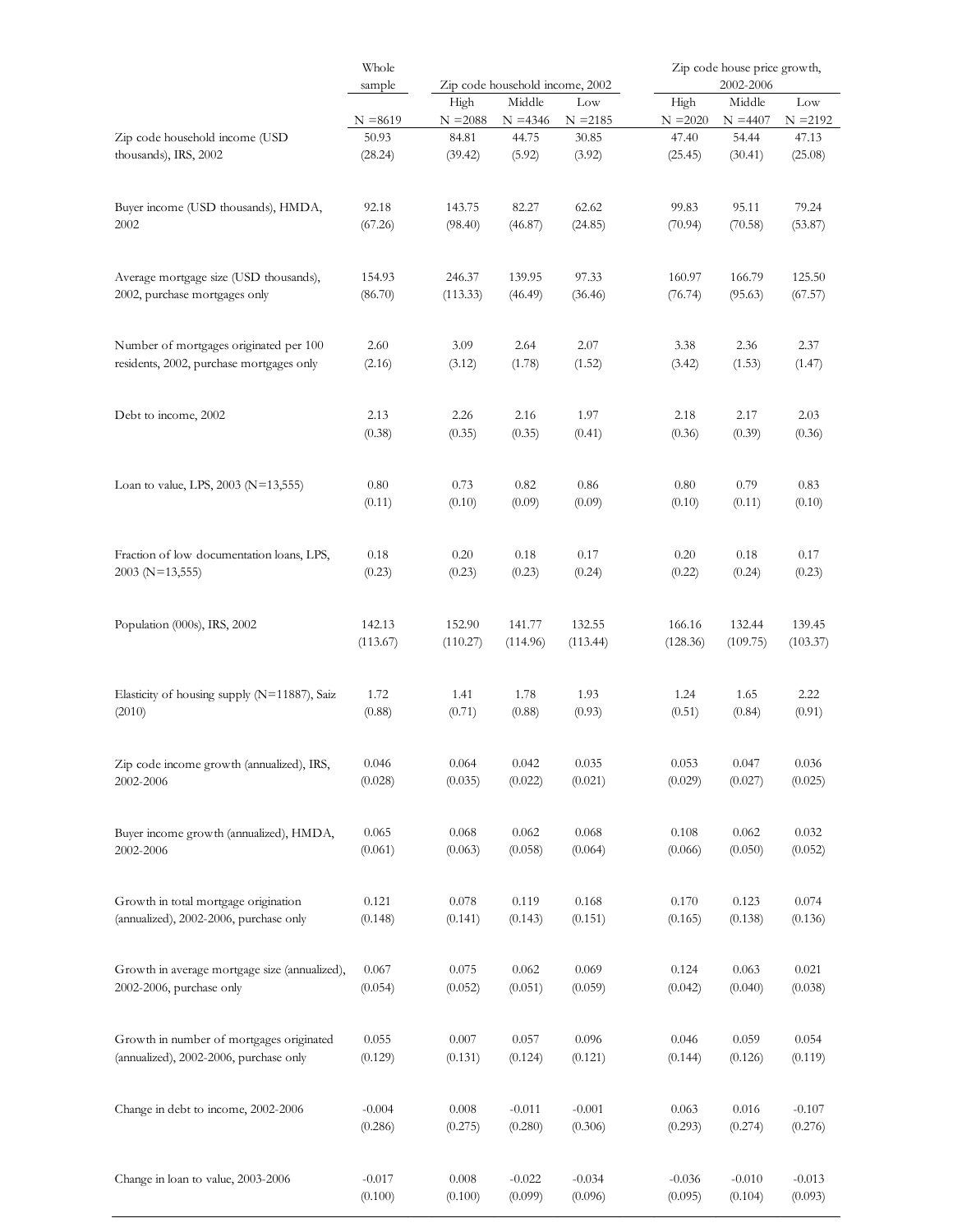#### **Table 2. Mortgage origination and income**

The Table shows OLS regressions of annualized growth in total mortgage credit, the average mortgage size and the number of mortgages originated at the zip code level on the annualized growth rate of average household income (from the IRS) and the annualized growth rate of average buyer income in the zip code (obtained from HMDA). The data only includes mortgages for home purchase. Panel A also includes zip code house price growth from Zillow as a control. Panel A includes zip codes with house price data from Zillow, and Panel B includes all zip codes in the HMDA data. Standard errors are clustered by county. \*, \*\*, \*\*\* indicate statistical significance at the 10%, 5%, and 1% levels, respectively.

# Panel A. Sample with house price data (Zillow sample)

|                             | Growth in total mortgage |            |             | Growth in average mortgage |            |            | Growth in number of mortgages |             |             |
|-----------------------------|--------------------------|------------|-------------|----------------------------|------------|------------|-------------------------------|-------------|-------------|
|                             | origination              |            |             |                            | size       |            | originated                    |             |             |
| Zip code income growth      | 0.150                    | $-0.224**$ | $-0.214***$ | $0.372***$                 | $0.208***$ | $0.212***$ | $-0.227***$                   | $-0.417***$ | $-0.411***$ |
|                             | (0.101)                  | (0.088)    | (0.079)     | (0.029)                    | (0.023)    | (0.021)    | (0.084)                       | (0.075)     | (0.071)     |
| Buyer income growth         | $0.511***$               | $0.376***$ | $0.349***$  | $0.506***$                 | $0.276***$ | $0.266***$ | 0.023                         | $0.130***$  | $0.116***$  |
|                             | (0.045)                  | (0.047)    | (0.047)     | (0.034)                    | (0.015)    | (0.015)    | (0.050)                       | (0.040)     | (0.040)     |
| Zip code house price growth |                          |            | $0.559***$  |                            |            | $0.198***$ |                               |             | $0.281**$   |
|                             |                          |            | (0.139)     |                            |            | (0.023)    |                               |             | (0.122)     |
| County FE                   | N                        | Y          | Y           | N                          | Y          | Y          | N                             | Y           | Y           |
| Number of observations      | 8,619                    | 8,619      | 8,619       | 8,619                      | 8,619      | 8,619      | 8,619                         | 8,619       | 8,619       |
| R <sub>2</sub>              | 0.05                     | 0.35       | 0.35        | 0.41                       | 0.73       | 0.74       | 0.00                          | 0.32        | 0.32        |

### Panel B. All zip codes in HMDA

|                        |            | Growth in total mortgage |            | Growth in average mortgage | Growth in number of |                      |  |
|------------------------|------------|--------------------------|------------|----------------------------|---------------------|----------------------|--|
|                        |            | origination              |            | size                       |                     | mortgages originated |  |
| Zip code income growth | $0.499***$ | $0.227***$               | $0.193***$ | $0.087***$                 | $0.266***$          | $0.110*$             |  |
|                        | (0.064)    | (0.063)                  | (0.017)    | (0.015)                    | (0.057)             | (0.056)              |  |
| Buyer income growth    | $0.591***$ | $0.551***$               | $0.436***$ | $0.338***$                 | $0.128***$          | $0.189***$           |  |
|                        | (0.033)    | (0.032)                  | (0.014)    | (0.011)                    | (0.030)             | (0.027)              |  |
| County FE              | N          | Y                        | N          | Y                          | N                   | Y                    |  |
| Number of observations | 27,385     | 27,385                   | 27,385     | 27,385                     | 27,385              | 27,385               |  |
| R <sub>2</sub>         | 0.05       | 0.33                     | 0.26       | 0.61                       | 0.01                | 0.29                 |  |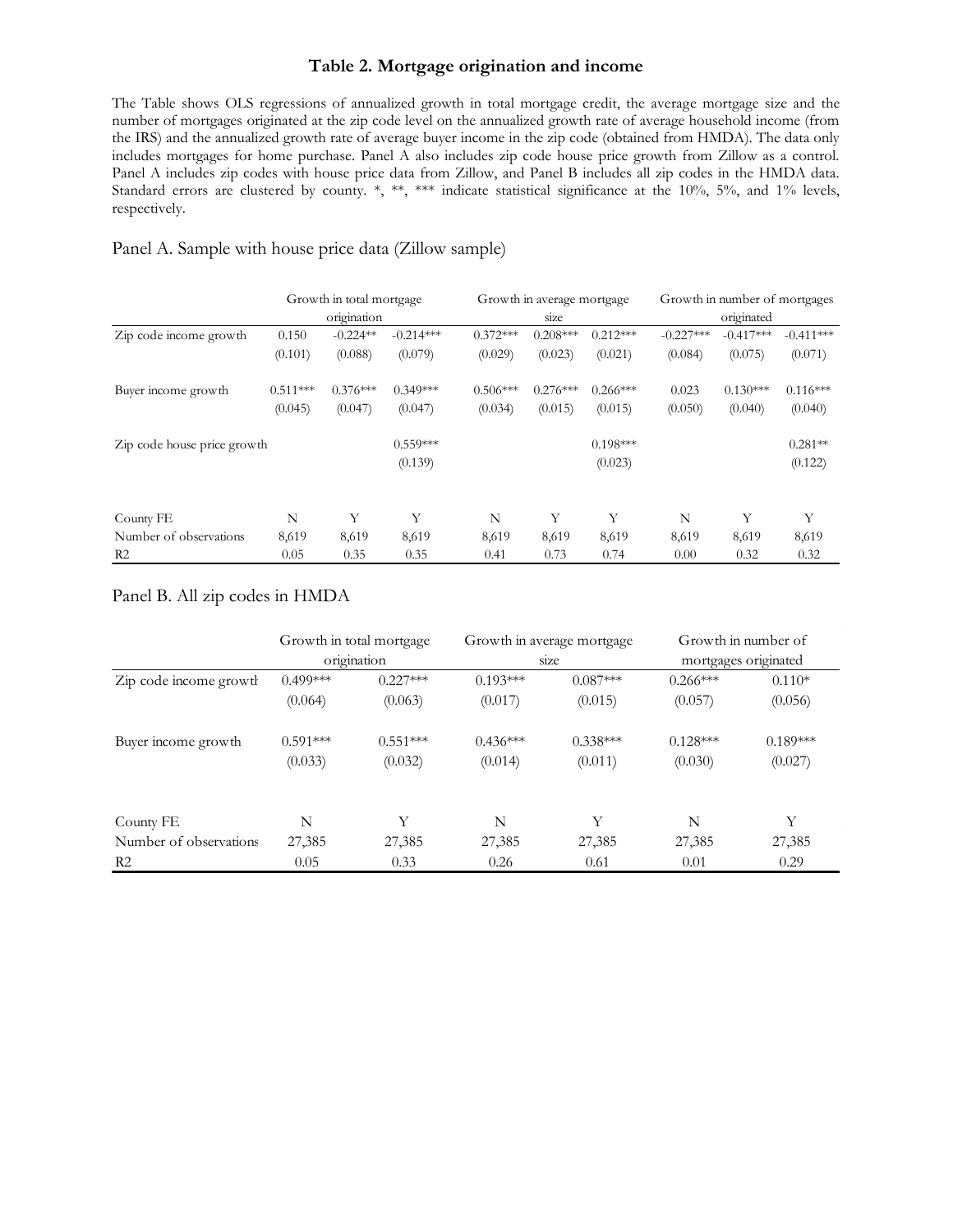### **Table 3. Mortgage origination and income by house price growth (2002-2006)**

The Table shows OLS regressions of annualized growth in total mortgage credit (Panel A), the average mortgage size (Panel B) and the number of mortgages (Panel C) at the zip code level for purchase mortgages only on the annualized growth rate of average household income (from the IRS) and the annualized growth rate of average buyer income in the zip code (obtained from HMDA). Zip codes are separated into quartiles based on the growth in house prices between 2002 and 2006 in the zip code. The "high" column includes the top quartile, the "middle" column includes the second and third quartiles, and "low" includes the lowest quartile. Standard errors are clustered by county. \*, \*\*, \*\*\* indicate statistical significance at the 10%, 5%, and 1% levels, respectively.

|                        | House price growth, 2002-2006 |             |           | House price growth, 2002-2006 |            |            |
|------------------------|-------------------------------|-------------|-----------|-------------------------------|------------|------------|
|                        | High                          | Middle      | Low       | High                          | Middle     | Low        |
| Zip code income growth | $-0.332$                      | $-0.283***$ | $0.370**$ | $-0.121$                      | $-0.144$   | $0.639***$ |
|                        | (0.213)                       | (0.107)     | (0.187)   | (0.181)                       | (0.121)    | (0.194)    |
| Buyer income growth    | $0.428***$                    | $0.402***$  | $0.194**$ | $0.330***$                    | $0.422***$ | $0.263***$ |
|                        | (0.091)                       | (0.069)     | (0.094)   | (0.070)                       | (0.062)    | (0.085)    |
| County FE              | Υ                             | Y           | Y         | N                             | N          | N          |
| Number of observations | 2,020                         | 4,407       | 2,192     | 2,020                         | 4,407      | 2,192      |
| R <sub>2</sub>         | 0.29                          | 0.40        | 0.43      | 0.02                          | 0.02       | 0.03       |

#### Panel A. Growth in total mortgage origination

Panel B. Growth in average mortgage size

|                        | House price growth, 2002-2006 |            |            | House price growth, 2002-2006 |            |            |
|------------------------|-------------------------------|------------|------------|-------------------------------|------------|------------|
|                        | High                          | Middle     | Low        | High                          | Middle     | Low        |
| Zip code income growth | $0.209***$                    | $0.198***$ | $0.247***$ | $0.235***$                    | $0.256***$ | $0.301***$ |
|                        | (0.037)                       | (0.033)    | (0.052)    | (0.046)                       | (0.031)    | (0.050)    |
| Buyer income growth    | $0.244***$                    | $0.330***$ | $0.206***$ | $0.305***$                    | $0.408***$ | $0.224***$ |
|                        | (0.031)                       | (0.019)    | (0.028)    | (0.037)                       | (0.018)    | (0.024)    |
| County FE              | Y                             | Y          | Y          | N                             | N          | N          |
| Number of observations | 2,020                         | 4,407      | 2,192      | 2,020                         | 4,407      | 2,192      |
| R <sub>2</sub>         | 0.52                          | 0.61       | 0.50       | 0.28                          | 0.31       | 0.14       |

Panel C. Growth in number of mortgages originated

|                        | House price growth, 2002-2006 |             |         | House price growth, 2002-2006 |             |          |
|------------------------|-------------------------------|-------------|---------|-------------------------------|-------------|----------|
|                        | High                          | Middle      | Low     | High                          | Middle      | Low      |
| Zip code income growth | $-0.511***$                   | $-0.462***$ | 0.099   | $-0.342**$                    | $-0.393***$ | $0.306*$ |
|                        | (0.181)                       | (0.100)     | (0.169) | (0.155)                       | (0.118)     | (0.172)  |
| Buyer income growth    | $0.197**$                     | $0.110*$    | 0.036   | 0.038                         | 0.049       | 0.072    |
|                        | (0.079)                       | (0.063)     | (0.073) | (0.069)                       | (0.058)     | (0.070)  |
| County FE              | Y                             | Y           | Y       | N                             | N           | N        |
| Number of observations | 2,020                         | 4,407       | 2,192   | 2,020                         | 4,407       | 2,192    |
| R <sub>2</sub>         | 0.30                          | 0.41        | 0.40    | 0.00                          | 0.01        | 0.01     |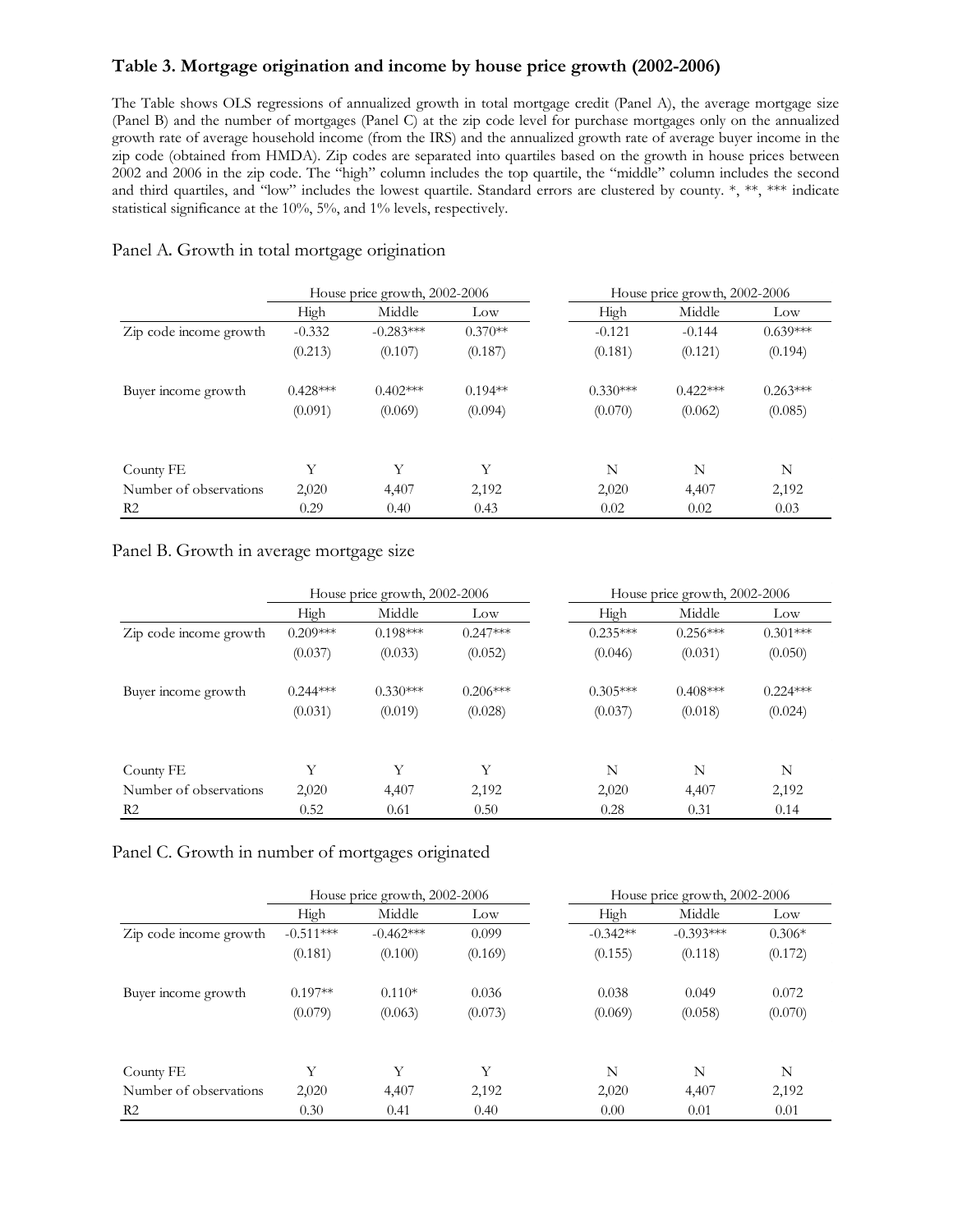### **Table 4. Mortgage origination and income by IRS household income in 2002**

The Table shows OLS regressions of annualized growth in total mortgage credit (Panel A), the average mortgage size (Panel B) and the number of mortgages (Panel C) at the zip code level for purchase mortgages only on the annualized growth rate of average household income (from the IRS) and the annualized growth rate of average buyer income in the zip code (obtained from HMDA). Zip codes are separated into quartiles based on the average household income. The "high" column includes the top quartile, the "middle" column includes the second and third quartiles, and "low" includes the lowest quartile. Standard errors are clustered by county. \*, \*\*, \*\*\* indicate statistical significance at the 10%, 5%, and 1% levels, respectively.

|                        |            | Zip code household income (IRS), 2002 |            | Zip code household income (IRS), 2002 |            |            |
|------------------------|------------|---------------------------------------|------------|---------------------------------------|------------|------------|
|                        | High       | Middle                                | Low        | High                                  | Middle     | Low        |
| Zip code income growth | $-0.110$   | $0.401***$                            | $0.760***$ | 0.124                                 | $1.169***$ | 1.375***   |
|                        | (0.134)    | (0.128)                               | (0.264)    | (0.128)                               | (0.135)    | (0.193)    |
| Buyer income growth    | $0.292***$ | $0.247***$                            | $0.528***$ | $0.252***$                            | $0.370***$ | $0.777***$ |
|                        | (0.091)    | (0.076)                               | (0.090)    | (0.081)                               | (0.057)    | (0.069)    |
| County FE              | Y          | Y                                     | Y          | N                                     | N          | N          |
| Number of observations | 2,088      | 4,346                                 | 2,185      | 2,088                                 | 4,346      | 2,185      |
| R <sub>2</sub>         | 0.41       | 0.40                                  | 0.56       | 0.02                                  | 0.07       | 0.16       |

### Panel A. Growth in total mortgage origination

#### Panel B. Growth in average mortgage size

|                        |            | Zip code household income (IRS), 2002 |            |            | Zip code household income (IRS), 2002 |            |  |
|------------------------|------------|---------------------------------------|------------|------------|---------------------------------------|------------|--|
|                        | High       | Middle                                | Low        | High       | Middle                                | Low        |  |
| Zip code income growth | $0.174***$ | $0.200***$                            | $0.234***$ | $0.242***$ | $0.450***$                            | $0.639***$ |  |
|                        | (0.029)    | (0.035)                               | (0.083)    | (0.041)    | (0.050)                               | (0.074)    |  |
| Buyer income growth    | $0.347***$ | $0.251***$                            | $0.242***$ | $0.493***$ | $0.511***$                            | $0.496***$ |  |
|                        | (0.034)    | (0.019)                               | (0.032)    | (0.048)    | (0.029)                               | (0.051)    |  |
| County FE              | Y          | Y                                     | Y          | N          | N                                     | N          |  |
| Number of observations | 2,088      | 4,346                                 | 2,185      | 2,088      | 4,346                                 | 2,185      |  |
| R <sub>2</sub>         | 0.75       | 0.79                                  | 0.76       | 0.42       | 0.42                                  | 0.38       |  |

### Panel C. Growth in number of mortgages originated

|                        | Zip code household income (IRS), 2002 |         |            | Zip code household income (IRS), 2002 |            |            |
|------------------------|---------------------------------------|---------|------------|---------------------------------------|------------|------------|
|                        | High                                  | Middle  | Low        | High                                  | Middle     | Low        |
| Zip code income growth | $-0.307**$                            | 0.171   | $0.433*$   | $-0.129$                              | $0.658***$ | $0.549***$ |
|                        | (0.120)                               | (0.115) | (0.228)    | (0.116)                               | (0.115)    | (0.154)    |
| Buyer income growth    | 0.003                                 | 0.035   | $0.274***$ | $-0.175**$                            | $-0.112**$ | $0.254***$ |
|                        | (0.085)                               | (0.065) | (0.071)    | (0.083)                               | (0.052)    | (0.082)    |
| County FE              | Y                                     | Y       | Y          | N                                     | N          | N          |
| Number of observations | 2,088                                 | 4,346   | 2,185      | 2,088                                 | 4,346      | 2,185      |
| R <sub>2</sub>         | 0.42                                  | 0.36    | 0.49       | 0.01                                  | 0.01       | 0.03       |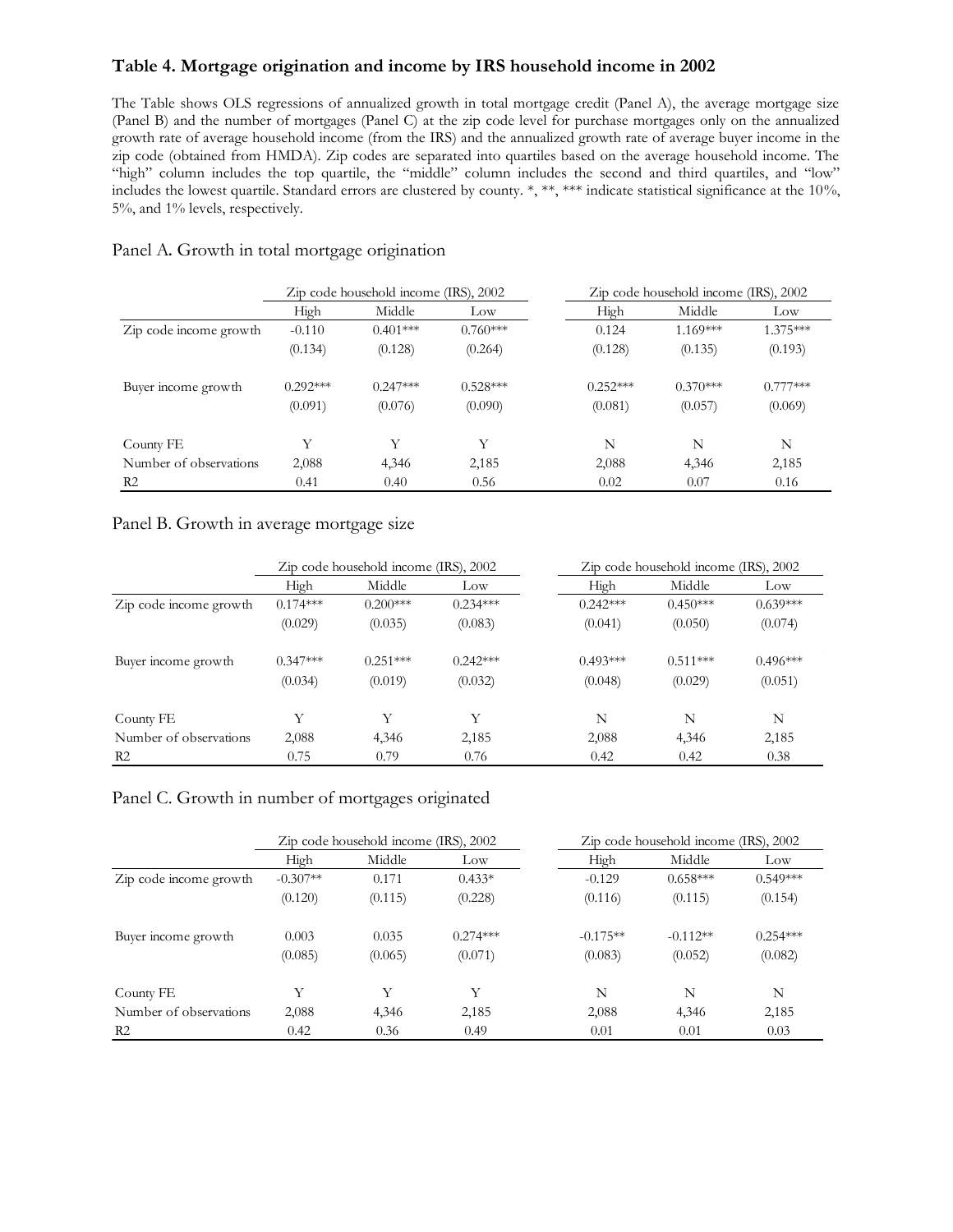### **Table 5. Mortgage origination and income for alternative time periods**

The Table shows OLS regressions of annualized growth in total mortgage credit at the zip code level (purchase mortgages only) on the annualized growth rate of average household income (from the IRS) and the annualized growth rate of average buyer income in the zip code (obtained from HMDA). The Table shows the regressions for the five time periods shown in the first row. Panel A includes zip codes with house price data from Zillow, and Panel B includes all zip codes in the HMDA data. Standard errors are clustered by county. \*, \*\*, \*\*\* indicate statistical significance at the 10%, 5%, and 1% levels, respectively.

|                        | 1996-1998  | 1998-2001  | 2001-2002  | 2002-2006  | 2007-2011  |
|------------------------|------------|------------|------------|------------|------------|
| Zip code income growth |            | $0.236***$ | $1.023***$ | $-0.224**$ |            |
|                        |            | (0.072)    | (0.162)    | (0.088)    |            |
| Buyer income growth    | $0.260***$ | $0.178***$ | $0.262***$ | $0.376***$ | $0.341***$ |
|                        | (0.033)    | (0.023)    | (0.031)    | (0.047)    | (0.029)    |
| County FE              | Y          | Y          | Y          | Y          | Y          |
| Number of observations | 8,597      | 8,596      | 8,604      | 8,619      | 8,550      |
| R <sub>2</sub>         | 0.57       | 0.43       | 0.54       | 0.35       | 0.48       |

Panel A. Sample with house price data (Zillow sample)

### Panel B. All zip codes in HMDA

|                        | 1996-1998  | 1998-2001  | 2001-2002  | 2002-2006  | 2007-2011  |
|------------------------|------------|------------|------------|------------|------------|
| Zip code income growth |            | $0.079**$  | $0.288***$ | $0.227***$ |            |
|                        |            | (0.036)    | (0.081)    | (0.063)    |            |
| Buyer income growth    | $0.544***$ | $0.340***$ | $0.467***$ | $0.551***$ | $0.297***$ |
|                        | (0.040)    | (0.021)    | (0.033)    | (0.032)    | (0.017)    |
| County FE              | Y          | Y          | Y          | Y          | Y          |
| Number of observations | 28,306     | 27,964     | 27,894     | 27,385     | 30,998     |
| R <sub>2</sub>         | 0.60       | 0.55       | 0.47       | 0.33       | 0.56       |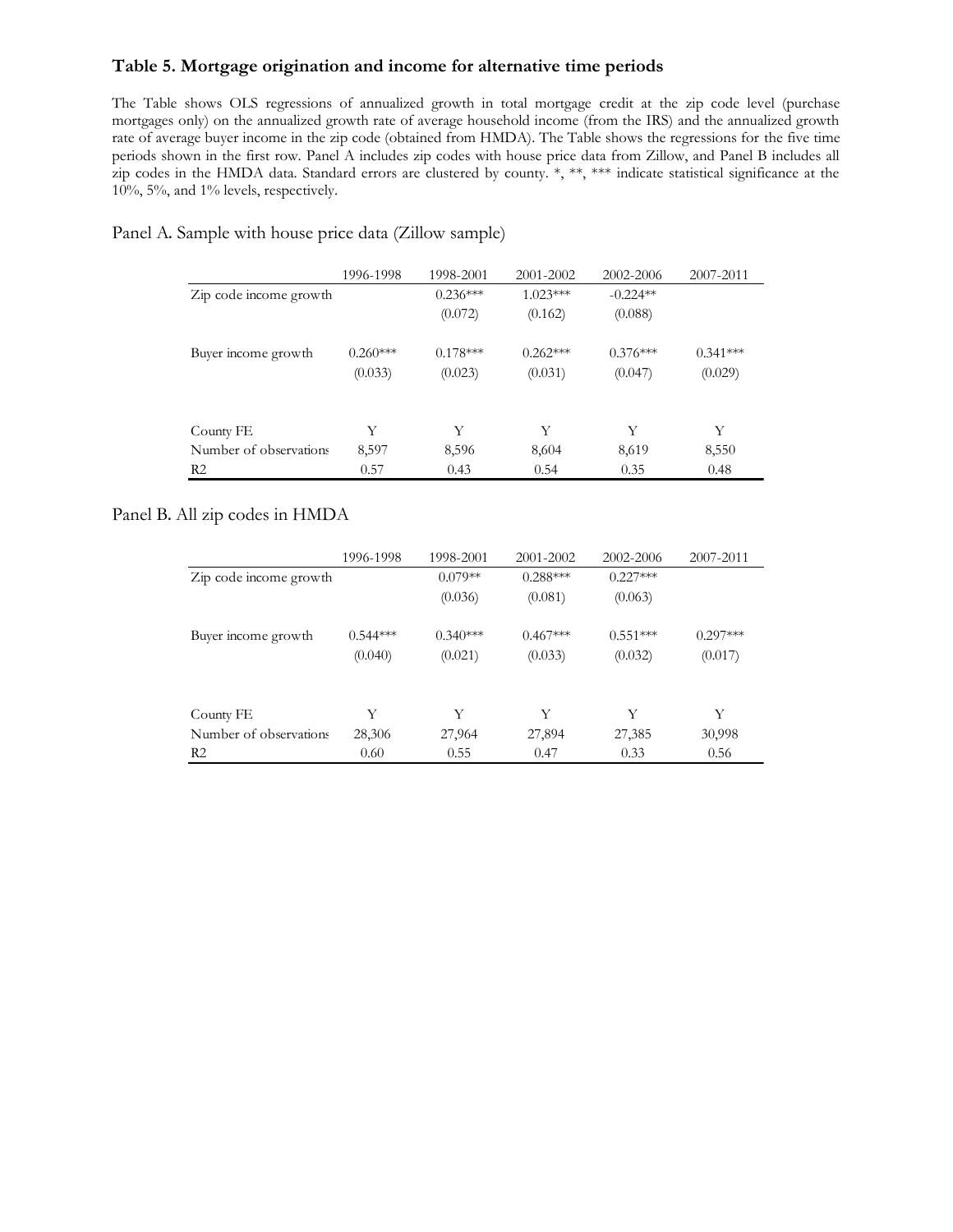### **Table 6. Mortgage origination and income, panel specification, 2002, 2004-2006**

The Table shows OLS regressions of the logarithm of total mortgage credit at the zip code level (purchase mortgages only), the logarithm of average mortgage size, and the logarithm of the total number of mortgages on the logarithm of average household income (from the IRS) and the logarithm of average buyer income in the zip code (obtained from HMDA). The Table shows the regressions for the average treatment effect in columns 1, 3 and 5. In columns 2, 4 and 6 the income variables are interacted with indicator variables for each year in the sample. Standard errors are clustered by county. \*, \*\*, \*\*\* indicate statistical significance at the 10%, 5%, and 1% levels, respectively.

| county. ", "", "" indicate statistical significance at the 10%, 5%, and 1% levels, respectively. |                                |             |            |                           |          |                               |
|--------------------------------------------------------------------------------------------------|--------------------------------|-------------|------------|---------------------------|----------|-------------------------------|
|                                                                                                  |                                |             |            |                           |          |                               |
|                                                                                                  | Ln(Total mortgage origination) |             |            | Ln(Average mortgage size) |          | Ln(Total number of mortgages) |
| Ln(Buyer income)                                                                                 | $0.313***$                     | $0.231***$  | $0.322***$ | $0.166***$                | 0.018    | $0.089**$                     |
|                                                                                                  | (0.033)                        | (0.041)     | (0.029)    | (0.018)                   | (0.030)  | (0.035)                       |
| Ln(Buyer income)                                                                                 |                                | $0.195***$  |            | $0.192***$                |          | 0.007                         |
| x Year 2004                                                                                      |                                | (0.028)     |            | (0.021)                   |          | (0.031)                       |
| Ln(Buyer income)                                                                                 |                                | $0.203***$  |            | $0.270***$                |          | $-0.063$                      |
| x Year 2005                                                                                      |                                | (0.036)     |            | (0.026)                   |          | (0.044)                       |
| Ln(Buyer income)                                                                                 |                                | 0.040       |            | $0.259***$                |          | $-0.216***$                   |
| x Year 2006                                                                                      |                                | (0.040)     |            | (0.023)                   |          | (0.042)                       |
| Ln(Zip code income)                                                                              | $0.277***$                     | $1.004***$  | $0.339***$ | $0.345***$                | $-0.074$ | $0.651***$                    |
|                                                                                                  | (0.077)                        | (0.090)     | (0.027)    | (0.031)                   | (0.070)  | (0.075)                       |
| $Ln(Zip \text{ code income})$                                                                    |                                | $-0.267***$ |            | $-0.118***$               |          | $-0.155***$                   |
| x Year 2004                                                                                      |                                | (0.030)     |            | (0.019)                   |          | (0.027)                       |
| Ln(Zip code income)                                                                              |                                | $-0.380***$ |            | $-0.160***$               |          | $-0.224***$                   |
| x Year 2005                                                                                      |                                | (0.034)     |            | (0.023)                   |          | (0.035)                       |
| $Ln(Zip \text{ code income})$                                                                    |                                | $-0.399***$ |            | $-0.189***$               |          | $-0.214***$                   |
| x Year 2006                                                                                      |                                | (0.040)     |            | (0.021)                   |          | (0.037)                       |
| Zip code and year FE                                                                             | Y                              | Y           | Y          | Y                         | Y        | Y                             |
| Number of observations                                                                           | 36,299                         | 36,299      | 36,299     | 36,299                    | 36,299   | 36,299                        |
| R <sub>2</sub>                                                                                   | 0.97                           | 0.97        | 0.98       | 0.98                      | 0.97     | 0.97                          |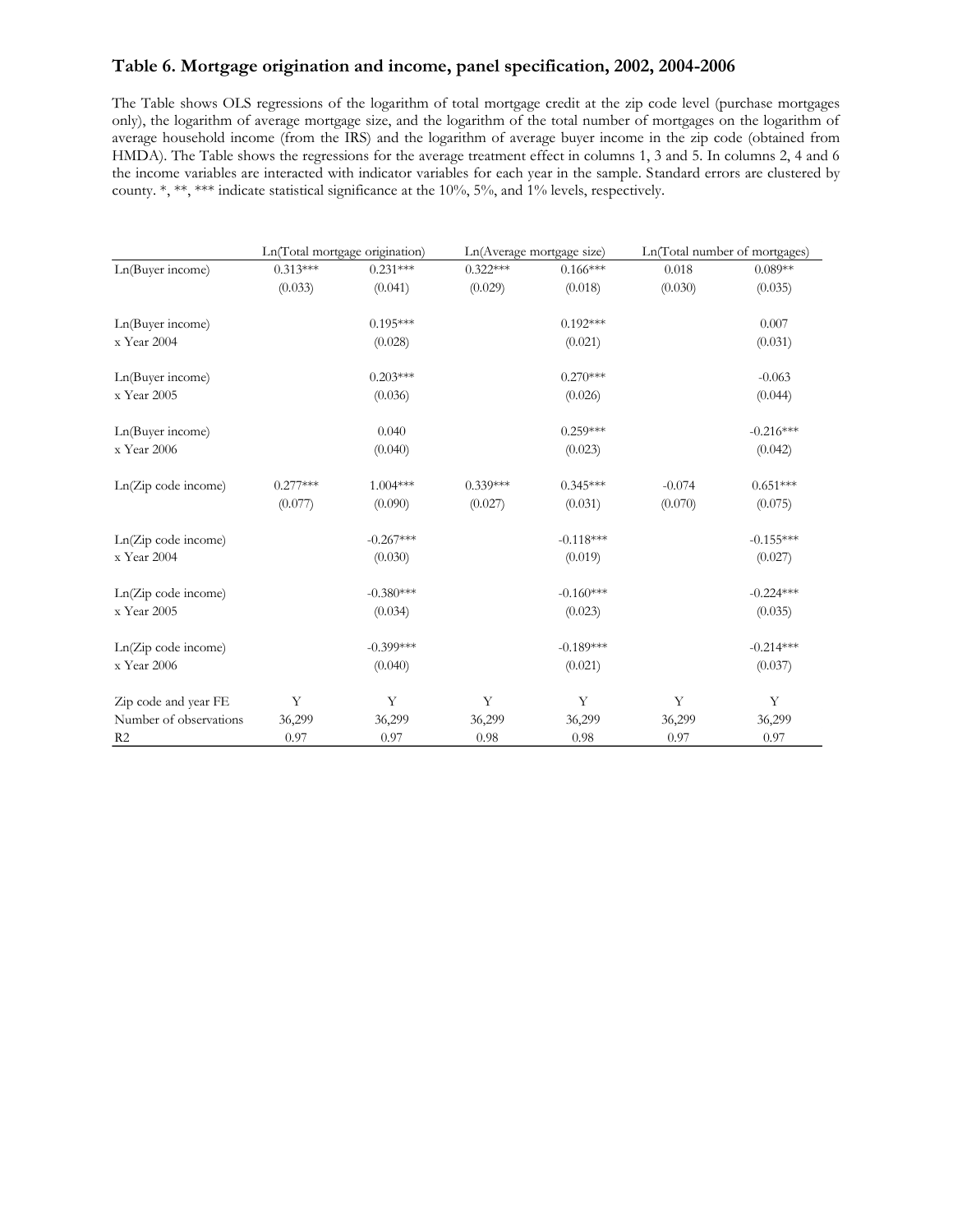#### **Table 7. Summary statistics by buyer income decile and year, 2002, 2004-2006**

The Table shows mean and standard deviation of a tabulation of loan size (Panel A), debt-to-income (Panel B) and the fraction of overall mortgage credit originated (Panel C) for purchase mortgages by decile of buyer income and year. Buyers are sorted yearly into deciles based on the applicant income from HMDA. Debt-to-income is defined as the mortgage amount divided by the applicant income. The fraction of mortgage credit originated is calculated as the sum of total mortgage amount in each decile divided by the total mortgage amount originated in each year shown in HMDA. The first row in each year shows averages and the second row shows standard deviations.

|      |      |       |       |                | Applicant income decile |       |       |       |       |       |
|------|------|-------|-------|----------------|-------------------------|-------|-------|-------|-------|-------|
| Year |      | 2     | 3     | $\overline{4}$ | 5                       | 6     | 7     | 8     | 9     | 10    |
| 2002 | 70.5 | 91.6  | 105.3 | 117.6          | 129.9                   | 143.7 | 158.9 | 178.6 | 209.6 | 316.8 |
|      | 36.5 | 40.4  | 46.8  | 54.2           | 61.0                    | 69.6  | 79.8  | 95.3  | 121.2 | 263.4 |
| 2004 | 78.1 | 99.9  | 114.4 | 129.4          | 144.8                   | 162.2 | 184.3 | 211.0 | 250.7 | 377.2 |
|      | 42.7 | 50.0  | 59.0  | 68.7           | 78.7                    | 89.9  | 104.3 | 123.9 | 154.3 | 323.8 |
| 2005 | 79.8 | 101.4 | 115.8 | 132.2          | 149.0                   | 169.0 | 193.2 | 223.5 | 269.1 | 405.5 |
|      | 45.5 | 55.8  | 65.9  | 77.2           | 88.3                    | 102.0 | 118.9 | 141.0 | 176.9 | 361.1 |
| 2006 | 82.4 | 104.7 | 119.5 | 132.8          | 149.5                   | 168.8 | 190.6 | 220.9 | 265.8 | 412.3 |
|      | 47.2 | 56.9  | 68.3  | 78.3           | 90.8                    | 104.4 | 121.2 | 144.2 | 180.5 | 383.0 |

Panel A. Loan size (USD thousands)

### Panel B. Debt-to-income

|      |       |      |      |      |      | Applicant income decile |      |      |      |      |
|------|-------|------|------|------|------|-------------------------|------|------|------|------|
| Year |       | 2    | 3    | 4    | 5    | 6                       | 7    | 8    | 9    | 10   |
| 2002 | 3.07  | 2.58 | 2.43 | 2.29 | 2.17 | 2.06                    | 1.95 | 1.83 | 1.67 | 1.32 |
|      | 6.05  | 1.13 | 1.08 | 1.05 | 1.02 | 0.99                    | 0.98 | 0.97 | 0.96 | 0.94 |
| 2004 | 3.19  | 2.62 | 2.45 | 2.32 | 2.23 | 2.17                    | 2.10 | 2.01 | 1.85 | 1.46 |
|      | 5.13  | 1.30 | 1.26 | 1.23 | 1.21 | 1.20                    | 1.19 | 1.17 | 1.13 | 1.05 |
| 2005 | 2.95  | 2.47 | 2.30 | 2.19 | 2.12 | 2.07                    | 2.01 | 1.93 | 1.78 | 1.38 |
|      | 4.59  | 1.35 | 1.30 | 1.27 | 1.25 | 1.25                    | 1.24 | 1.21 | 1.16 | 1.06 |
| 2006 | 3.24  | 2.42 | 2.24 | 2.10 | 2.01 | 1.94                    | 1.86 | 1.78 | 1.64 | 1.30 |
|      | 10.50 | 1.31 | 1.28 | 1.24 | 1.22 | 1.19                    | 1.18 | 1.16 | 1.11 | 1.01 |

Panel C. Fraction of mortgages originated per year

|      |       |       |       |       | Applicant income decile |       |       |       |       |       |
|------|-------|-------|-------|-------|-------------------------|-------|-------|-------|-------|-------|
| Year |       | 2     | 3     | 4     | 5                       | 6     |       | 8     | 9     | 10    |
| 2002 | 0.051 | 0.057 | 0.071 | 0.078 | 0.084                   | 0.100 | 0.099 | 0.118 | 0.135 | 0.207 |
| 2004 | 0.047 | 0.058 | 0.062 | 0.085 | 0.071                   | 0.093 | 0.107 | 0.120 | 0.142 | 0.216 |
| 2005 | 0.049 | 0.049 | 0.069 | 0.073 | 0.076                   | 0.093 | 0.105 | 0.121 | 0.150 | 0.215 |
| 2006 | 0.048 | 0.059 | 0.062 | 0.069 | 0.084                   | 0.090 | 0.100 | 0.120 | 0.145 | 0.223 |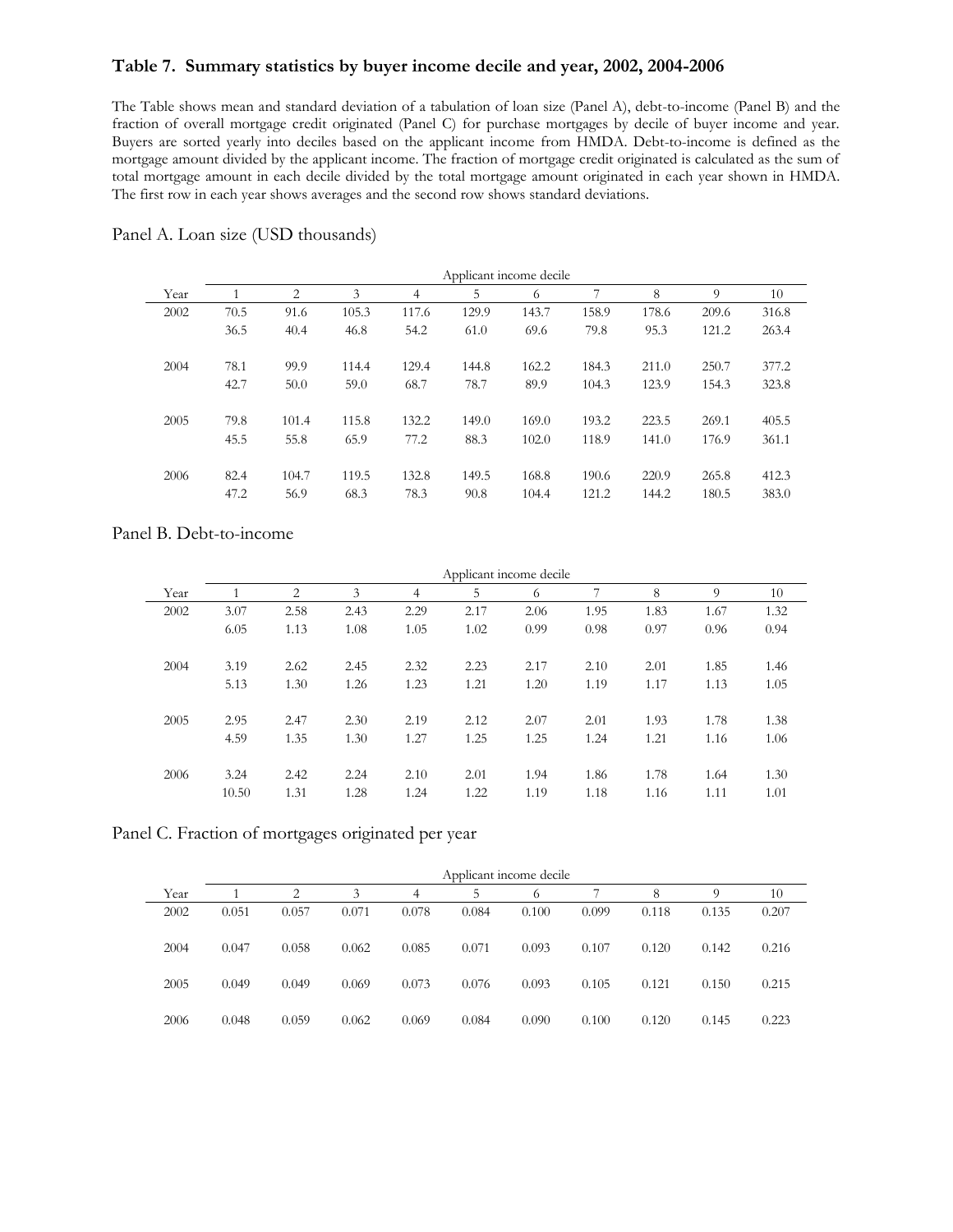### **Table 8. Mortgage balance and income, loan-level, 2002, 2004-2006.**

The Table shows OLS regressions of the logarithm of mortgage size at the individual level on the logarithm of average household income in the census tract (inferred using zip code household income from the IRS) and the logarithm of buyer income (obtained from HMDA). The unit of observation is an individual loan in HMDA. The table shows the regressions for the average treatment effect in columns 1 and 2. Columns 2 and 4 shows the effect interacted with a linear trend. Standard errors are clustered by county. \*, \*\*, \*\*\* indicate statistical significance at the 10%, 5%, and 1% levels, respectively.

|                                   |            |             | Zillow Sample |            | Whole sample |             |            |            |  |  |
|-----------------------------------|------------|-------------|---------------|------------|--------------|-------------|------------|------------|--|--|
| Ln(Buyer income)                  | $0.403***$ | $0.366***$  | $0.340***$    | $0.313***$ | $0.393***$   | $0.365***$  | $0.333***$ | $0.312***$ |  |  |
|                                   | (0.008)    | (0.008)     | (0.006)       | (0.007)    | (0.007)      | (0.008)     | (0.006)    | (0.007)    |  |  |
| Ln(Buyer income)                  |            | $0.015***$  |               | $0.012***$ |              | $0.012***$  |            | $0.009***$ |  |  |
| x Linear trend                    |            | (0.002)     |               | (0.002)    |              | (0.002)     |            | (0.002)    |  |  |
| Ln(Census tract household income) | $0.382***$ | $0.409***$  | $0.313***$    | $0.302***$ | $0.374***$   | $0.403***$  | $0.250***$ | $0.251***$ |  |  |
|                                   | (0.012)    | (0.015)     | (0.024)       | (0.030)    | (0.012)      | (0.015)     | (0.023)    | (0.032)    |  |  |
| Ln(Census tract household income) |            | $-0.011***$ |               | $-0.004$   |              | $-0.011***$ |            | $-0.005$   |  |  |
| x Linear trend                    |            | (0.004)     |               | (0.004)    |              | (0.004)     |            | (0.004)    |  |  |
| Year FE and county FE             | Υ          | Y           | N             | N          | Y            | Y           | N          | N          |  |  |
| Year FE and census tract FE       | N          | N           | Y             | Y          | N            | N           | Y          | Y          |  |  |
| Number of observations            | 17,220,064 | 17,220,064  | 17,220,064    | 17,220,064 | 23,943,309   | 23,943,309  | 23,943,309 | 23,943,309 |  |  |
| R <sub>2</sub>                    | 0.30       | 0.30        | 0.33          | 0.33       | 0.32         | 0.32        | 0.35       | 0.35       |  |  |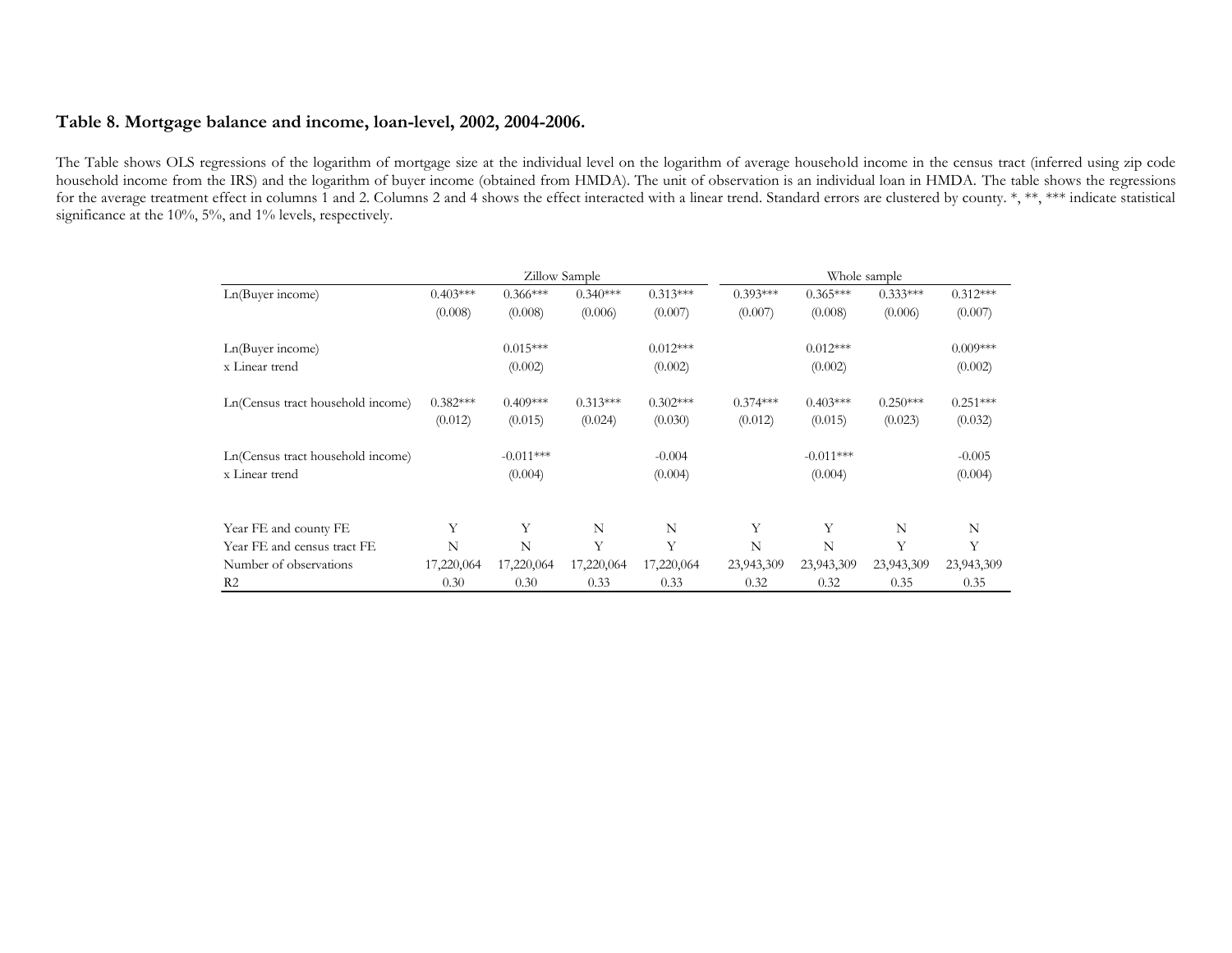### **Table 9. Misreporting of income: robustness**

Panel A shows OLS regressions of annualized growth in total mortgage credit at the zip code level on the annualized growth rate of average household income (from the IRS) and the annualized growth rate of average buyer income in the zip code (obtained from HMDA). Results are split by the proportion of loans sold to Fannie Mae and Freddie Mac (the GSEs) as of 2006, and by the proportion of loans originated by subprime lenders as of 2006 (subprime lenders are defined by the HUD subprime lender list). Panel B shows OLS regressions of the logarithm of mortgage size at the individual level on the logarithm of average household income in the census tract (inferred using zip code household income from the IRS) and the logarithm of buyer income (obtained from HMDA) for tract within our Zillow sample. Results are split by subprime and prime lenders, as well as GSE or non-GSE loans. Panel C shows a regression of contemporaneous household IRS income on lagged household income and lagged average buyer income at the zip code level. Standard errors are clustered by county. \*, \*\*, \*\*\* indicate statistical significance at the 10%, 5%, and 1% levels, respectively.

#### Panel A. Zip code-level

|                        | High GSE   | Med GSE    | Low GSE    | High Subp  | Med Subp   | Low Subp   |
|------------------------|------------|------------|------------|------------|------------|------------|
|                        | Fraction   | Fraction   | Fraction   | Fraction   | Fraction   | Fraction   |
| Zip code income growth | $-0.092$   | $-0.011$   | $-0.489**$ | $-0.191$   | $-0.077$   | 0.065      |
|                        | (0.171)    | (0.117)    | (0.194)    | (0.220)    | (0.160)    | (0.136)    |
| Buyer income growth    | $0.299***$ | $0.384***$ | $0.289***$ | $0.443***$ | $0.318***$ | $0.327***$ |
|                        | (0.093)    | (0.063)    | (0.112)    | (0.108)    | (0.068)    | (0.105)    |
| County FE              | Y          | Y          | Y          | Y          | Y          | Y          |
| Number of observations | 2,203      | 4,355      | 2,061      | 2,119      | 4,326      | 2,174      |
| R <sub>2</sub>         | 0.47       | 0.44       | 0.38       | 0.42       | 0.41       | 0.51       |

#### Panel B. Loan-level

|                                   | GSE loan    | Non-GSE<br>loan | Subprime<br>lenders | Prime lenders |
|-----------------------------------|-------------|-----------------|---------------------|---------------|
| Ln(Buyer income)                  | $0.305***$  | $0.313***$      | $0.342***$          | $0.306***$    |
|                                   | (0.005)     | (0.008)         | (0.011)             | (0.007)       |
| Ln(Buyer income)                  | $-0.001$    | $0.016***$      | 0.004               | $0.012***$    |
| x Linear trend                    | (0.001)     | (0.002)         | (0.004)             | (0.002)       |
| Ln(Census tract household income) | $0.213***$  | $0.307***$      | $0.307***$          | $0.281***$    |
|                                   | (0.026)     | (0.034)         | (0.043)             | (0.030)       |
| Ln(Census tract household income) | $-0.016***$ | $-0.008*$       | $-0.012$            | 0.000         |
| x Linear trend                    | (0.003)     | (0.004)         | (0.007)             | (0.003)       |
|                                   |             |                 |                     |               |
| Year FE and county FE             | N           | N               | N                   | N             |
| Year FE and census tract FE       | Y           | Y               | Y                   | Y             |
| Number of observations            | 3,804,113   | 13,415,951      | 2,338,973           | 14,881,091    |
| R <sub>2</sub>                    | 0.53        | 0.33            | 0.29                | 0.35          |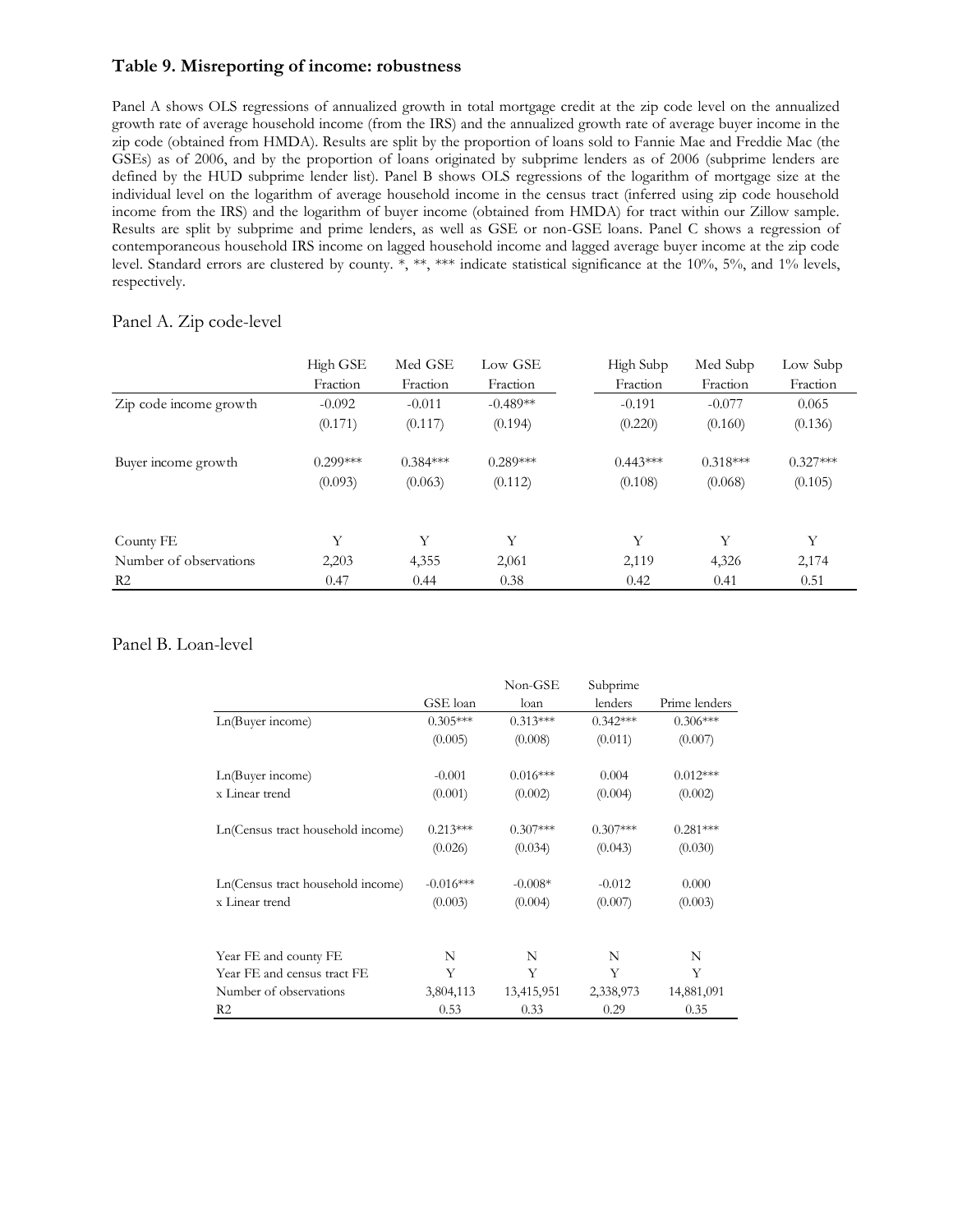|                           | Ln(Zip code income t, 2006,2005,2002) |            |            |            |  |  |  |  |
|---------------------------|---------------------------------------|------------|------------|------------|--|--|--|--|
| $Ln(Zip code income t-1)$ | $0.994***$                            | $0.994***$ | $0.919***$ | $0.920***$ |  |  |  |  |
|                           | (0.002)                               | (0.003)    | (0.006)    | (0.006)    |  |  |  |  |
| $Ln(Zip code income t-1)$ |                                       |            | $0.021***$ | $0.020***$ |  |  |  |  |
| x Linear Trend            |                                       |            | (0.001)    | (0.001)    |  |  |  |  |
| $Ln(Buyer income t-1)$    | $0.017***$                            | $0.024***$ | $0.017***$ | $0.026***$ |  |  |  |  |
|                           | (0.002)                               | (0.003)    | (0.006)    | (0.006)    |  |  |  |  |
| $Ln(Buyer income t-1)$    |                                       |            | 0.001      | 0.001      |  |  |  |  |
| x Linear Trend            |                                       |            | (0.001)    | (0.001)    |  |  |  |  |
| County FE                 | N                                     | Y          | N          | Y          |  |  |  |  |
| Number of observations    | 28,562                                | 28,562     | 28,562     | 28,562     |  |  |  |  |
| R <sub>2</sub>            | 0.98                                  | 0.98       | 0.98       | 0.99       |  |  |  |  |

# Panel C. Forecasting IRS Income Growth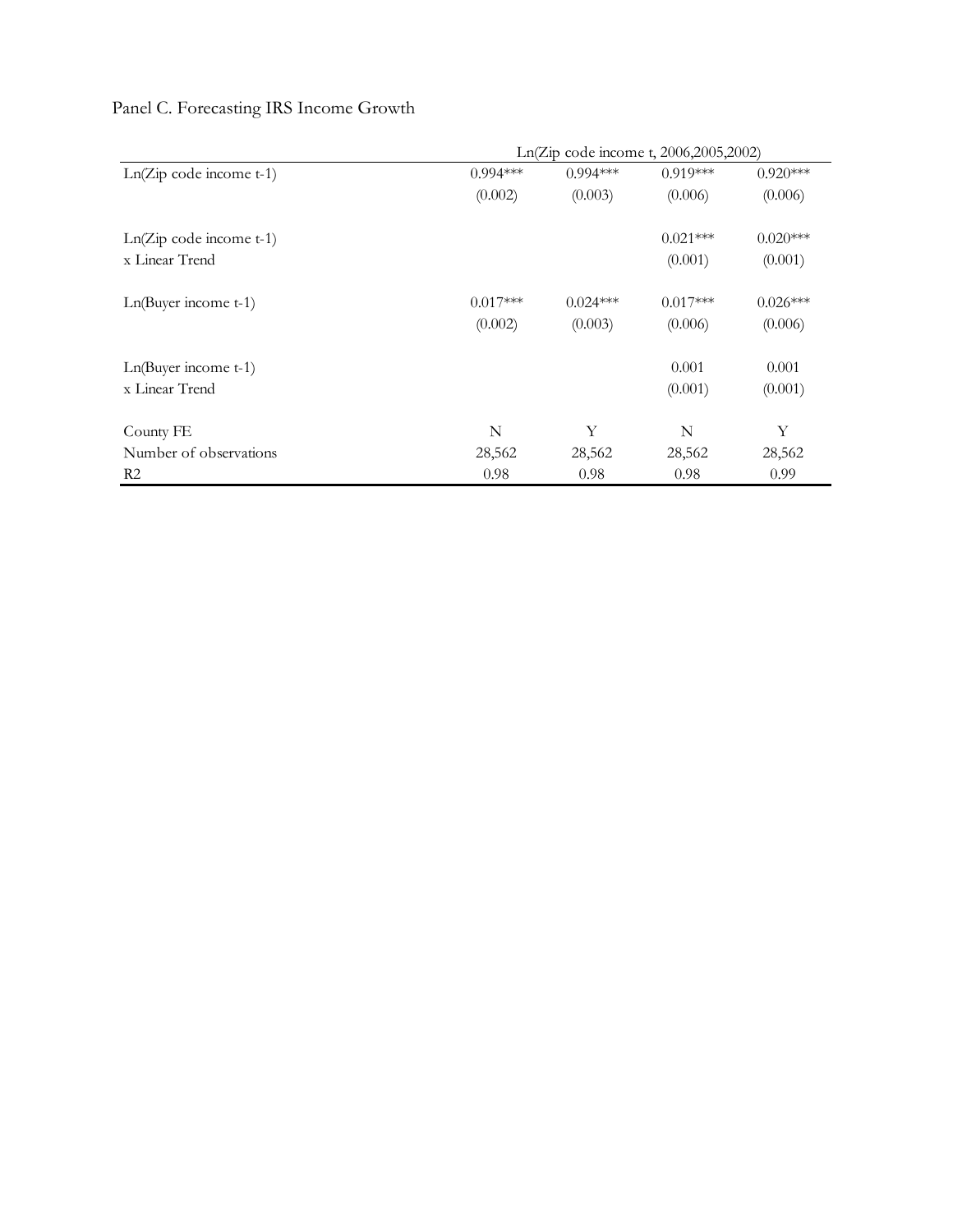#### **Table 10. Refinancing mortgage origination and income**

Panel A shows OLS regressions of annualized growth in total mortgage credit between 2002 and 2006, the average mortgage size and the number of mortgages originated at the zip code level on the annualized growth rate of average household income (from the IRS) and the annualized growth rate of average buyer income in the zip code (obtained from HMDA). The data only includes mortgages used for refinancing. Panel B shows OLS regressions of the logarithm of total mortgage credit at the zip code level (refinancing mortgages only), the logarithm of average mortgage size, and the logarithm of the total number of mortgages on the logarithm of average household income (from the IRS) and the logarithm of average buyer income in the zip code (obtained from HMDA). The Table shows the regressions for the average treatment effect in columns 1, 3 and 5. In columns 2, 4 and 6 the income variables are interacted with indicator variables for each year in the sample. Standard errors are clustered by county. \*, \*\*, \*\*\* indicate statistical significance at the 10%, 5%, and 1% levels, respectively.

### Panel A. Zip code cross-sectional regression, 2002-2006

|             |             |                                         |            |                                    | Growth in number of  |
|-------------|-------------|-----------------------------------------|------------|------------------------------------|----------------------|
|             |             |                                         |            |                                    | mortgages originated |
| $-0.579***$ | $-1.300***$ | $0.283***$                              | $-0.013$   | $-0.746***$                        | $-1.100***$          |
| (0.145)     | (0.123)     | (0.033)                                 | (0.024)    | (0.110)                            | (0.094)              |
| $1.113***$  | $0.705***$  | $0.793***$                              | $0.424***$ | $0.424***$                         | $0.370***$           |
| (0.084)     | (0.069)     | (0.057)                                 | (0.022)    | (0.060)                            | (0.052)              |
| N           | Y           | N                                       | Y          | N                                  | Y                    |
| 8,622       | 8,622       | 8,622                                   | 8,622      | 8,622                              | 8,622                |
| 0.09        | 0.57        | 0.37                                    | 0.81       | 0.04                               | 0.49                 |
|             |             | Growth in total mortgage<br>origination |            | Growth in average mortgage<br>size |                      |

#### Panel B. Zip code panel regression, 2002, 2004-2006

|                       |             | Ln(Total mortgage origination) |            | Ln(Average mortgage size) | Ln(Total number of mortgages) |             |
|-----------------------|-------------|--------------------------------|------------|---------------------------|-------------------------------|-------------|
| Ln(Buyer income)      | $0.691***$  | $0.621***$                     | $0.488***$ | $0.260***$                | $0.259***$                    | $0.423***$  |
|                       | (0.062)     | (0.080)                        | (0.041)    | (0.028)                   | (0.043)                       | (0.067)     |
| Ln(Buyer income)      |             | 0.014                          |            | $0.133***$                |                               | $-0.118**$  |
| x Year 2004           |             | (0.071)                        |            | (0.035)                   |                               | (0.053)     |
| Ln(Buyer income)      |             | 0.031                          |            | $0.242***$                |                               | $-0.208***$ |
| x Year 2005           |             | (0.069)                        |            | (0.042)                   |                               | (0.054)     |
| Ln(Buyer income)      |             | 0.085                          |            | $0.300***$                |                               | $-0.228***$ |
| x Year 2006           |             | (0.069)                        |            | (0.037)                   |                               | (0.061)     |
| Ln(Zip code income)   | $-0.216*$   | 1.214***                       | $0.257***$ | $0.306***$                | $-0.475***$                   | $0.913***$  |
|                       | (0.127)     | (0.127)                        | (0.027)    | (0.039)                   | (0.113)                       | (0.101)     |
| Ln(Zip code income)   |             | $-0.498***$                    |            | $-0.086***$               |                               | $-0.416***$ |
| x Year 2004           |             | (0.062)                        |            | (0.031)                   |                               | (0.046)     |
| Ln(Zip code income)   |             | $-0.612***$                    |            | $-0.140***$               |                               | $-0.476***$ |
| x Year 2005           |             | (0.066)                        |            | (0.038)                   |                               | (0.049)     |
| Ln(Zip code income)   |             | $-0.772***$                    |            | $-0.202***$               |                               | $-0.566***$ |
| $\ge$ Year 2006       |             | (0.063)                        |            | (0.032)                   |                               | (0.052)     |
| Zip code and year FE  | $\mathbf Y$ | Y                              | Y          | Y                         | $\mathbf Y$                   | $\mathbf Y$ |
| Number of observation | 36,265      | 36,265                         | 36,265     | 36,265                    | 36,265                        | 36,265      |
| R2                    | 0.96        | 0.97                           | 0.97       | 0.97                      | 0.96                          | 0.97        |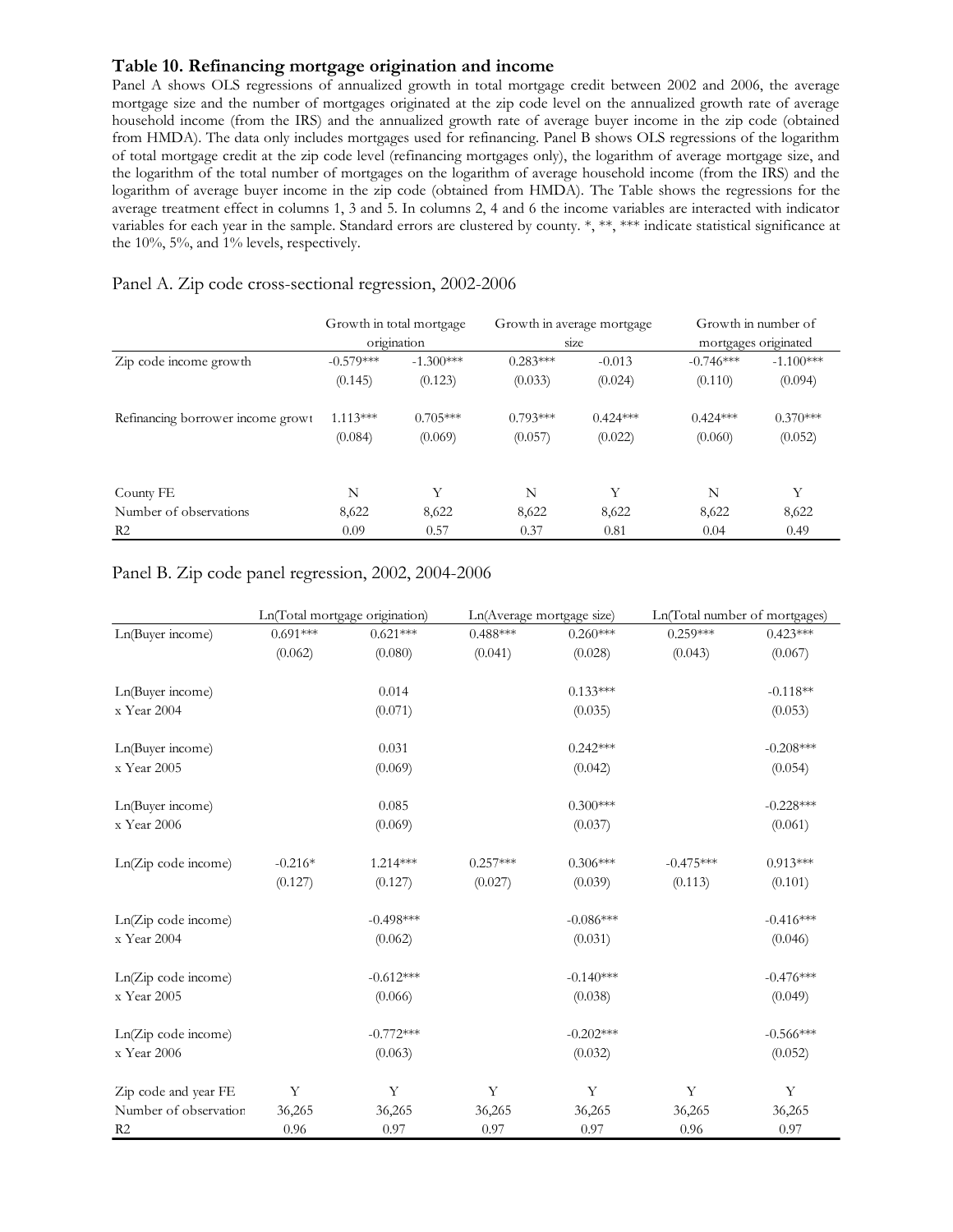### **Table 11. Mortgage balance and income, loan-level, purchase and cash-out refinancing mortgages (LPS data)**

The Table shows OLS regressions of the logarithm of mortgage size at the individual level on the logarithm of average household income in the zip code (inferred using zip code household income from the IRS) and the logarithm of average borrower income (obtained from HMDA). The unit of observation is an individual loan in the LPS dataset. The first four columns include purchase mortgages, and the last four include cash-out refinancing mortgages. Standard errors are clustered by county. \*, \*\*, \*\*\* indicate statistical significance at the 10%, 5%, and 1% levels, respectively.

|                         |            | Purchase mortgages |            |             |            |             | Cash-out refinancing mortgages |             |
|-------------------------|------------|--------------------|------------|-------------|------------|-------------|--------------------------------|-------------|
| Ln(Borrower income)     | $0.371***$ | $0.054**$          | $0.305***$ | $-0.023$    | $0.348***$ | $-0.017$    | $0.358***$                     | $-0.146***$ |
|                         | (0.026)    | (0.027)            | (0.027)    | (0.016)     | (0.032)    | (0.047)     | (0.030)                        | (0.040)     |
| Ln(Borrower income)     |            | $0.091***$         |            | $0.096***$  |            | $0.087***$  |                                | $0.099***$  |
| x Linear trend          |            | (0.005)            |            | (0.005)     |            | (0.006)     |                                | (0.007)     |
| Ln(Zip code income)     | $0.405***$ | $0.654***$         | $0.352***$ | $0.527***$  | $0.356***$ | $0.609***$  | $0.172***$                     | $0.260***$  |
|                         | (0.023)    | (0.028)            | (0.034)    | (0.037)     | (0.028)    | (0.043)     | (0.052)                        | (0.054)     |
| Ln(Zip code income)     |            | $-0.070***$        |            | $-0.072***$ |            | $-0.060***$ |                                | $-0.057***$ |
| x Linear trend          |            | (0.005)            |            | (0.005)     |            | (0.007)     |                                | (0.006)     |
|                         | Y          | Y                  |            | N           | Y          | Y           |                                | N           |
| Year FE and county FE   |            |                    | N          |             |            |             | N                              |             |
| Year FE and zip code FE | N          | N                  | Υ          | Y           | N          | N           | Y                              | Y           |
| Number of observations  | 436,059    | 436,059            | 436,059    | 436,059     | 155,466    | 155,466     | 155,466                        | 155,466     |
| R <sub>2</sub>          | 0.59       | 0.59               | 0.64       | 0.64        | 0.54       | 0.54        | 0.61                           | 0.61        |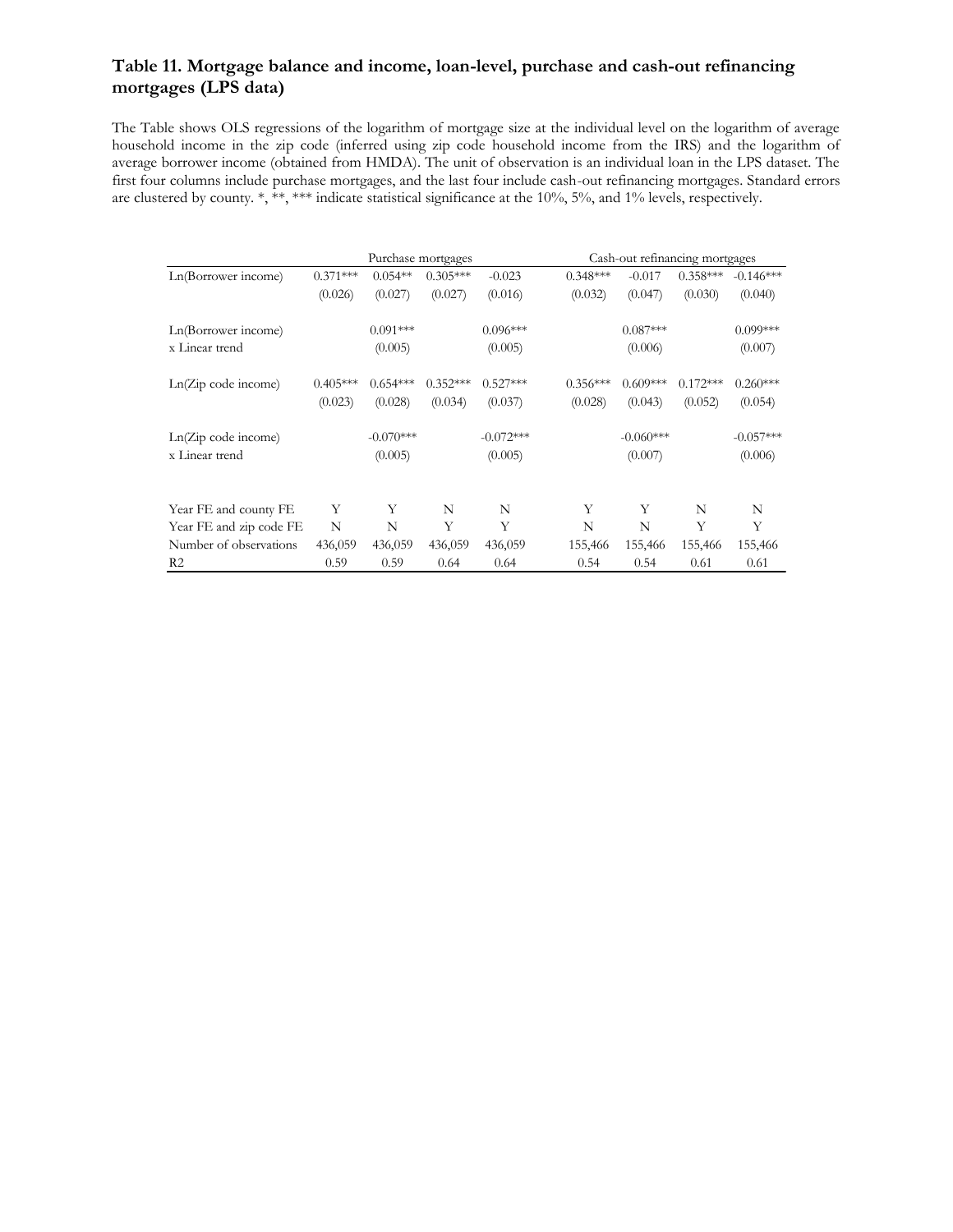# **Figure 1: Mortgage Origination and Debt to Income by Applicant Income Decile**

This figure shows the fraction of total dollar volume of purchase mortgages in the HHMDA dataset originated by decile of applicant income, as well as the average debt-to-income for individuals in each decile.





 $\Box$  Bottom Decile  $\Box$ 2  $\Box$ 3  $\Box$ 4  $\Box$ 5  $\Box$ 6  $\Box$ 7  $\Box$ 8  $\Box$ 9  $\Box$  Top Decile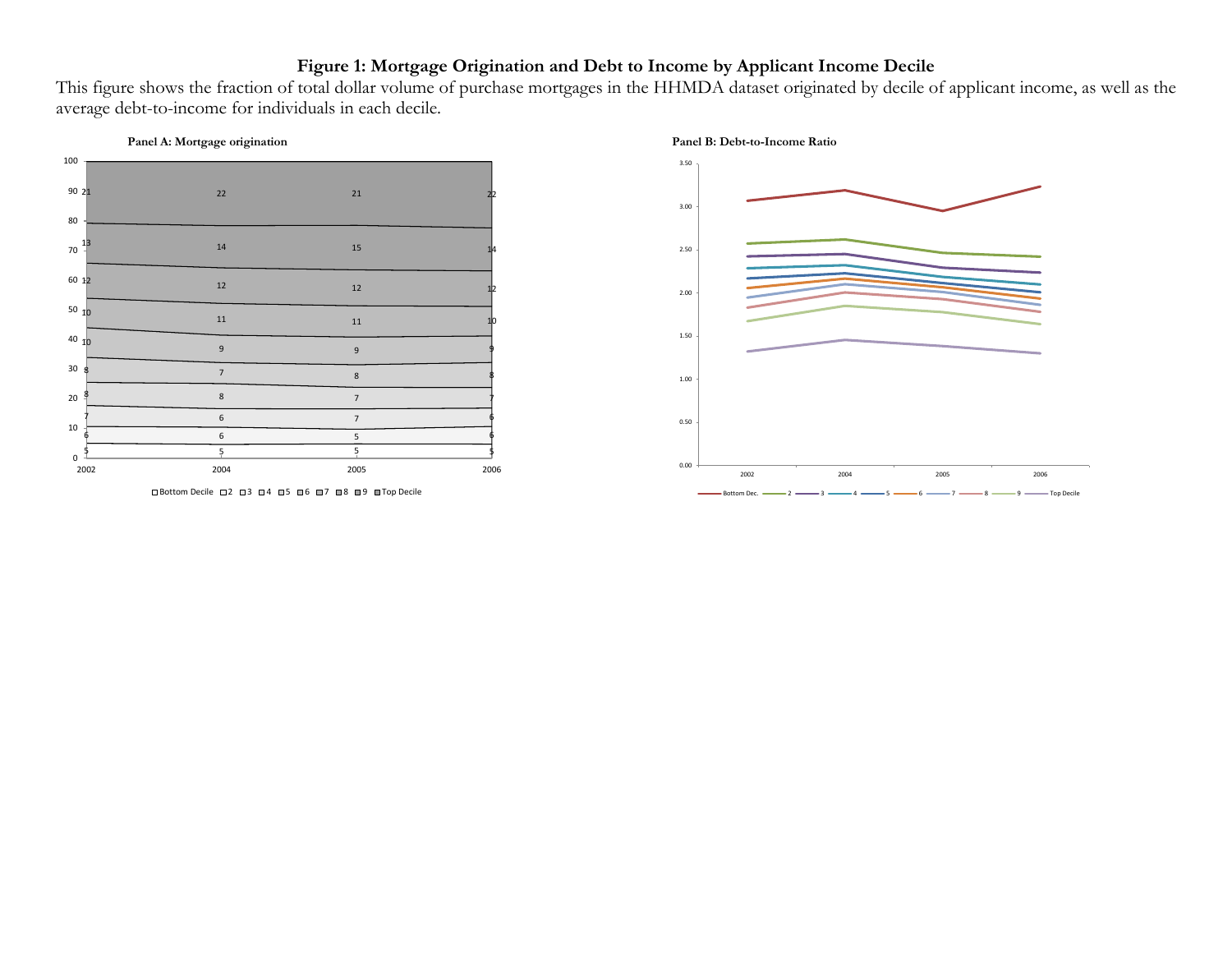# **Figure 2: Mortgage Origination and Delinquency by Quintile of Buyer Income**

This figure shows the fraction of total dollar volume of purchase mortgages in the LPS dataset originated in each quintile of average zip code applicant income, as well as the total volume of mortgages more than 90 days delinquent at any point during the subsequent 3 years.



#### **Panel A: Mortgage origination (LPS) Panel B: Delinquent Mortgages**

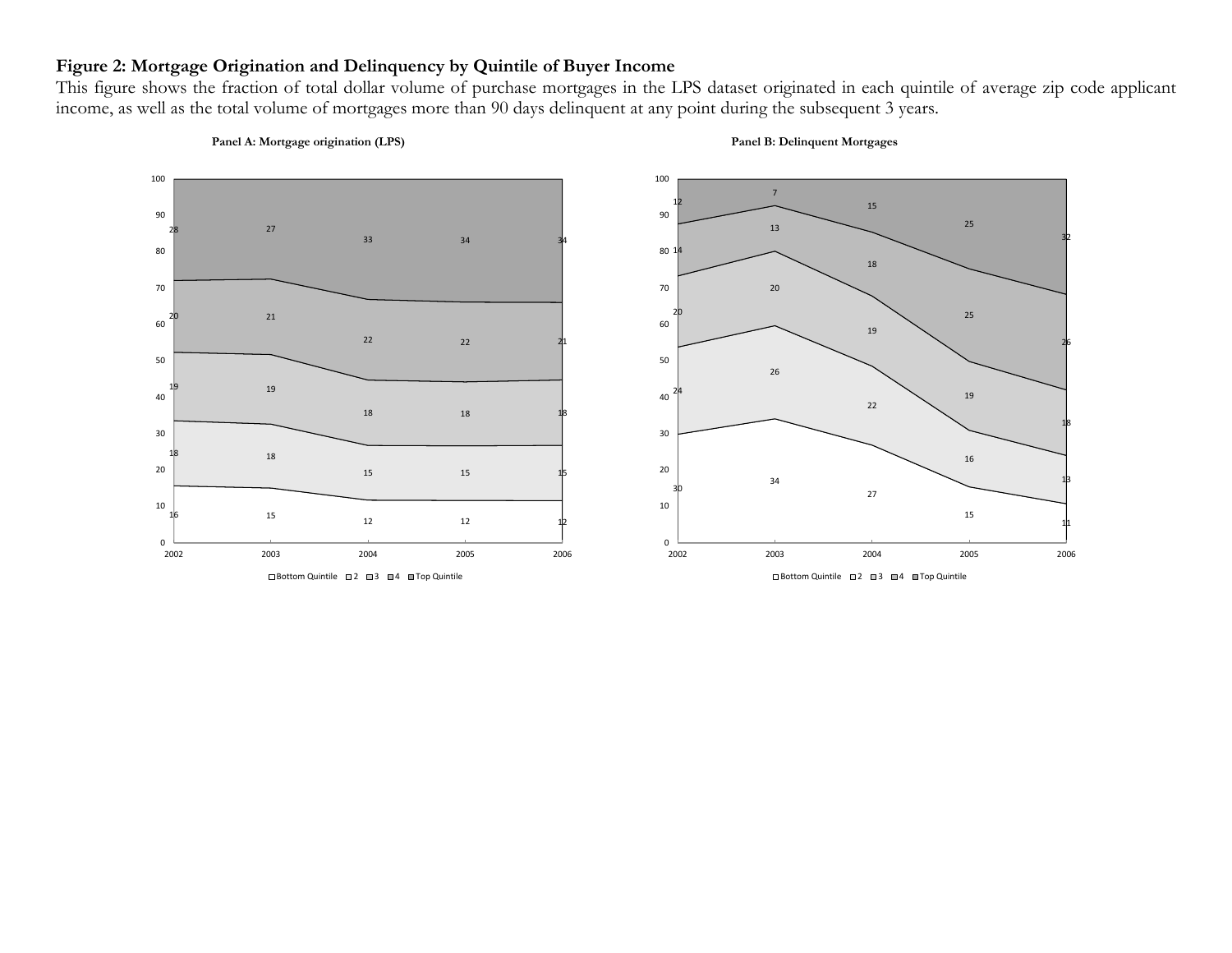# **Figure 3: Mortgage Origination and Delinquency by Product Type and by Borrower Income**

This figure shows the fraction of total dollar volume of purchase mortgages, 2<sup>nd</sup> lien mortgages and cash-out refinance mortgages in the LPS dataset originated in 2006 in each quintile of the average applicant income at the zip code level, as well as the total volume of mortgages more than 90 days delinquent at any point during the subsequent 3 years.

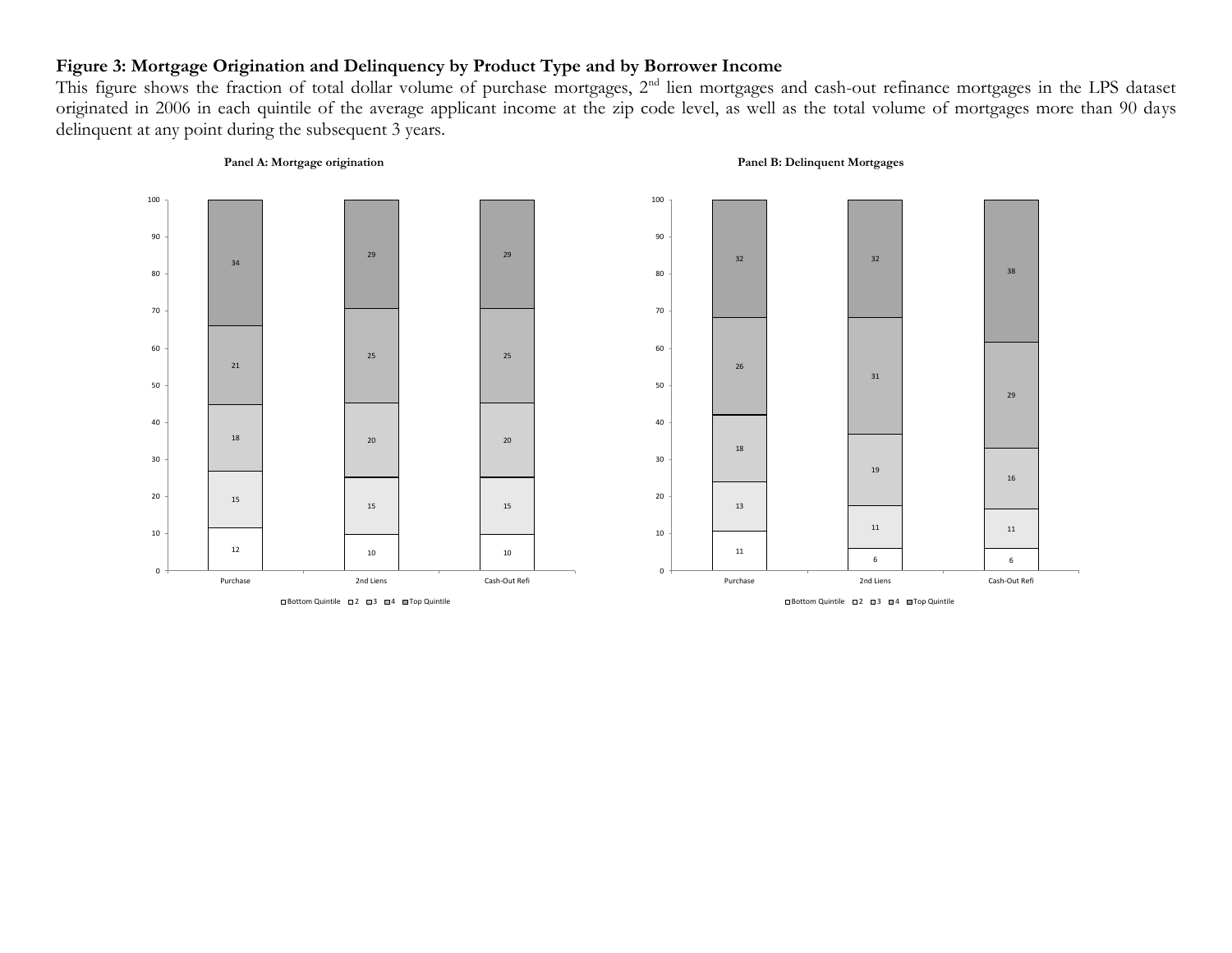### **APPENDIX**

|                                |            | Growth in total mortgage |             | Growth in average |                      | Growth in number of |
|--------------------------------|------------|--------------------------|-------------|-------------------|----------------------|---------------------|
|                                |            | origination              |             | mortgage size     | mortgages originated |                     |
| Zip code income growth         | $-0.250**$ | $0.470**$                | $0.208***$  | $0.370***$        | $-0.440***$          | 0.070               |
|                                | (0.098)    | (0.208)                  | (0.027)     | (0.065)           | (0.080)              | (0.188)             |
| Zip code income growth         |            | $-0.730***$              |             | $-0.043$          |                      | $-0.638***$         |
| x High Income                  |            | (0.213)                  |             | (0.057)           |                      | (0.202)             |
| Zip code income growth         |            | 0.303                    |             | $-0.143*$         |                      | $0.387*$            |
| x High Elasticity              |            | (0.228)                  |             | (0.074)           |                      | (0.202)             |
| Zip code income growth         |            | 0.071                    |             | 0.000             |                      | 0.075               |
| x High Low Documentation Loans |            | (0.138)                  |             | (0.034)           |                      | (0.129)             |
| Zip code income growth         |            | $-0.132$                 |             | $-0.140***$       |                      | 0.020               |
| x High HP Growth               |            | (0.165)                  |             | (0.050)           |                      | (0.140)             |
| Zip code income growth         |            | 0.156                    |             | $-0.046$          |                      | 0.189               |
| x High GSE Fraction            |            | (0.160)                  |             | (0.045)           |                      | (0.141)             |
| Buyer income growth            | $0.390***$ | $0.492***$               | $0.243***$  | $0.204***$        | $0.172***$           | $0.275***$          |
| (annualized), HMDA             | (0.056)    | (0.120)                  | (0.017)     | (0.030)           | (0.047)              | (0.099)             |
| Buyer income growth            |            | $-0.406***$              |             | 0.004             |                      | $-0.353***$         |
| x High Income                  |            | (0.096)                  |             | (0.026)           |                      | (0.079)             |
| Buyer income growth            |            | 0.055                    |             | $-0.021$          |                      | 0.070               |
| x High Elasticity              |            | (0.117)                  |             | (0.035)           |                      | (0.106)             |
| Buyer income growth            |            | $-0.043$                 |             | $-0.013$          |                      | $-0.015$            |
| x High Low Documentation Loans |            | (0.068)                  |             | (0.018)           |                      | (0.060)             |
| Buyer income growth            |            | 0.206                    |             | 0.030             |                      | 0.157               |
| x High HP Growth               |            | (0.137)                  |             | (0.032)           |                      | (0.114)             |
| Buyer income growth            |            | $-0.022$                 |             | $0.078***$        |                      | $-0.066$            |
| x High GSE Fraction            |            | (0.091)                  |             | (0.025)           |                      | (0.078)             |
| County FE                      | Y          | $\mathbf Y$              | $\mathbf Y$ | $\mathbf Y$       | Y                    | Y                   |
| Number of observations         | 6,210      | 6,210                    | 6,210       | 6,210             | 6,210                | 6,210               |
| R <sub>2</sub>                 | 0.34       | 0.36                     | 0.74        | 0.75              | 0.30                 | 0.32                |

### **Appendix Table 1: Heterogeneity of the Effect. Horse Race between Income, Elasticity, GSE fraction and House Prices Growth.**

1% levels, respectively.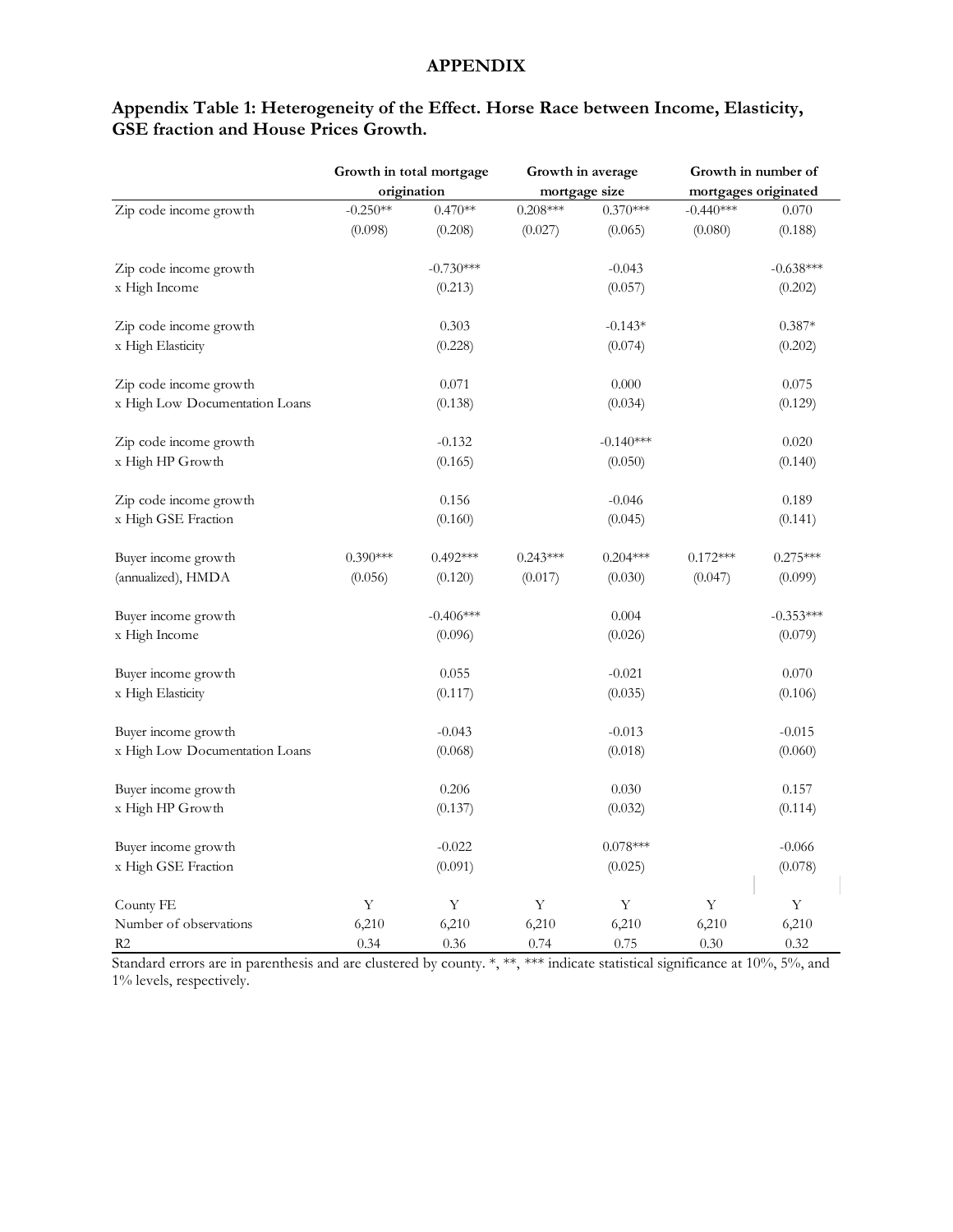#### **Appendix Table 2. Summary Statistics using full HMDA sample**

This table reports summary statistics for all zip codes covered in HMDA. Column 1 shows the summary statistics for the entire sample. Columns 2 to 4 show the summary statistics for the zip codes in the highest quartile of average income per capita in 2002 (High), second and third quartiles of average income per capita (Intermediate), and lowest quartile of average income per capita (Low). Columns 5 to 7 do a similar split by house price growth in the zip code between 2002 and 2006. For each variable we show the average and standard deviation (in parenthesis). *Zip code income* is the average adjusted gross income per capita by zip code from the IRS. *Buyer Income* is the average applicant income by zip code from HMDA. *Average mortgage size* is the total mortgage amount originated in a zip code used for home purchase in 2002. *Number of mortgages originated per 100 residents* is the average number of mortgages originated per 100 residents by zip code. Debt-to-income is the zip code average ratio of the mortgage balance at the time of origination over applicant income from HMDA*. Loan to value* is the average loan to value (LTV) in a zip code calculated from LPS. *Fraction of low documentation loans* is the fraction of low documentation loans originated in a zip code from LPS*. Population* is the average zip code-level population estimated from IRS returns. *Elasticity of housing supply* is the Saiz (2010) measure of housing supply elasticity at the MSA level.

*Zip code income growth* refers to the percentage change between 2002 and 2006 in household adjusted gross income by zip code from the IRS. *Buyer income growth* is the percentage change in average applicant income by zip code from HMDA. *Growth in total mortgage origination* refers to the percentage change in total mortgage credit originated in a zip code used for home purchase between 2002 and 2006 calculated using HMDA. *Growth in average mortgage size* refers to the percentage change in the average balance of individual mortgages in a zip code between 2002 and 2006 (also calculated using HMDA). *Growth in number of mortgages originated* is the percentage change in the number mortgages originated between 2002 and 2006. *Change in debt-to-income* and *Change in loan to value* is the change in Debt to Income and LTV by zip code between 2002 and 2006.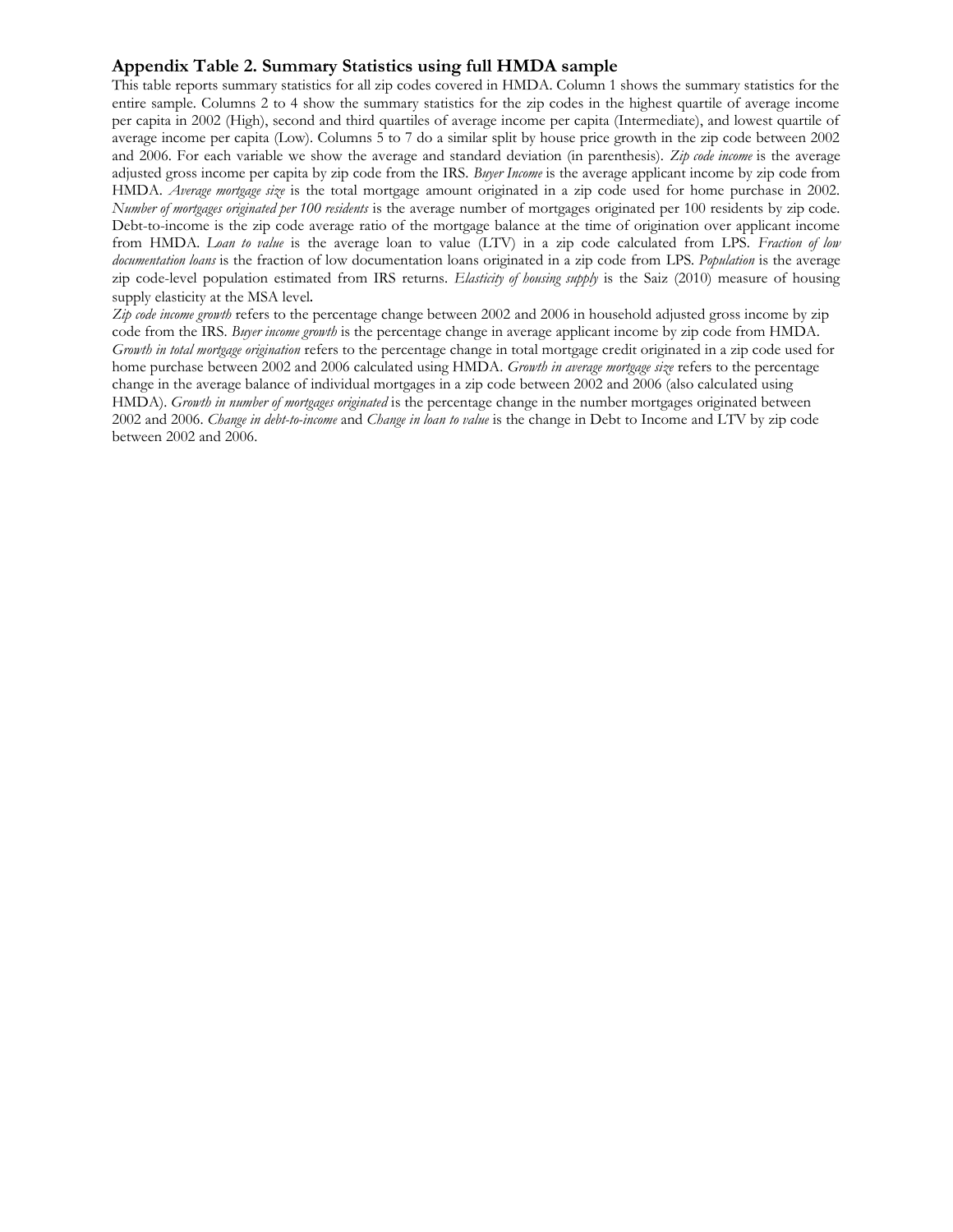|                                              | Whole       |            |                                           |            |            | Zip code house price growth |            |
|----------------------------------------------|-------------|------------|-------------------------------------------|------------|------------|-----------------------------|------------|
|                                              | sample      | High       | Zip code household income, 2002<br>Middle | Low        | High       | 2002-2006<br>Middle         | Low        |
|                                              | $N = 27385$ | $N = 6936$ | $N = 14126$                               | $N = 6323$ | $N = 2020$ | $N = 4407$                  | $N = 2192$ |
| Zip code household income (USD               | 39.41       | 63.57      | 34.16                                     | 24.63      | 47.40      | 54.44                       | 47.13      |
| thousands), IRS, 2002                        | (24.68)     | (39.10)    | (3.65)                                    | (3.41)     | (25.45)    | (30.41)                     | (25.08)    |
| Buyer income (USD thousands), HMDA,          | 74.21       | 111.06     | 64.11                                     | 56.33      | 99.83      | 95.11                       | 79.24      |
| 2002                                         | (56.34)     | (84.89)    | (34.21)                                   | (34.54)    | (70.94)    | (70.58)                     | (53.87)    |
| Average mortgage size (USD thousands),       | 110.47      | 182.26     | 93.10                                     | 70.53      | 160.97     | 166.79                      | 125.50     |
| 2002, purchase mortgages only                | (70.44)     | (93.37)    | (36.33)                                   | (32.51)    | (76.74)    | (95.63)                     | (67.57)    |
| Number of mortgages originated per 100       | 1.91        | 3.06       | 1.69                                      | 1.14       | 3.38       | 2.36                        | 2.37       |
| residents, 2002, purchase mortgages only     | (6.08)      | (8.49)     | (5.73)                                    | (2.39)     | (3.42)     | (1.53)                      | (1.47)     |
| Debt to income, 2002                         | 1.83        | 2.16       | 1.79                                      | 1.55       | 2.18       | 2.17                        | 2.03       |
|                                              | (0.48)      | (0.38)     | (0.42)                                    | (0.48)     | (0.36)     | (0.39)                      | (0.36)     |
| Loan to value, LPS, 2003 ( $N=13,555$ )      | 0.82        | 0.78       | 0.85                                      | 0.87       | 0.80       | 0.79                        | 0.83       |
|                                              | (0.11)      | (0.10)     | (0.10)                                    | (0.10)     | (0.10)     | (0.11)                      | (0.10)     |
| Fraction of low documentation loans, LPS,    | 0.16        | 0.18       | 0.16                                      | 0.13       | 0.20       | 0.18                        | 0.17       |
| $2003$ (N=13,555)                            | (0.25)      | (0.23)     | (0.27)                                    | (0.26)     | (0.22)     | (0.24)                      | (0.23)     |
| Population (000s), IRS, 2002                 | 72.71       | 127.48     | 62.92                                     | 34.50      | 166.16     | 132.44                      | 139.45     |
|                                              | (98.49)     | (114.94)   | (88.18)                                   | (72.04)    | (128.36)   | (109.75)                    | (103.37)   |
| Elasticity of housing supply (N=11887), Saiz | 2.04        | 1.76       | 2.27                                      | 2.25       | 1.24       | 1.65                        | 2.22       |
| (2010)                                       | (1.18)      | (1.00)     | (1.25)                                    | (1.32)     | (0.51)     | (0.84)                      | (0.91)     |
| Zip code income growth (annualized), IRS,    | 0.043       | 0.051      | 0.039                                     | 0.045      | 0.053      | 0.047                       | 0.036      |
| 2002-2006                                    | (0.031)     | (0.035)    | (0.025)                                   | (0.036)    | (0.029)    | (0.027)                     | (0.025)    |
| Buyer income growth (annualized), HMDA,      | 0.058       | 0.062      | 0.055                                     | 0.059      | 0.108      | 0.062                       | 0.032      |
| 2002-2006                                    | (0.072)     | (0.064)    | (0.065)                                   | (0.090)    | (0.066)    | (0.050)                     | (0.052)    |
| Growth in total mortgage origination         | 0.164       | 0.110      | 0.172                                     | 0.204      | 0.170      | 0.123                       | 0.074      |
| (annualized), 2002-2006, purchase only       | (0.210)     | (0.166)    | (0.197)                                   | (0.261)    | (0.165)    | (0.138)                     | (0.136)    |
| Growth in average mortgage size              | 0.066       | 0.065      | 0.063                                     | 0.076      | 0.124      | 0.063                       | 0.021      |
| (annualized), 2002-2006, purchase only       | (0.063)     | (0.054)    | (0.058)                                   | (0.081)    | (0.042)    | (0.040)                     | (0.038)    |
| Growth in number of mortgages originated     | 0.092       | 0.046      | 0.104                                     | 0.117      | 0.046      | 0.059                       | 0.054      |
| (annualized), 2002-2006, purchase only       | (0.180)     | (0.150)    | (0.169)                                   | (0.220)    | (0.144)    | (0.126)                     | (0.119)    |
| Change in debt to income, 2002-2006          | 0.074       | 0.004      | 0.086                                     | 0.122      | 0.063      | 0.016                       | $-0.107$   |
|                                              | (0.341)     | (0.289)    | (0.318)                                   | (0.422)    | (0.293)    | (0.274)                     | (0.276)    |
| Change in loan to value, 2003-2006           | $-0.017$    | $-0.007$   | $-0.023$                                  | $-0.038$   | $-0.036$   | $-0.010$                    | $-0.013$   |
|                                              | (0.108)     | (0.102)    | (0.113)                                   | (0.111)    | (0.095)    | (0.104)                     | (0.093)    |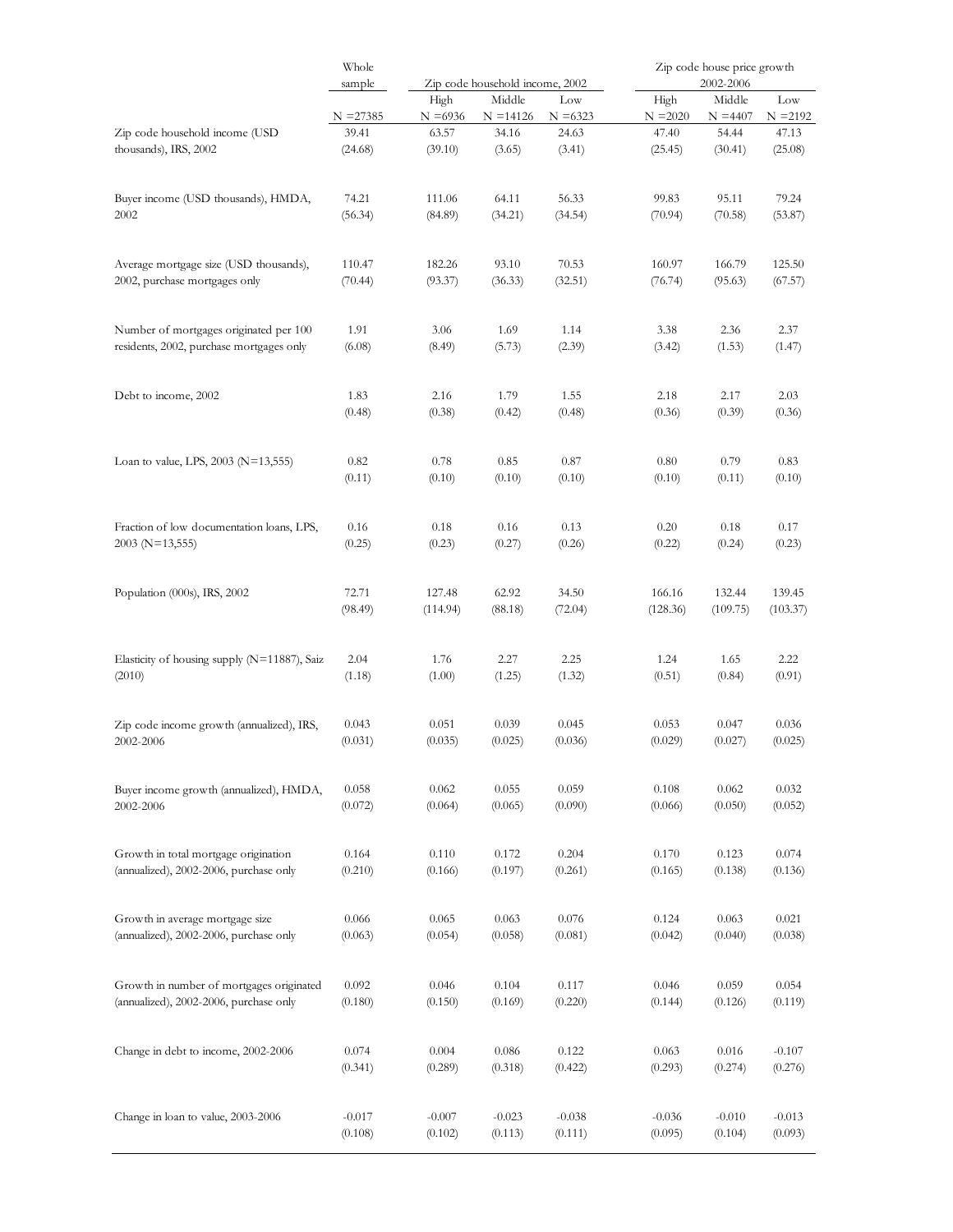# **Appendix Figure 1. House Prices Time Series based on Percentage Difference between Buyers Income and IRS Income in 1998**

Quartiles based on Percentage Difference between Buyers Income and IRS Income in 1998